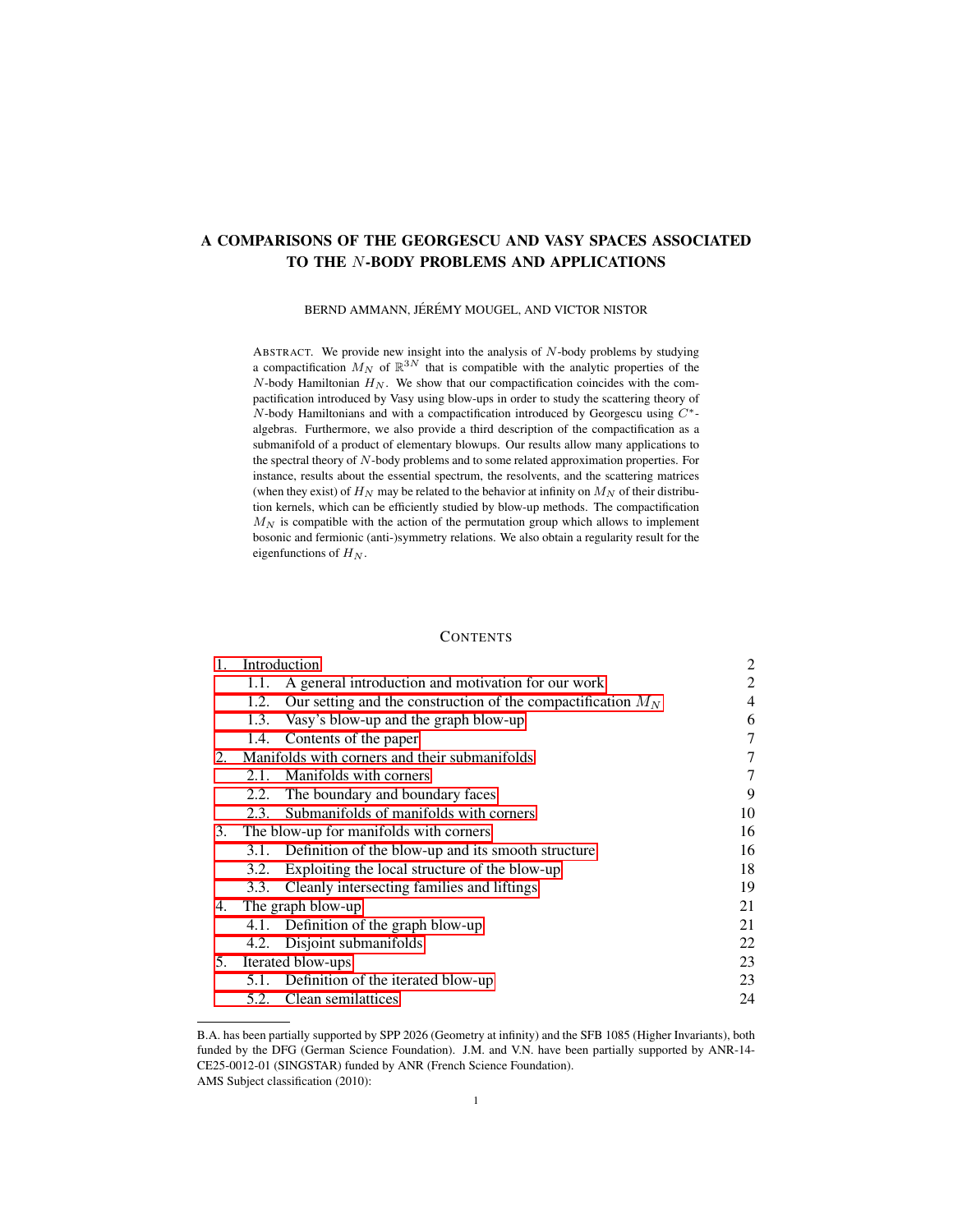2 B. AMMANN, J. MOUGEL, AND V. NISTOR

|                                  |                                            | 5.3. The pair blow-up lemma                                     | 26 |
|----------------------------------|--------------------------------------------|-----------------------------------------------------------------|----|
| 6.                               | Identification of the Georgescu-Vasy space |                                                                 | 32 |
|                                  | 6.1.                                       | Spherical compactifications                                     | 32 |
|                                  |                                            | 6.2. Quotients and compactifications                            | 33 |
|                                  | 6.3.                                       | Georgescu's constructions using $C^*$ -algebras                 | 35 |
|                                  |                                            | 6.4. Identification of the Georgescu and Vasy spaces            | 36 |
| 7.                               | Applications to the $N$ -body problem      |                                                                 | 37 |
|                                  |                                            | 7.1. The N-body semilattice and Pauli exclusion principle       | 38 |
|                                  |                                            | 7.2. Vasy's pseudodifferential calculus and Georgescu's algebra | 39 |
|                                  |                                            | 7.3. The HVZ theorem                                            | 41 |
|                                  |                                            | 7.4. A regularity result for bound states                       | 42 |
| Appendix A. Proper maps          |                                            | 42                                                              |    |
| Appendix B. Submanifold Criteria |                                            | 43                                                              |    |
| References                       |                                            |                                                                 |    |

### 1. INTRODUCTION

<span id="page-1-1"></span><span id="page-1-0"></span>1.1. A general introduction and motivation for our work. The quantum behavior of an atomic system is often investigated via its associated Hamiltonian. A good modell for N non-relativistic particles interacting with each other by Coulomb type forces is given by the Hamiltonian [\[5,](#page-43-1) [15\]](#page-43-2)

<span id="page-1-2"></span>(1) 
$$
(H_N u)(x) := \Big(-\sum_{j=1}^N \frac{1}{2m_j} \Delta_{x_j} + \sum_{1 \le j < k \le N} \frac{b_{jk}}{|x_j - x_k|} \Big) u(x) \,,
$$

where  $x_j \in \mathbb{R}^3$  describes the position of the *j*-th particle,  $x = (x_1, x_2, \dots, x_N) \in \mathbb{R}^{3N}$ , the operator  $\Delta_{x_j}$  is the Laplacian with respect to  $x_j$ , and  $m_j \in \mathbb{R}_+$  and  $b_{jk} \in \mathbb{R}$ . As usual, by moving to the center of mass coordinates and effective operators, to an atom with  $N - 1$ electrons (so N particles) will correspond an operator  $H_{N-1}^{\text{eff}}$  acting on  $\mathbb{R}^{3(N-1)}$ , and we will adopt this simplification in order to illustrate certain results.

The way the mathematical properties of Hamiltonians are reflected in the properties of the physical system was explained in many works, including [\[18,](#page-43-3) [31,](#page-44-0) [43,](#page-44-1) [57\]](#page-45-0). In particular, the mathematical study of the operator  $H_N$  (and of its simplified version  $H_{N-1}^{\text{eff}}$ ) is a very vast domain of study in quantum mechanics and in mathematics. We will not be able to make justice to all the people who have contributed to the field, but let us nevertheless mention some works that are among the closest to the methods of this paper, namely the monographs of Amrein, Boutet de Monvel, and Georgescu [\[5\]](#page-43-1), Derezinski and Gérard [\[17\]](#page-43-4) and Teschl [\[58\]](#page-45-1), as well as the research papers [\[13,](#page-43-5) [15,](#page-43-2) [16,](#page-43-6) [22,](#page-43-7) [23,](#page-43-8) [25,](#page-43-9) [47\]](#page-44-2). More specific references even closer related to our work can be found below.

The mathematical study of  $H_N$  and  $H_{N-1}^{\text{eff}}$  is quite challenging, especially for  $N > 2$ . The simplest case is that of hydrogen type atoms, which corresponds to  $N = 2$  and  $m_1 \gg$  $m<sub>2</sub>$ . Then

(2) 
$$
H_1^{\text{eff}}u(x) := \left(-\frac{1}{2\mu}\Delta + \frac{b}{|x|}\right)u(x), \quad \mu = \frac{m_1 m_2}{m_1 + m_2}.
$$

In order to understand the mathematical properties of this operator, one usually writes the Hamiltonian  $H_1^{\text{eff}}$  in spherical coordinates

$$
(r, y) \in (0, \infty) \times \mathbb{S}^2
$$
,  $r = |x|$ ,  $x = ry$ ,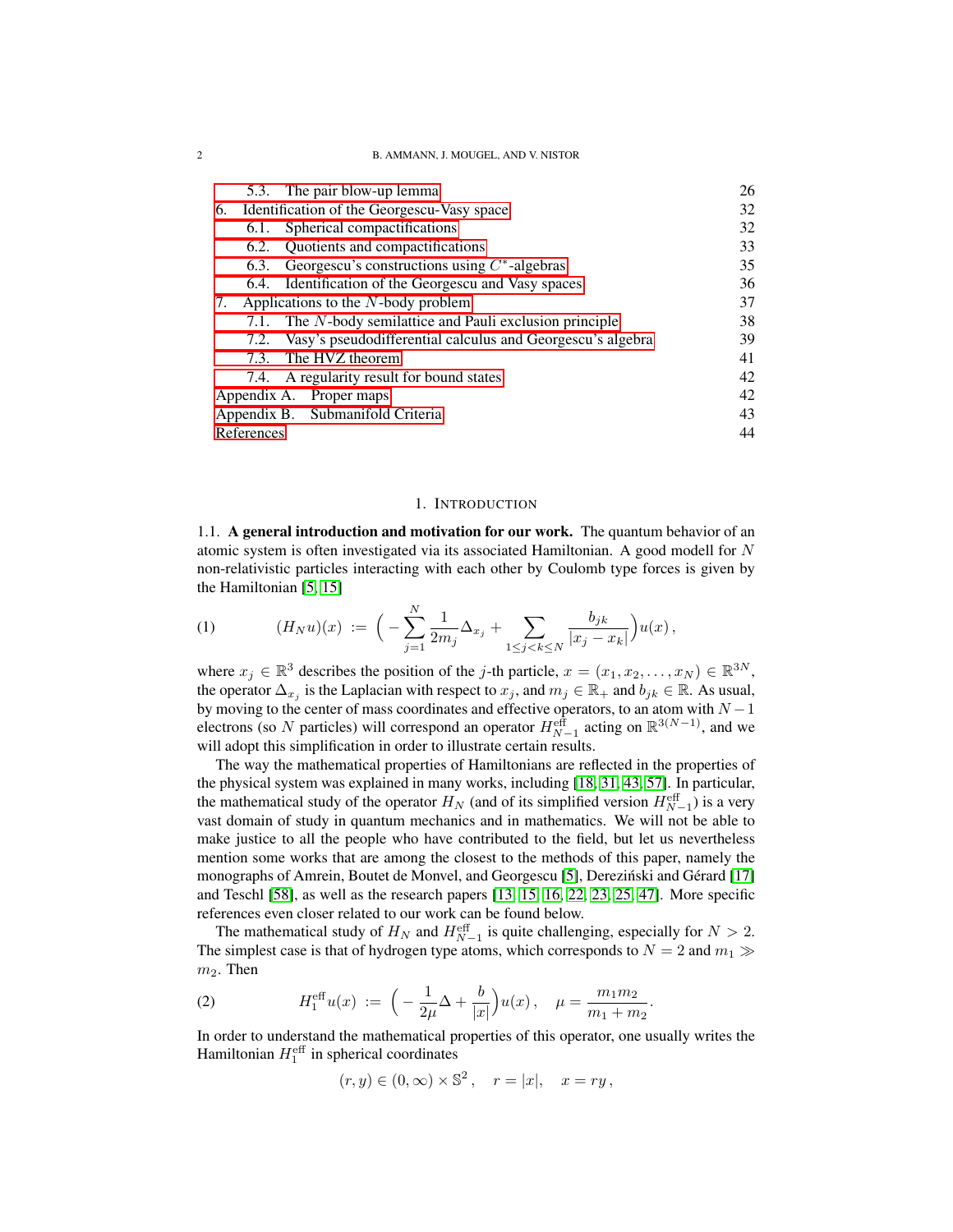where  $\mathbb{S}^{n-1}$  denotes the unit sphere in  $\mathbb{R}^n$ , as usual. The use of spherical coordinates has led, for instance, to the determination of the spectrum of  $H_1^{\text{eff}}$  and to explicit formulas for its eigenfunctions [\[17,](#page-43-4) [19,](#page-43-10) [58,](#page-45-1) [62\]](#page-45-2), which is the basis for the orbital model in (quantum) chemistry. For  $N > 2$  explicit calculations seem to be impossible. Nevertheless, one can still try to find "more convenient coordinates" in which to perform our calculations than the usual, euclidean coordinates. In this vein, one of the main results of this paper is to provide convenient coordinates that generalize the polar coordinates and which are helpful to study both particle interactions at infinity and the regularity of eigenfunctions for  $N > 2$ particles.

More precisely, our "convenient coordinates" patch together to yield a compact (smooth) manifold with corners  $M_N$ , whose interior  $M_N \sim \partial M_N$  is  $\mathbb{R}^{3N}$ . Thus  $M_N$  is a *compactification* of  $\mathbb{R}^{3N}$  in the usual mathematical sense. In turn, the construction of such a compactification  $M_N$  will yield convenient coordinate systems via its natural coordinate charts. In the earler literature, two compactifications of  $\mathbb{R}^{3N}$  have played an important role in the study of the N-body problem. A first such compactification is Georgescu's compactification, which was obtained as the primitive ideal spectrum of a certain commutative  $C^*$ -algebra [\[23,](#page-43-8) [25,](#page-43-9) [26\]](#page-43-11). Another compactification was constructed by Vasy using blowups [\[59\]](#page-45-3). See also [\[37\]](#page-44-3). Recently, yet another compactification was introduced by Mougel, Nistor, and Prudhon in [\[50\]](#page-44-4). The construction in [\[50\]](#page-44-4) will be recalled in the discussion surrounding Equation [\(12\)](#page-6-3).

One of the *main results* of this paper is to show that both Georgescu's compactification and Vasy's compactification are naturally homeomorphic with the one introduced in [\[50\]](#page-44-4) (see Equation [\(12\)](#page-6-3)). This common compactification of  $\mathbb{R}^{3N}$  will be the space  $M_N$  we were looking for and therefore we will call it eventually the "Georgescu-Vasy" space. The identification of Georgescu's and Vasy's compactifications as the space  $M_N$  will allow us to obtain more properties for  $M_N$ , since, as we will explain below, each of the constructions of  $M_N$  mentioned above has its own advantages. Of course, the motivation of these authors – as well as ours – is to use the the properties of the space  $M_N$  to obtain a better insight into the properties of  $H<sub>N</sub>$  (or of related Hamiltonians). For instance, we immediately obtain a natural action of the symmetric group  $S_N$  on N-letters on Vasy's compactification, since there is a simple such action on Georgescu's compactification. See Section [7](#page-36-0) for several applications to operators more general in certain regards than the operators  $H_N$  or  $H_{N-1}^{\text{eff}}$ .

For hydrogen type atoms (so  $N = 2$  and hence  $H = H_1^{\text{eff}}$ ), the relevant manifold with corners  $M_1$  compatible with the convenient coordinate system on  $\mathbb{R}^3$  that we have just discussed (*i. e.,* spherical coordinates) is just a manifold with boundary, namely the radial compactification

$$
M_1 := \overline{\mathbb{R}^3} = \mathbb{R}^3 \cup \mathbb{S}_{\mathbb{R}^3},
$$

where  $\mathbb{S}_{\mathbb{R}^3}$  is the "sphere at infinity" of  $\mathbb{R}^3$ . (The smooth structure on  $M_1$  is such that  $\overline{\mathbb{R}^3} \setminus \{0\}$  is diffeomorphic to  $(0, \infty] \times \mathbb{S}^2$ , see Section [6.](#page-31-0)) For  $N > 2$  the construction of a good compactification  $M_N$  of  $\mathbb{R}^{3N}$  is more involved as anybody familiar with the problem would expect [\[5,](#page-43-1) [17,](#page-43-4) [57\]](#page-45-0) In particular, in order to realize the antisymmetry of the wave function (*i. e.,* the Pauli exclusion principle) for the fermions and the corresponding symmetry for the bosons, it is important to see that the action of the symmetric group  $\hat{S}_N$  on  $\mathbb{R}^{3N}$  by permutation extends to the compactification  $M_N$ , see Subsection [7.1.2.](#page-37-1) Finding a good compactification of  $\mathbb{R}^{3N}$  that behaves well with respect to the action of  $S_N$  is a problem posed by Melrose and Singer in [\[48\]](#page-44-5), which was solved in [\[37\]](#page-44-3) using differential geometry and in [\[51\]](#page-44-6) using  $C^*$ -algebras. We will use the example of hydrogen type atoms again in the next subsecton to explain our construction of the spaces  $M_N$ .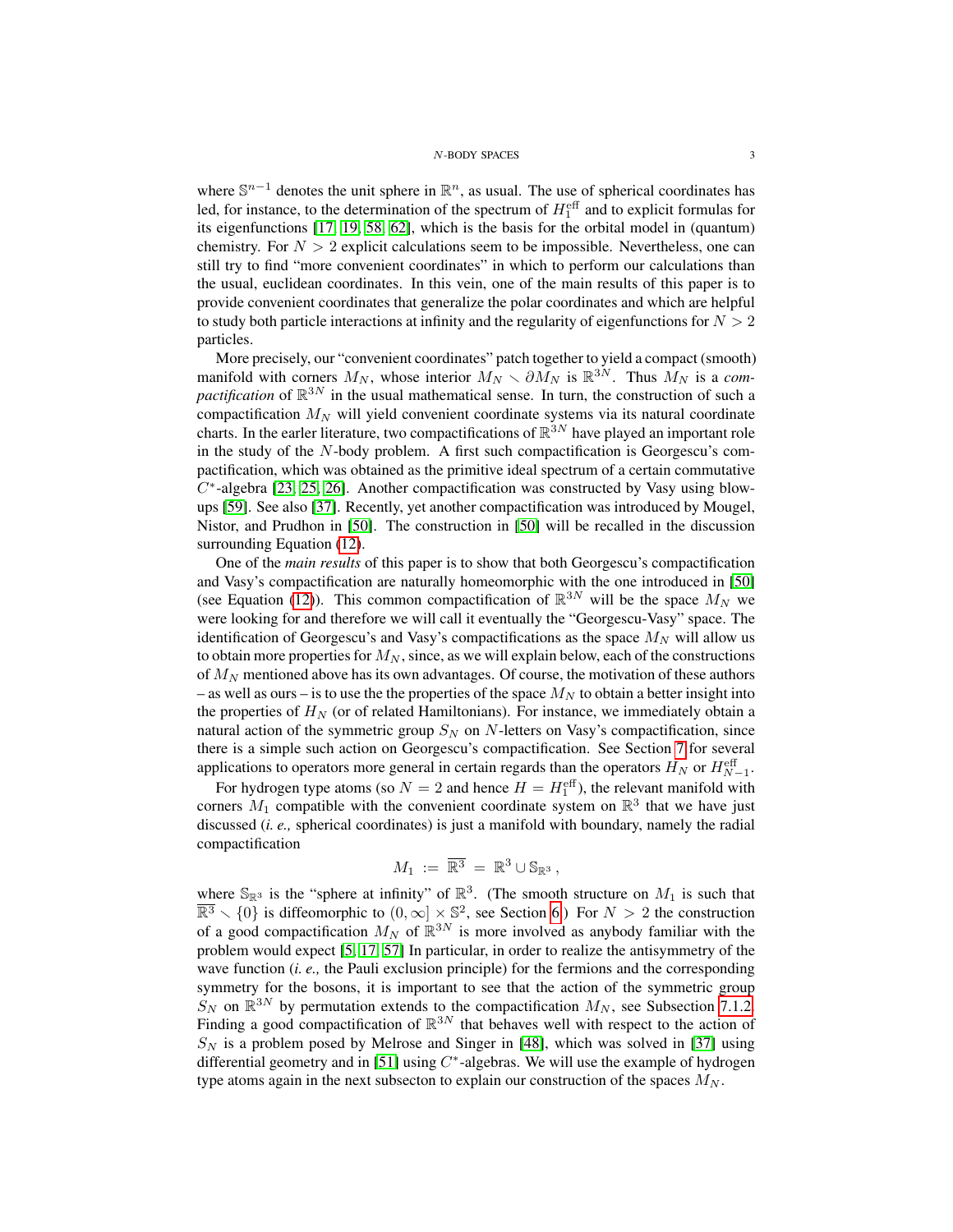<span id="page-3-0"></span>1.2. Our setting and the construction of the compactification  $M_N$ . Our results, in fact, will deal with operators that are somewhat different from the  $N$ -body Hamiltonians  $H_N$ or  $H_{N-1}^{\text{eff}}$  of Equation [\(1\)](#page-1-2). The operators that we study are, in many regards, more general than the N-body Hamiltonians and, in any case, they retain most of the main features of the operators  $H_N$  and  $H_{N-1}^{\text{eff}}$  that are relevant to this paper. To describe the class of operators that we will study, let us thus first explain the following customary sequence of adjustements to be performed on  $H_N$ , following for instance [\[5\]](#page-43-1) and the references therein. See also [\[15,](#page-43-2) [23\]](#page-43-8).

The first adjustement to be performed is to "smooth out" the singularity in the potential. To see why this is reasonable, let us mention that, from the point of view of Partial Differential Equations, there are two main issues that distinguish  $H_N$  and  $H_{N-1}^{\text{eff}}$  from the customary differential operators studied in the introductory courses, namely:

- the behavior at infinity of the potential and
- the singularities in the potential.

Somewhat counterintuitively (from a pure mathematical point of view) is that the singularities of the potential are less important than the behavior at infinity, at least in what the spectral theory is concerned. In fact, it is known that many results concerning the essential spectrum of operators with potentials with Coulomb singularities can be obtained from the results for smooth potentials (see [\[26\]](#page-43-11) and the references therein, for example; incidentally, in addition to the Hardy inequality, this involves norm closures and elementary  $C^*$ -algebra arguments). Thus, except in the very last subsection, in this paper, we will "smooth out" the singularities and hence look instead at a class of operators containing operators of the form

(3) 
$$
H'_{N} := D + \sum_{1 \leq j \leq N} v_{j}(x_{j}) + \sum_{1 \leq j < k \leq N} v_{jk}(x_{j} - x_{k}),
$$

where  $D$  is a strongly elliptic differential operator with constant coefficients, and  $v_j$  and  $v_{jk}$  are *smooth functions* on  $\mathbb{R}^3$  with uniform radial limits at infinity. (We suppress from the notation the function u on which  $H_N'$  acts.) The choice of functions with radial limits at infinity is motivated by the choice of "convenient coordinates" in the case of the hydrogen type atom and also because it leads to a less singular compactification of  $\mathbb{R}^{3N}$ . We note, however, that in the last subsection, the singularities of the potential will play a central role and are responsible for our regularity estimates

(4) 
$$
\rho^{\alpha} \partial^{\alpha} u \in L^{2}(\mathbb{R}^{3N}), \quad \rho(x) := \min\{\text{dist}(x, \bigcup \mathcal{F}), 1\},
$$

for all multi-indices  $\alpha$ , where u is an eigenfunction of  $H_N$  or  $H_N^{\text{eff}}$  (Theorem [7.4\)](#page-41-2).

Our next adjustement will be to extend our setting from  $\mathbb{R}^{3N}$  to an arbitrary real vector space X of finite dimension and to generalize the set of "collision planes" ( $\{x_i - x_k = 0\}$ for  $H_N$ ), we consider a suitable finite sets  $\mathcal F$  of linear subspaces of X, as in [\[5,](#page-43-1) [15,](#page-43-2) [17,](#page-43-4) [25\]](#page-43-9). As in those works, which serve as a motivation for our approach, it will be convenient to assume that  $F$  is closed under intersection. Recall that a family  $S$  of subsets of  $M$  is a *semilattice* (with respect to the inclusion) if, for all  $P_1, P_2 \in S$ , we have  $P_1 \cap P_2 \in S$ . The set of subspaces  $F$  is "suitable" in the above sense, if it is a semilattice and if it contains the zero subspace, that is  $\{0\} \in \mathcal{F}$ . Our operator  $H'_N$  will then be replaced with a more general operator of the form

(5) 
$$
H := D + \sum_{Y \in \mathcal{F}} v_Y,
$$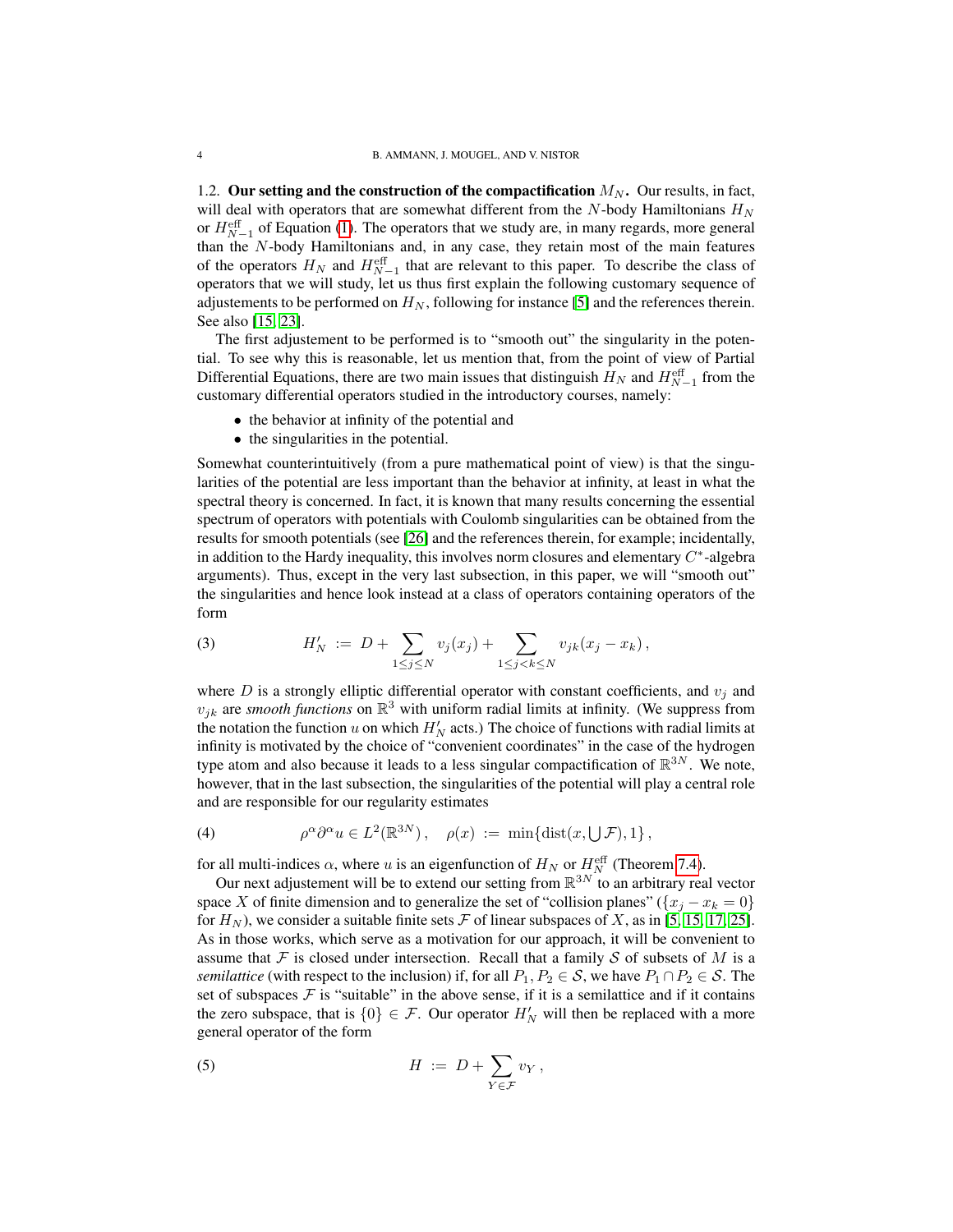where  $v_Y$  is a smooth function on  $X/Y$  with radial limits at infinity (more precisely  $v_Y \in \mathcal{C}(\overline{X/Y})$ , where  $\overline{X/Y}$  is the radial compactification of  $X/Y$ ). This completes our sequence of adjustements of  $H_N$  and provides us with the concepts needed to introduce our definition of compactification space  $X_{GV}$  (the Georgescu-Vasy space) as follows. (If  $\mathcal F$  is the semilattice corresponding to the  $N$ -body problem or the effective  $N$ -body problem, we shall also use the notation  $M_N$  for its Georgescu-Vasy space.)

Let next F be a finite semilattice of linear subspaces of X with  $\{0\} \in \mathcal{F}$  and

(6) 
$$
\delta: X \to \prod_{Y \in \mathcal{F}} \overline{X/Y}
$$

be the diagonal map obtained from all the projections  $X \to X/Y$ . We define the *Georgescu*-*Vasy space*  $X_{GV}$  as the closure

$$
(7) \t\t X_{GV} := \overline{\delta(X)}
$$

of  $\delta(X)$  in  $\prod_{Y \in \mathcal{F}} X/Y$ . Since each  $X/Y$  is compact,  $X_{GV}$  is also compact.

Let us comment on the historic origins of the compactification  $X_{GV}$ . Georgescu's original definition used C<sup>\*</sup>-algebras. Also, initially, the one point compactifications  $(X/Y)^+$ was used instead of  $X/Y$ , which, by taking the closure, leads to the "small Georgescu space". This choice is more closely related to the form of the potential in the N-body problem, but leads to a to a space that is quite singular and hard to describe. In fact, our results give a determination of the small Georgescu space as a quotient of the (big) Georgescu-Vasy space  $X_{GV}$ . One of the advantages of Georgescu's approach is that we obtain right away an action of  $X$  on  $X_{GV}$ . Moreover, if our semilattice corresponds to the N-body problem (in which case, we recall,  $X_{GV}$  is also denoted  $M_N$ ), we also obtain actions of the orthogonal group  $O(3)$  and of the symmetric group  $S_N$  on  $M_N$ . At least for the latter group, this was non-trivial in Vasy's definition (explained next). Moreover, standard C<sup>\*</sup>-algebra techniques (see Subsection [7.3\)](#page-40-0) combined with Georgescu's definition provide a determination of the essential spectrum of  $H_N$ , thus recovering the classical HVZ theorem describing the essential spectrum of N-body Hamiltonians [\[5,](#page-43-1) [17,](#page-43-4) [23,](#page-43-8) [57\]](#page-45-0).

Vasy's definition of (what will also turn out to be) the space  $X_{GV}$  is using successive blow-ups of the spherical compactification  $X$  of  $X$ . Since it requires some more notation, we relegate it to Subsection [1.3.](#page-5-0) It is hence quite different in spirit from the one proposed by Georgescu. The advantage of this construction is that it equips right away  $X_{GV}$  with the structure of a smooth manifold with corners (and hence to a convenient coordinate system on  $X$ ). It is also explicit enough to allow, in principle, the determination of the faces of  $X_{GV}$  and of the orbits of the action of X on  $X_{GV}$ . The smooth structure on  $X_{GV}$  provides powerful tools that are useful, for example, to prove uniform regularity results at infinity for the eigenfunctions of  $H_N$  and  $H_{N-1}^{\text{eff}}$  (Theorem [7.4\)](#page-41-2).

By combining the three approaches (or definitions) of the space  $X_{GV}$  that we have described, we obtain further properties. For instance, the smooth structure on  $X_{GV}$  in connection with the smooth action of  $X$  then recovers right away a pseudo-differential calculus  $\Psi_{NB}(\mathbb{R}^{3N})$  that is very closely related (maybe the same) to the one constructed by Vasy [\[60\]](#page-45-4), see Subsection [7.2.](#page-38-0) In turn, our definition of this pseudodifferential calculus shows that it is spectrally invariant (*i. e.,*it is stable for holomorphic functional calculus) and thus leads to a description of the distribution kernels of the resolvents of  $H_N$ , Proposition [7.3.](#page-39-0) In the same spirit, by combining the results of this paper with those of [\[1\]](#page-43-12), we can obtain a regularity result for the eigenfunctions of  $H_N$ , see Theorem [7.4](#page-41-2) and [\[4\]](#page-43-13) for full details.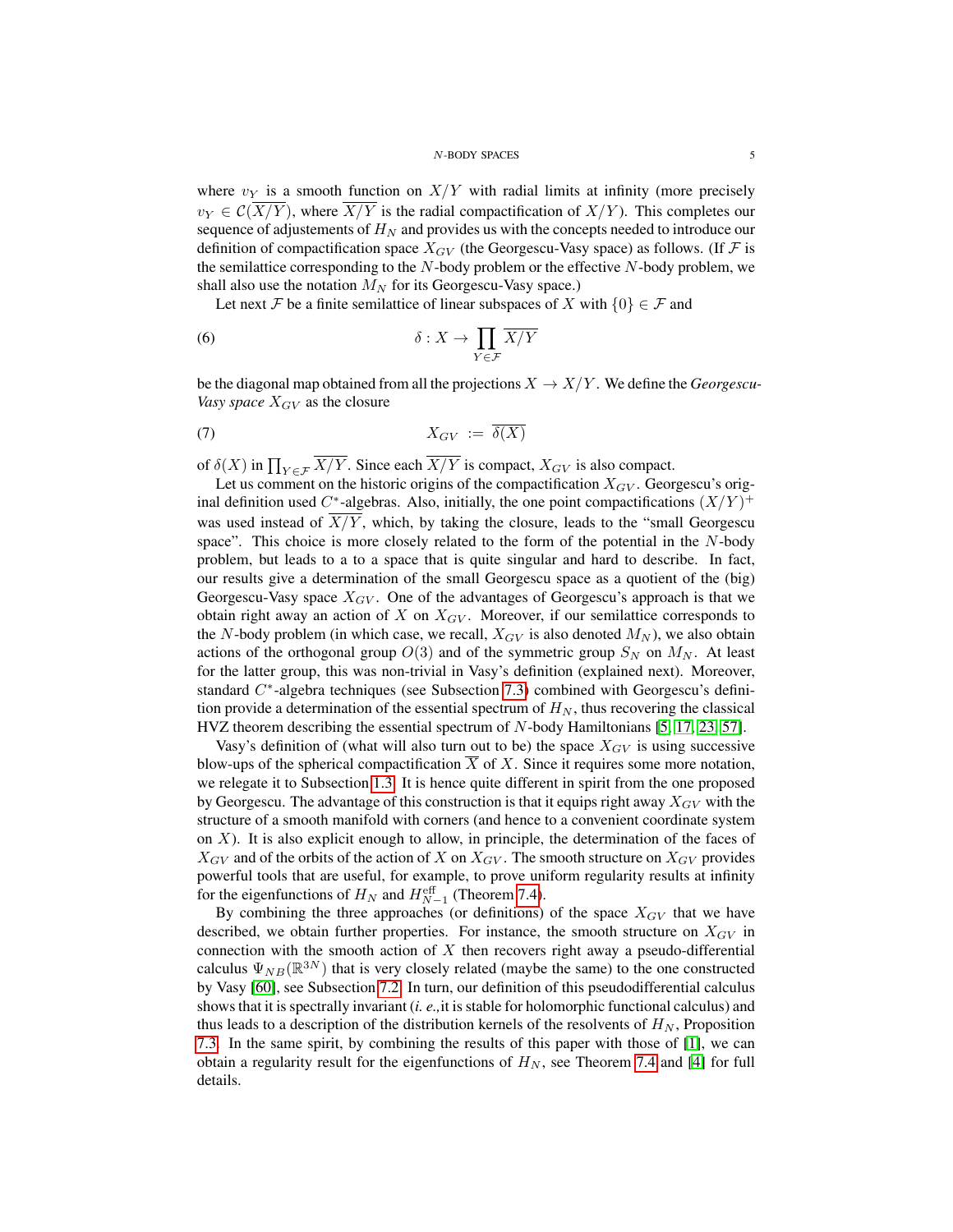<span id="page-5-0"></span>1.3. Vasy's blow-up and the graph blow-up. Throughout this paper,  $M$  will be a manifold with corners (we recall the definition of manifolds with corners in the main body of the paper). A submanifold will be called *closed* if it is a closed subset of the larger manifold in the sense of a topological spaces. Recall that a *p-submanifold*  $P \subset M$  is a closed submanifold of M that has a tubular neighborhood:  $P \subset U_P \subset M$  that is locally of product form (see Definition [2.14](#page-12-0) for details).

For any p-submanifold  $P \subset M$ , recall that the *blow-up*  $[M : P]$  *of* M *with respect to* P is defined by replacing P with the set  $\mathcal{S}(N_{+}^{M}P)$  of interior directions in the normal bundle  $S(N^MP)$  of P in M (see [\[32,](#page-44-7) [45,](#page-44-8) [55\]](#page-44-9), or Definiton [3.1\)](#page-15-2).

Since Vasy's construction uses blow-ups, we begin this paper with their study. More precisely, we shall study and use the blow-up of a manifold with corners with respect to a *family* of p-submanifolds. If this family has clean intersections, the blow-up can be defined iteratively as in [\[1,](#page-43-12) [38,](#page-44-10) [45\]](#page-44-8) and in other papers. Our method is based on an alternative definition of the blow-up with respect to a family of p-submanifolds. More precisely, let us consider a locally finite family  $\bar{\mathcal{F}}$  of p-submanifolds of M and let  $M_{\bar{\mathcal{F}}} := M \setminus \bigcup_{P \in \bar{\mathcal{F}}} P$ be the complement of all the submanifolds in  $\mathcal F$ . Then  $M_{\mathcal F}$  is open in M and is contained in each of the blow-up manifolds  $[M : P]$ ,  $P \in \mathcal{F}$ . Then we define the *graph blow-up*  ${M : \mathcal{F}}$  of M with respect to the family  $\mathcal F$  as the closure

<span id="page-5-1"></span>(8) 
$$
\{M:\mathcal{F}\} := \overline{\delta(M_{\mathcal{F}})} \subset \prod_{P \in \mathcal{F}} [M:P],
$$

where  $\delta$  is the diagonal embedding (see Definition [4.1](#page-20-2) and the discussion following it for more details). Note that  $[M : \emptyset] = M$ . For simplicity, in this paper, we shall consider the graph blow-up only with respect to a *locally finite* family of p-submanifolds that are closed subsets of the ambient manifold.

In order to have a well-behaved graph blow-up, we shall impose some additional assumptions on  $\mathcal F$ . Let then S be a semilattice of p-submanifolds of M and arrange its elements in an order  $(P_0, P_1, P_2, \ldots, P_n)$ . We assume, as in [\[37\]](#page-44-3) (see also [\[1\]](#page-43-12)) that this order is *compatible with the inclusion*, in the sense that

<span id="page-5-2"></span>
$$
(9) \t\t\t P_i \subsetneq P_j \Rightarrow i \leq j.
$$

We also assume that any two manifolds in  $S$  intersect cleanly (in other words, we assume that  $S$  is a *clean semilattice*, see Definition [5.3\)](#page-23-1). Under these assumptions, we will prove in Theorem [5.12](#page-29-0) that  $\{M : \mathcal{F}\}\$ is a submanifold of the product space on the right hand side of [\(8\)](#page-5-1) in some weak sense (Definition [2.13\)](#page-11-0) and thus that it will inherit the structure of a manifold with corners. Note that if  $\emptyset$  appears among the manifolds  $(P_j)_{j=0}^N$  arranged in a compatible order, Equation [\(9\)](#page-5-2), then  $P_0 = \emptyset$ , and since  $[M : \emptyset] = M$ , blowing up along  $P_0 = \emptyset$  has no effect. So we shall assume that  $P_0 = \emptyset$ . Then we can successively blow-up M with respect to  $(\emptyset = P_0, P_1, P_2, \ldots, P_n)$  by first doing so with respect to  $P_1$ , then doing so with respect to the lift of P2, and so on, to obtain in the end the *iterated blow-up*  $[M : S]$  [\[1,](#page-43-12) [38,](#page-44-10) [45\]](#page-44-8). One of our main results is to prove that, if  $S \ni \emptyset$  is a locally finite clean semilattice, then there exists a unique diffeomorphism

$$
[M : \mathcal{S}] \simeq \{M : \mathcal{S}\}
$$

that is the identity on the common open subset  $M \setminus \bigcup_{k=1}^{n} P_n$  (see Theorem [5.12\)](#page-29-0). In particular,  $[M : S]$  is independent of the initially chosen order on S, as long as it is compatible with the inclusion (so that the iterated blow-up is defined).

We apply these results to the study of the  $N$ -body problem in the following way. Let  $\overline{X}$  denote be the spherical compactification of a finite-dimensional vector space X, with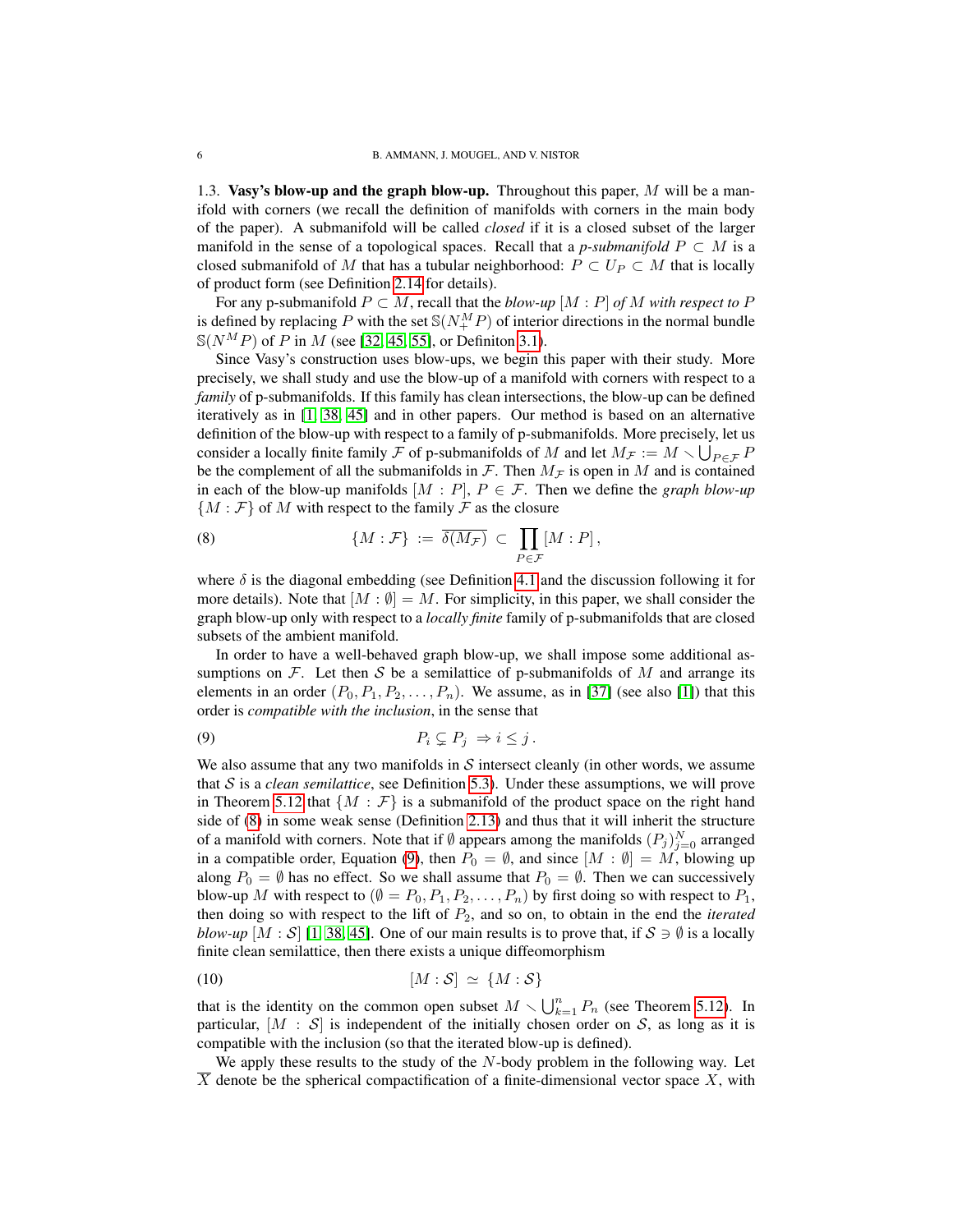### <span id="page-6-4"></span><span id="page-6-3"></span>N-BODY SPACES 7

boundary at infinity the sphere  $\mathbb{S}_X := \overline{X} \setminus X$ . Let F be a finite semilattice of linear subspaces of X containing the zero subspace. To  $\mathcal F$  we associate the semilattice

(11) 
$$
\mathbb{S}_{\mathcal{F}} := \{ \mathbb{S}_Y = \mathbb{S}_X \cap \overline{Y} \mid Y \in \mathcal{F} \} \supset \{ \emptyset \},
$$

In this application to the N-body problem, the role of M will be played by  $\overline{X}$ . Vasy has considered the space  $[\overline{X} : \mathbb{S}_{\mathcal{F}}]$  in order to define a pseudodifferential calculus adapted to the N-body problem, see [\[60,](#page-45-4) [61\]](#page-45-5) and the references therein. Inspired by Georgescu [\[25,](#page-43-9) [26,](#page-43-11) [50\]](#page-44-4), let us consider the norm closed algebra  $(C^*$ -algebra)

$$
(12)\qquad \qquad \mathcal{E}_{\mathcal{F}}(X) \; := \; \langle \mathcal{C}(X/Y) \rangle
$$

generated by all the spaces  $C(X/Y)$  in  $L^{\infty}(X)$ , with  $Y \in \mathcal{F}$ . Here  $C(Z)$  denotes the space of continuous functions  $Z \to \mathbb{C}$ . It was proved in [\[50\]](#page-44-4) that the spectrum  $Spec(\mathcal{E}_{\mathcal{F}}(X))$ of  $\mathcal{E}_{\mathcal{F}}(X)$  is the closure of the image of X in the product  $\prod_{Y \in \mathcal{F}} X/Y$ . In this paper, we show that this closure coincides with  $\{\overline{X} : \mathbb{S}_{\mathcal{F}}\}$ . As a consequence, the identity  $\mathrm{id}_X : X \to X$  extends to a homeomorphism from the compactification  $\mathrm{Spec}(\mathcal{E}_{\mathcal{F}}(X))$ introduced by Georgescu to the compactification  $[\overline{X} : S]$  introduced by Vasy. Since the two compactifications yield the same space, this justifies the name Georgescu-Vasy space for this space.

<span id="page-6-0"></span>1.4. Contents of the paper. Section [2](#page-6-1) contains background material on manifolds with corners. In particular, we devote quite a bit of effort to introduce and compare several classes of submanifolds of manifolds with corners. Section [3](#page-15-0) recalls the definition of the blow-up of a manifold with corners with respect to a p-submanifold. In Section [4,](#page-20-0) we introduce the graph blow-up of a manifold with corners with respect to a *set* of p-submanifolds and prove some of its first properties. In Section [5](#page-22-0) we prove that, for clean semilattices of p-submanifolds, the graph blow-up can also be obtained as an iterated blow-up, which is one of the main technical results of this paper. In Section [6,](#page-31-0) we use the identification of the graph blow-up with the iterated blow-up to show that two spaces, introduced independently by Georgescu and Vasy, coincide with the space  $X_{GV}$  introduced in [\[50\]](#page-44-4), and hence that all three definitions of  $X_{GV}$  are, equivalent. In the last section, we provide four applications of the formalism that we have developped. The first one is in relation to the action of the symmetric group on  $S_N$  and Pauli exclusion principle. The second application is to make some connections between Vasy's pseudodifferential calculus and Georgescu's algebras. As a third application, we discuss the relation between our results and the HVZ theorem. Finally, the last application is a regularity result for bound states taken from [\[4\]](#page-43-13). Two appendices include some related topological results on proper maps and on submanifolds of manifolds with corners. The reader can thus see that this paper relies essentially on geometry, necessarily so since Vasy's construction is geometric.

We thank Vladimir Georgescu for useful discussions. We also thank the referees and the handling editor for carefully reading our paper and for useful suggestions.

# 2. MANIFOLDS WITH CORNERS AND THEIR SUBMANIFOLDS

<span id="page-6-1"></span>We begin with some background material, mostly about manifolds with corners. This section contains few new results, but the presentation is new.

<span id="page-6-2"></span>2.1. Manifolds with corners. We now introduce manifolds with corners and their smooth structure. We also set up some important notation to be used throughout the paper. The terminology used for manifold with corners is not uniform. Nevertheless, a good overview of the concept of a manifold with corners can be found in [\[32,](#page-44-7) [36,](#page-44-11) [38,](#page-44-10) [46,](#page-44-12) [55\]](#page-44-9), to which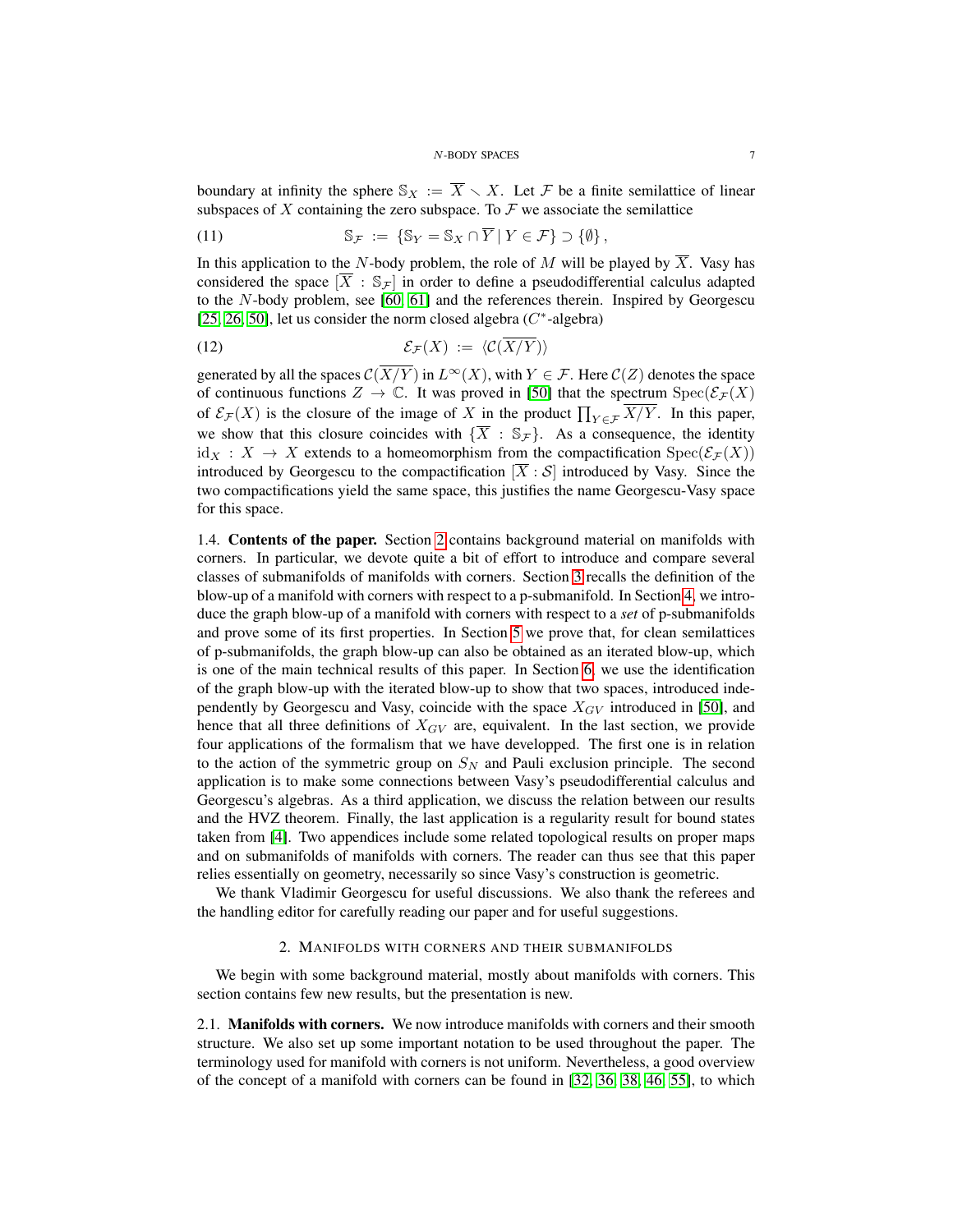we refer for the concepts not defined here and for further references. In this paper, we will mostly use the terminology introduced by Melrose and his coauthors, which predates most of the other ones.

2.1.1. *Smooth maps.* We have the following standard definition.

<span id="page-7-2"></span>**Definition 2.1.** Let  $U \subset \mathbb{R}^n_k$  and  $V \subset \mathbb{R}^m_l$  be two open subsets and  $f = (f_1, \ldots, f_m)$ :  $U \rightarrow V$ *. We shall say that:* 

- (a)  $f$  *is* smooth *on*  $U$  *if there exists an open neighborhood*  $W$  *of*  $U$  *in*  $\mathbb{R}^n$  *such that*  $f$ extends to a smooth function  $\tilde{f}:W\to\mathbb{R}^m.$
- (b)  $f$  *is a* diffeomorphism *between*  $U$  *and*  $V$  *if*  $f$  *is a bijection and both*  $f$  *and*  $f^{-1}$ *are smooth.*

<span id="page-7-3"></span>2.1.2. *Notation.* For any finite dimensional real vector space Z, let  $\mathcal{S}_Z$  denote the *set of vector directions* in Z, that is, the set of (non-constant) open half-lines  $\mathbb{R}_{+}v$ , with  $0 \neq v \in$ Z and  $\mathbb{R}_+ := (0, \infty)$ . We will also use the standard notation  $\mathbb{S}^{n-1} := \mathbb{S}_{\mathbb{R}^n}$ , for simplicity. In particular, if Z is a euclidean (real) vector space, we identify  $\mathcal{S}_Z$  with the unit sphere in Z. Informally, a manifold with corners is a topological space locally modeled on the spaces

<span id="page-7-0"></span>(13) 
$$
\mathbb{R}^n_k := [0,\infty)^k \times \mathbb{R}^{n-k}.
$$

For  $k, n \in \mathbb{N} = \{0, 1, \ldots\}$  with  $k \leq n$ , we let  $\mathbb{S}_k^{n-1} \subset \mathbb{R}^n$  be

<span id="page-7-4"></span>
$$
(14) \ \mathbb{S}_k^{n-1} := \mathbb{S}^{n-1} \cap \mathbb{R}_k^n = \{ \phi = (\phi_1, \dots \phi_n) \mid ||\phi|| = 1 \text{ and } \phi_i \ge 0 \text{ for } 1 \le i \le k \},
$$

where  $\Vert . \Vert$  is the euclidean norm.

Let us write  $0_V$  for the neutral element of a vector space V, when we want to stress the space to which it belongs. We will often use maps between subsets of euclidean spaces, and, as a rule, we will try not to permute the coordinates, and, moreover, our embeddings will be "first components embedings." More precisely, let  $k' \le k$  and  $n' - k' \le n - k$ , we shall then use with priority the canonical "first components" embedding given by:

<span id="page-7-1"></span>(15) 
$$
\mathbb{R}_{k'}^{n'} \simeq [0, \infty)^{k'} \times \{0_{\mathbb{R}^{k-k'}}\} \times \mathbb{R}^{n'-k'} \times \{0_{\mathbb{R}^{n-n'}}\} \subseteq [0, \infty)^k \times \mathbb{R}^{n-k} = \mathbb{R}_{k}^{n}
$$

$$
(x', x'') \mapsto (x', 0_{\mathbb{R}^{k-k'}}, x'', 0_{\mathbb{R}^{n-n'}})
$$

Other embeddings (involving permutations of the coordinates) between these sets will also be considered, and they will explained separately. For instance, we shall sometimes find it notationally convenient to use the *canonical permutation of coordinates* diffeomorphism

<span id="page-7-5"></span>(16) 
$$
\operatorname{can}: \mathbb{R}^n_k \times \mathbb{R}^{n'}_{k'} \simeq \mathbb{R}^{n+n'}_{k+k'}
$$

$$
(x', x'', y', y'') \mapsto (x', y', x'', y'') \in [0, \infty)^{k+k'} \times \mathbb{R}^{n+n'-k-k'},
$$

where  $x' \in [0,\infty)^k$  and  $y' \in [0,\infty)^{k'}$ . (Compare with Equation [\(13\)](#page-7-0).) However, if nothing else is mentioned, we consider the first components canonical embedding of Equation [\(15\)](#page-7-1).

2.1.3. *Charts and atlases.* We shall use suitable charts to define the smooth structure on manifolds with corners. Let  $M$  be a Hausdorff space. We proceed as in the case of smooth manifolds (without corners).

**Definition 2.2.** A corner chart on M *(or simply, "chart" in what follows) is a couple*  $(U, \phi)$ *with* U an open subset of M and  $\phi: U \to \Omega$  a homeomorphism onto an open subset  $\Omega$  of  $\mathbb{R}^n_k$ . Let  $(U, \phi)$  and  $(U', \phi')$  be two corner charts with values in  $\mathbb{R}^n_k$  and in  $\mathbb{R}^{n'}_{k'}$ ,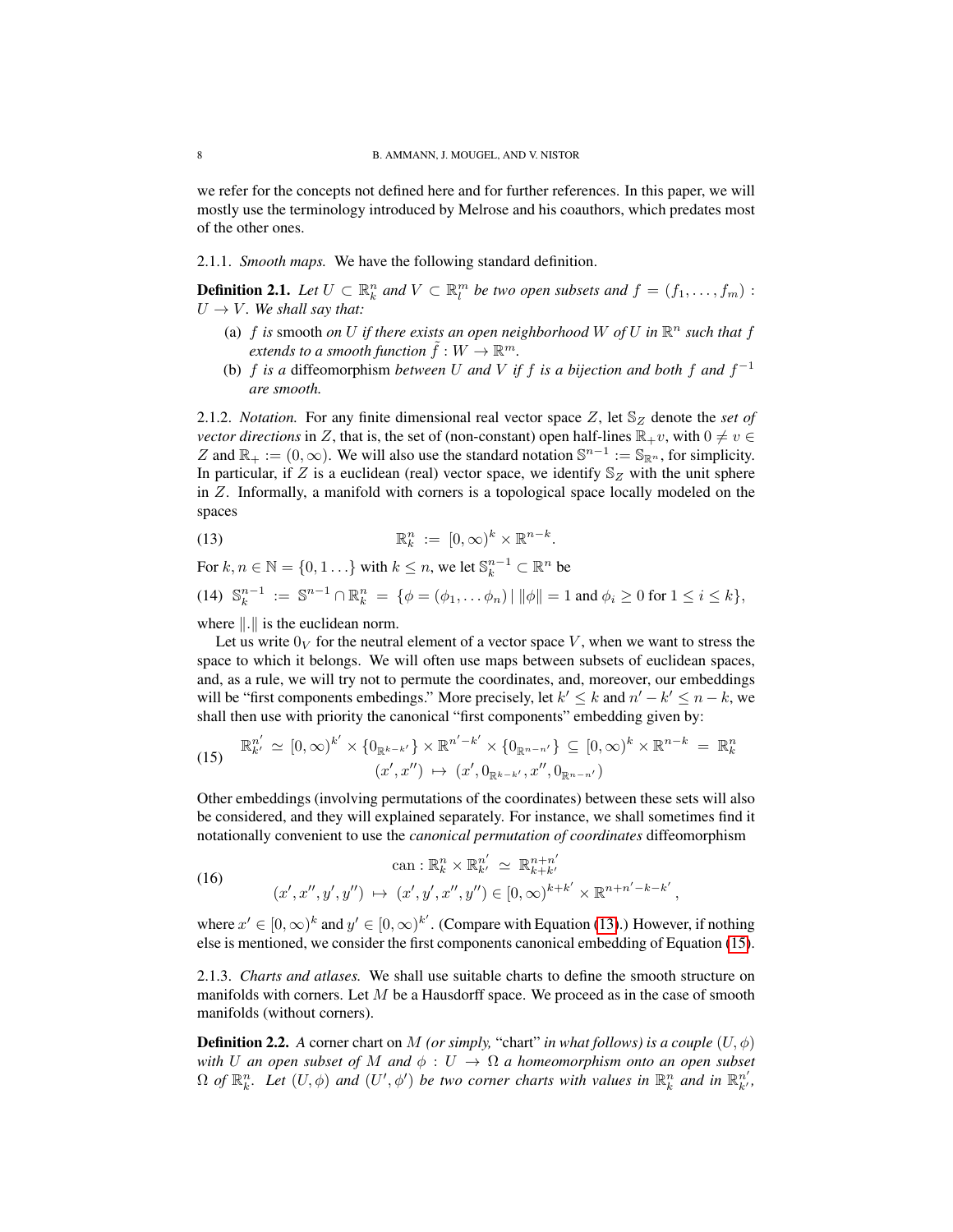*respectively. Let*  $V := U \cap U'$ . We shall say that the corner charts  $(U, \phi)$  and  $(U', \phi')$  are compatible *if*  $V = \emptyset$  *or if* 

$$
\phi' \circ \phi^{-1} : \phi(V) \to \phi'(V)
$$

is a diffeomorphism (see Definition [2.1\)](#page-7-2) between the open subsets  $\phi(V) \subset \mathbb{R}^n_k$  and  $\phi'(V) \subset$  $\mathbb{R}^n_{k}$ .

Given a point  $m \in M$  and a corner chart  $(U, \phi)$  with  $m \in U$ , we can always find a corner chart  $(U', \phi')$ ,  $\phi' : U' \to \mathbb{R}^{n'}_{k'}$ , compatible with  $(U, \phi)$  such that  $\phi'(m) = 0$  and  $k'$ is minimal.

<span id="page-8-4"></span>**Definition 2.3.** A corner atlas  $A = \{(U_a, \phi_a), a \in A\}$  *on* M *is a family of compatible corner charts such that*  $M = \bigcup U_a$ . Two corner atlases are called equivalent if their a∈A *union is again a corner atlas. A* manifold with corners *is defined to be a paracompact Hausdorff space* M *with an equivalence class of corner atlases (on* M*). In the following we will drop the word "corner" before the words "chart" and "atlas." In the context of a manifold with corners, the terms "atlas" and "chart" will always mean "corner atlas"*

*and, respectively, "corner chart."*

A manifold with corners in the above sense is called a "t-manifold" in [\[45,](#page-44-8) Section 1.6]. If M is manifold with corners, then the union of all its atlases is again an atlas, the *maximal atlas* of M. An open subset of a manifold with corners is again, in an obvious way, a manifold with corners. Many concepts extend from the case of manifolds without corners to that of manifolds with corners.

**Definition 2.4.** Let  $f : M \rightarrow M'$  be a map between two manifolds with corners. We *will say that*  $f$  *is* smooth *if, for any two charts*  $(U, \phi)$  *of*  $M$  *and*  $(U', \phi')$  *of*  $M'$ *, the map*  $\phi' \circ f \circ \phi^{-1}$  is smooth on its domain of definition  $\phi(f^{-1}(U'))$ . If f is a bijection and both f and  $f^{-1}$  are smooth, we will say that f is a diffeomorphism.

The following are some examples of manifolds with corners that will be used in this paper.

<span id="page-8-3"></span>Example 2.5. Using the notation from Subsection [2.1.2,](#page-7-3) we have the following:

- (i) Any open subset of  $\mathbb{R}_k^n := [0, \infty)^k \times \mathbb{R}^{n-k}$  is a manifold with corners.
- (ii) The sphere orthant  $\mathbb{S}_k^{n-1} := \mathbb{S}^{n-1} \cap \mathbb{R}_k^n$  of Equation [\(14\)](#page-7-4) is a manifold with corners.
- (iii) Any smooth manifold is a manifold with corners (even if it doesn't have a boundary or any true corners).

<span id="page-8-2"></span>The following definition will be used to introduce p-submanifolds.

<span id="page-8-1"></span>**Definition 2.6.** Let I be a subset of  $\{1, \ldots, n\}$  and  $L_I$  be the subset of  $\mathbb{R}^n_k$  defined by

(17)  $L_I := \{ x = (x_1, \ldots, x_n) \in \mathbb{R}^n_k \mid x_i = 0 \text{ if } i \in I \}.$ 

*The number*  $b := \#(I \cap \{1, \ldots, k\})$  will be called the boundary depth of  $L_I$ ;  $c := \#I$  is *the codimension of*  $L_I$  *and*  $d := n - c$  *its dimension.* 

<span id="page-8-0"></span>2.2. The boundary and boundary faces. We now fix some standard terminology to be used in what follows, extending the local definitions of Definition [2.6.](#page-8-1) In particular, we need the intrinsic definition of the boundary of a manifold with corners. The *(boundary) depth* (in X) depth<sub>X</sub>(p) of a point  $p \in X$  is the number of non-negative coordinate functions vanishing at  $p$  in any local coordinate chart at  $p$ . It is the least  $k$  such that there exists a chart near U with values in  $\mathbb{R}_k^n$ . Let  $(M)_k$  be the set of points of M of depth k. It is a smooth manifold (no corners). Its connected components are called the *open* boundary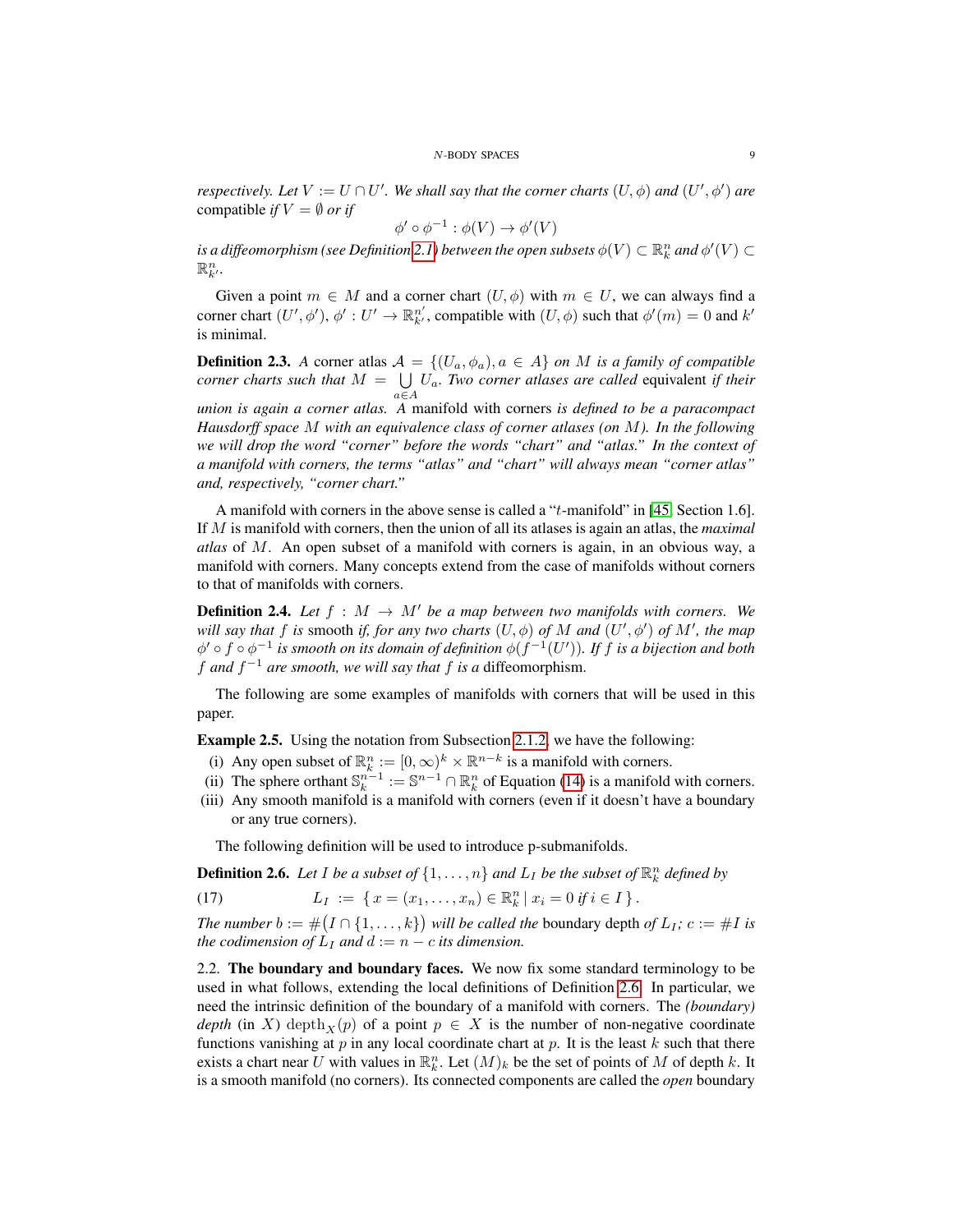faces (or just the *open* faces) of codimension (or depth) k of M. A *boundary face* of depth k is the closure of an open boundary face of depth k. It is possible to construct a manifold with corners  $M$  that has a boundary face  $F$  such that  $F$  is not a manifold with corners for the induced smooth structure. More precisely, there are  $M$  and  $F$  such that  ${f|_F | f \in C^{\infty}(M)}$  is not the set of smooth functions on F for some manifold-withcorners structure on F.

We will denote by  $\mathcal{M}_k(M)$  the set of all *closed* boundary faces of codimension k. In particular, the *boundary*  $\partial M$  of M, defined as the set of all points of depth  $> 0$ , is given by

(18) 
$$
\partial M := \bigcup_{H \in \mathcal{M}_1(M)} H.
$$

A boundary face of M of codimension one will be called a *hyperface* in what follows. Thus  $\partial M$  is the union of the hyperfaces of M. If H is a hyperface of M and  $0 \le x \in C^{\infty}(M)$ is a function such that  $H = x^{-1}(0)$  and  $dx \neq 0$  on H, then x is called a *boundary defining function* of H. As above, there are examples of hypersurfaces, that do not have a boundary defining function. However, each boundary face F of codimension k can *locally* be represented as  $F = \{x_1 = x_2 = \ldots = x_k = 0\}$ , where  $x_i$  are boundary defining functions of the hyperfaces containing F. Here "locally" means that, given  $p \in F$ , there is an open neighborhood U of p in M such that the statement is true for M and F replaced with  $M \cap U$  and, respectively, with  $F \cap U$ .

It is also convenient to consider an alternative approach to the definition of manifolds with corners and of their smooth structure via embeddings, as in the next remark.

**Remark 2.7.** Every manifold with corners M is contained in a smooth manifold  $\widetilde{M}$  of the same dimension [\[2,](#page-43-14) [32,](#page-44-7) [38,](#page-44-10) [45,](#page-44-8) [46,](#page-44-12) [55\]](#page-44-9). It is then convenient to define

$$
TM := TM|_M.
$$

Up to a diffeomorphism, TM can be obtained by gluing the tangent spaces  $T(\mathbb{R}^n_k) :=$  $\mathbb{R}^n_k \times \mathbb{R}^n$  using an atlas of M. We also let  $T_x^+M$  be the set of tangent vectors of  $T_xM$  that are inward-pointing or tangent to the boundary. It can be defined as the set of equivalence classes of curves starting at x and completely contained in M. We finally let  $T^+M :=$  $\bigcup_{x \in M} T_x^+ M$  with its projection map to M. Note that  $T^+ M$  is not a fiber bundle, but a fiberwise conical closed subset of the tangent space. We note, however, that  $\partial M$  is intrinsically defined and sometimes it is *not* the *topological* boundary  $\overline{M} \setminus \overset{\circ}{M}$  of M, where the closure  $\overline{M}$  and the interior  $\overset{\circ}{M}$  are computed in  $\widetilde{M}$ . For instance, when  $M :=$  ${x \in \mathbb{R}^n \mid x_n \ge 0, \|x\| < 1}$  and  $\widetilde{M} = \mathbb{R}^n$ , then  $\partial M = \{x \in \mathbb{R}^n \mid x_n = 0, \|x\| < 1}$ , whereas the topological boundary of M is  $\partial M \cup \{x \in \mathbb{R}^n \mid x_n = 0, ||x|| = 1\}$ , a bigger set. In fact, we always have that  $\partial M$  is contained in the topological boundary of M in M. Unlike  $\partial M$ , the topological boundary of M in M depends on M.

<span id="page-9-0"></span>2.3. Submanifolds of manifolds with corners. We now discuss several notions of submanifolds of a manifold with corners.

2.3.1. *Submanifolds and weak submanifolds.* We start the discussion with the notation of submanifolds in manifolds with corners, following [\[45,](#page-44-8) Definition 1.7.3]. Again, our definition differs slightly from Melrose's in that we do not require connectedness for the submanifold S or the ambient manifold  $M \supset S$ .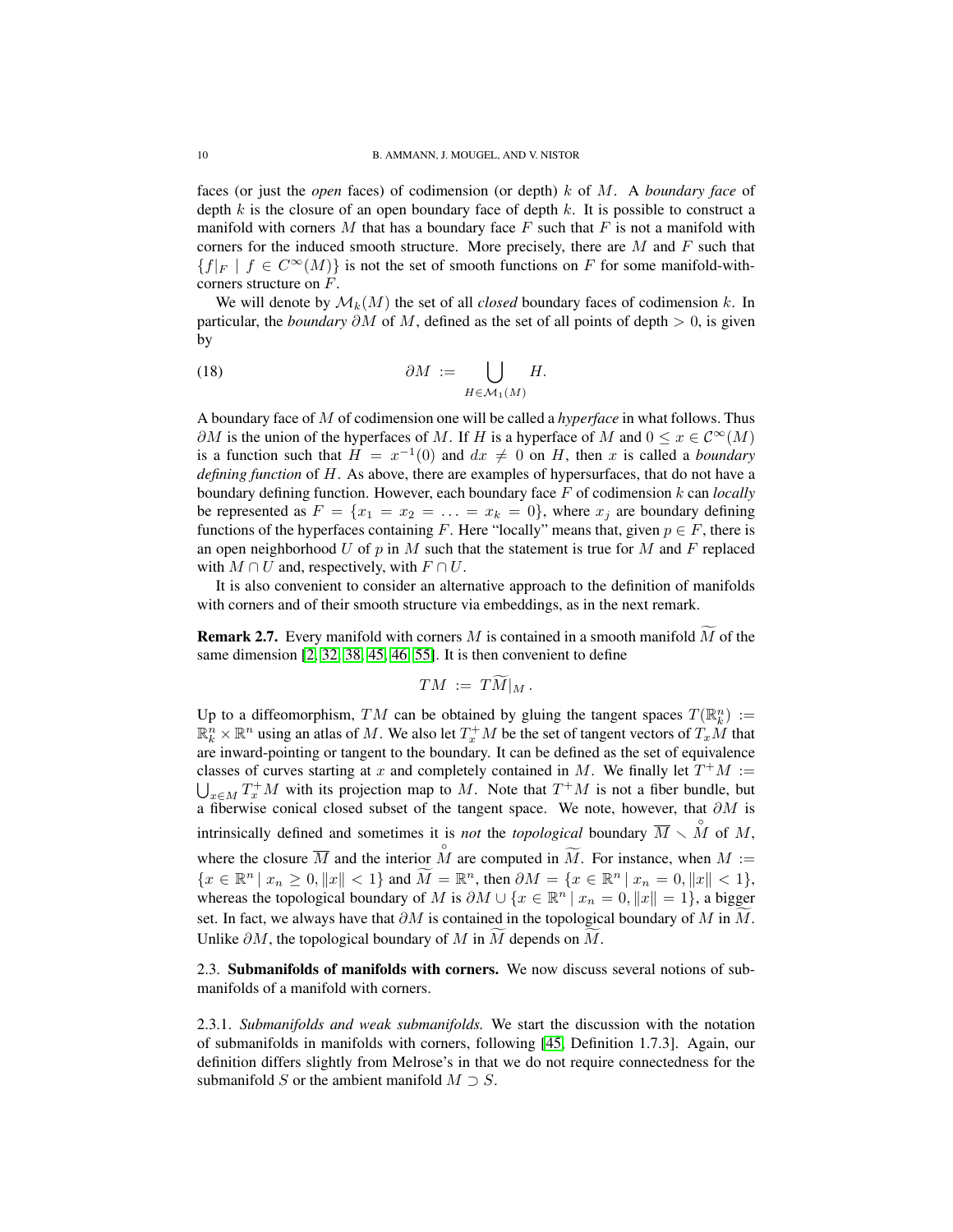<span id="page-10-0"></span>Definition 2.8. *A subset* S *of a manifold with corners* M *is a* submanifold (in the sense of manifolds with corners) *if, for every*  $p \in S$ *, there exists*  $0 \leq k \leq n$  *and a (corner)*  $chart \phi: U \to \Omega \subset \mathbb{R}^n_k := [0,\infty)^k \times \mathbb{R}^{n-k}$ , *numbers*  $n' \leq n$  and  $k' \leq n'$ , and a matrix  $G \in GL(n, \mathbb{R})$  *such that* 

- $(1)$   $p \in U$ (2)  $G \cdot \left(\mathbb{R}_{k'}^{n'} \times \{0\}\right) \subset \mathbb{R}_{k}^{n}$ .
- *(3) The chart*  $\phi$  *maps*  $S \cap U$  *bijectively to the intersection of this linear submanifold with* Ω*, in other words*

$$
\phi(S \cap U) = G \cdot \left( \mathbb{R}_{k'}^{n'} \times \{0\} \right) \cap \Omega.
$$

Let us comment on this definition.

# Remark 2.9.

- (1) In Definition [2.8,](#page-10-0) the symbol ":" denotes the action of  $GL(n, \mathbb{R})$  on subsets of  $\mathbb{R}^n$ , the action which is induced by the standard linear action of  $\text{GL}(n,\mathbb{R})$  on  $\mathbb{R}^n$ .
- (2) In Melrose's terminology, Property (2) of this definition is expressed by saying that  $G \cdot \left(\mathbb{R}_{k'}^{n'} \times \{0\}\right)$  is a linear submanifold of  $\mathbb{R}_{k}^{n}$ .
- (3) If S is submanifold of M and  $p \in S$ , then the number n' and k' are uniquely determined. We say that  $n'$  is the dimension of  $S$  in  $p$ . This dimension is locally constant, but we allow it to depend on the connected component. A (connected) submanifold S of a manifold with corners M carries an induced structure of a manifold with corners. This structure can be characterized by the condition, that the embedding is a smooth map  $i : S \to M$  and that the differential  $d_p i : T_p S \to M$  $T_pM$  is injective for any  $p \in S$ . Alternatively this structure can be described by an atlas. For any  $\phi$  and G as above, the map  $\tilde{\phi}(p)$  is defined for  $p \in U \cap S$ by the relation  $G^{-1}\phi(p) = (\phi(p), 0)$ . We set  $\tilde{U} := U \cap S$  and  $\tilde{\Omega} := \phi(\tilde{U}) =$  $G^{-1}(\Omega)\cap \left(\mathbb{R}_{k'}^{n'}\times\{0\}\right)$ . Then  $\tilde{\phi}:\tilde{U}\to\tilde{\Omega}$  shall be taken as a chart for  $S$  around p, and if we do this construction for any  $p \in S$ , then we obtain an atlas for S. See [\[45,](#page-44-8) Lemma 1.7.1 and following] for further details.
- (4) Note that in [\[2\]](#page-43-14) a more restrictive notion of submanifold of a manifold with corners was used. More precisely, a tame submanifold of  $M$  in the sense of [\[2\]](#page-43-14) is a psubmanifold of M that is *not contained* in the boundary ∂M *together with an additional compatibilty condition, see* Remark [2.24](#page-14-0) for details.

The following example illustrates the definition of a submanifold of a manifold with corners and explains why we consider it in the first place.

<span id="page-10-1"></span>**Example 2.10** (Diagonal). Let N be a manifold with corners. Then  $M := N \times N$  is also a manifold with corners. Consider the diagonal  $\Delta_N := \{(p, p) \in M \mid p \in N\}$ . Then  $\Delta_N$ is a submanifold of M.

In various applications it is helpful or even necessary to use variations of the concept of a "submanifold"; in our article we will require both a more general concept, that of a "weak submanifold," and a more restrictive one, namely, that of a "p-submanifold" of a manifold with corners, which will be discussed in the next section.

We explained above that a submanifold  $S$  of a manifold with corners  $M$  inherits an atlas from  $M$ . This property can be generalized to "weak submanifolds," which we will be define after the following examples.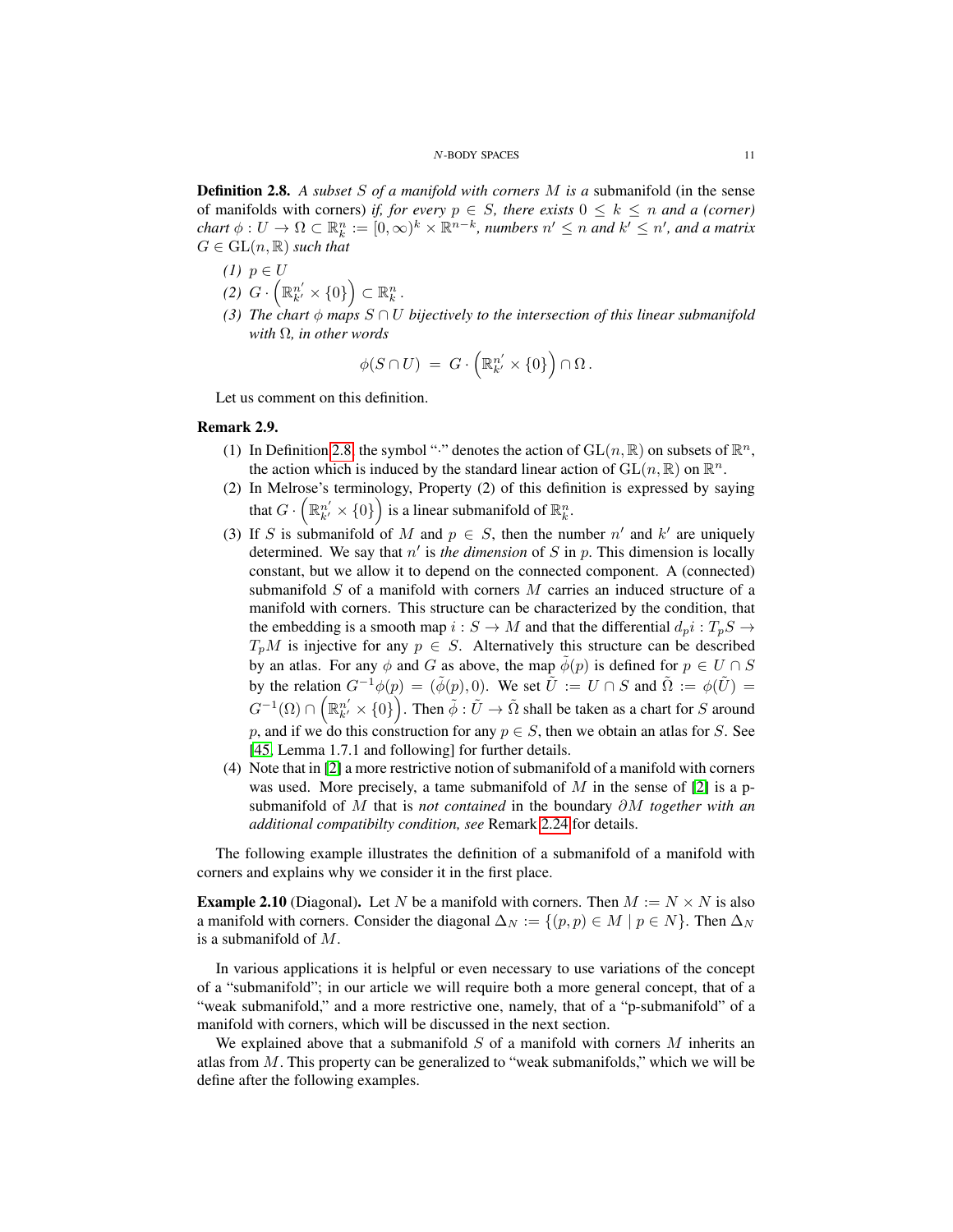<span id="page-11-1"></span>**Example 2.11.** The function  $f : \mathbb{R}^2_1 := [0, \infty) \times \mathbb{R} \to \mathbb{R}^2_1$ ,  $f(x, y) := (x + y^2, y)$ , is an injective immersion. It is a homeomorphism onto its image  $S := f(\mathbb{R}^2_1)$ . However, it can be easily seen that S is not a submanifold (in the sense of manifolds with corners) of  $\mathbb{R}^2$ . On the other hand S is a submanifold of  $\mathbb{R}^2$  in the sense of manifolds with corners.

**Example 2.12.** The function  $f(x) := (x, x^2)$  defines a injective immersion  $\mathbb{R}^1_1 \to \mathbb{R}^2_2$ . It is a homeomorphism onto its image  $S := f(\mathbb{R}^1_1)$ . However, S is not a submanifold  $\mathbb{R}^2_2$ . On the other hand S is a submanifold of  $\mathbb{R}_1^2$  and of  $\mathbb{R}^2$  in the sense of manifolds with corners.

Images of injective immersion with the above homeomorphism property will play an important role in our article, but – unfortunately – not all of them are submanifolds in the sense of Definition [2.8](#page-10-0) or in Melrose's sense. This motivates to introduce the more general notion of "weak submanifolds". The subsets  $S$  in the previous examples will turn out to be weak submanifolds.

<span id="page-11-0"></span>Definition 2.13. *A subset* S *of a manifold with corners* M *is a* weak submanifold *if, for every*  $p \in S$ , there exists  $k \in \{0, 1, ..., n\}$  and a chart  $\phi: U \to \Omega \subset \mathbb{R}^n_k$ , such that

 $(1)$   $p \in U$  *and* 

(2)  $\phi(S \cap U)$  *is a submanifold of*  $\mathbb{R}^n$ .

*The* dimension of S at p *is by definition the dimension of*  $\phi(S \cap U)$  *at*  $\phi(p)$ *.* 

Equivalently, one can reformulate Definition [2.13](#page-11-0) by saying that  $S$  is a weak submanifold if, and only if, M can be extended to a manifold  $M$  without corners (or boundary), such that S is covered by charts  $\phi: U \to \Omega$  of M satisfying

$$
\phi(S \cap U) = \left(\mathbb{R}_{k'}^{n'} \times \{0\}\right) \cap \Omega.
$$

Note that if we replaced in (2) the ambient manifold  $\mathbb{R}^n$  by  $\mathbb{R}^n_k$ , then S would be a weak submanifold if, and only if, S was a submanifold. However as written above, the class of weak submanifolds strictly contains the class of submanifolds. Indeed, the set S in Example [2.11](#page-11-1) is a weak submanifold of  $\mathbb{R}^2$ , but not a submanifold.

For any chart  $\phi: U \to \Omega$  of M the submanifold property provides an atlas on every  $\phi(S \cap U)$  and thus an atlas on  $S \cap U$ . If  $\phi' : U' \to \Omega'$  is another chart of M, then we similarly obtain an atlas on  $S \cap U'$ , and as  $\phi' \circ \phi^{-1}|_{\phi(U \cap U')}$  is a diffeomorphism, the atlases on  $S \cap U$  and  $S \cap U'$  are compatible, i.e. their union is an atlas on  $S \cap (U \cup U')$ . By repeating this construction for all the domains of charts of an atlas of  $M$ , we obtain an atlas of S, the *induced atlas on* S. With this atlas, the set S is a manifold with corners.

By applying the implicit function theorem, one can prove that a subset  $S \subset M$  of a manifold with corners is a weak submanifold, if, and only if, it is the image of an injective immersion  $f : N \to M$ , where N is a manifold with corners and where  $f : N \to S$  is a homeomorphism. See Proposition [B.1](#page-42-1) in the appendix for a proof.

Furthermore, we have the following nice property which we will claim without proof: if P and Q are weak submanifolds of M and  $P \subset Q$ , then P is a weak submanifold of Q. Thus weak submanifolds also have nicer categorical properties than submanifolds. In the categorical language, the above property is expressed as follows: if we consider the category whose objects are manifolds with corners and the morphisms are inclusions as a weak submanifold, then this is a *full* subcategory of the category of sets with the inclusions as morphisms.

If we only consider submanifolds in the sense of Definition [2.8](#page-10-0) as morphisms, then the above property does not hold as we have seen in Example [2.11,](#page-11-1) i.e. we obtain a subcategory that is not full.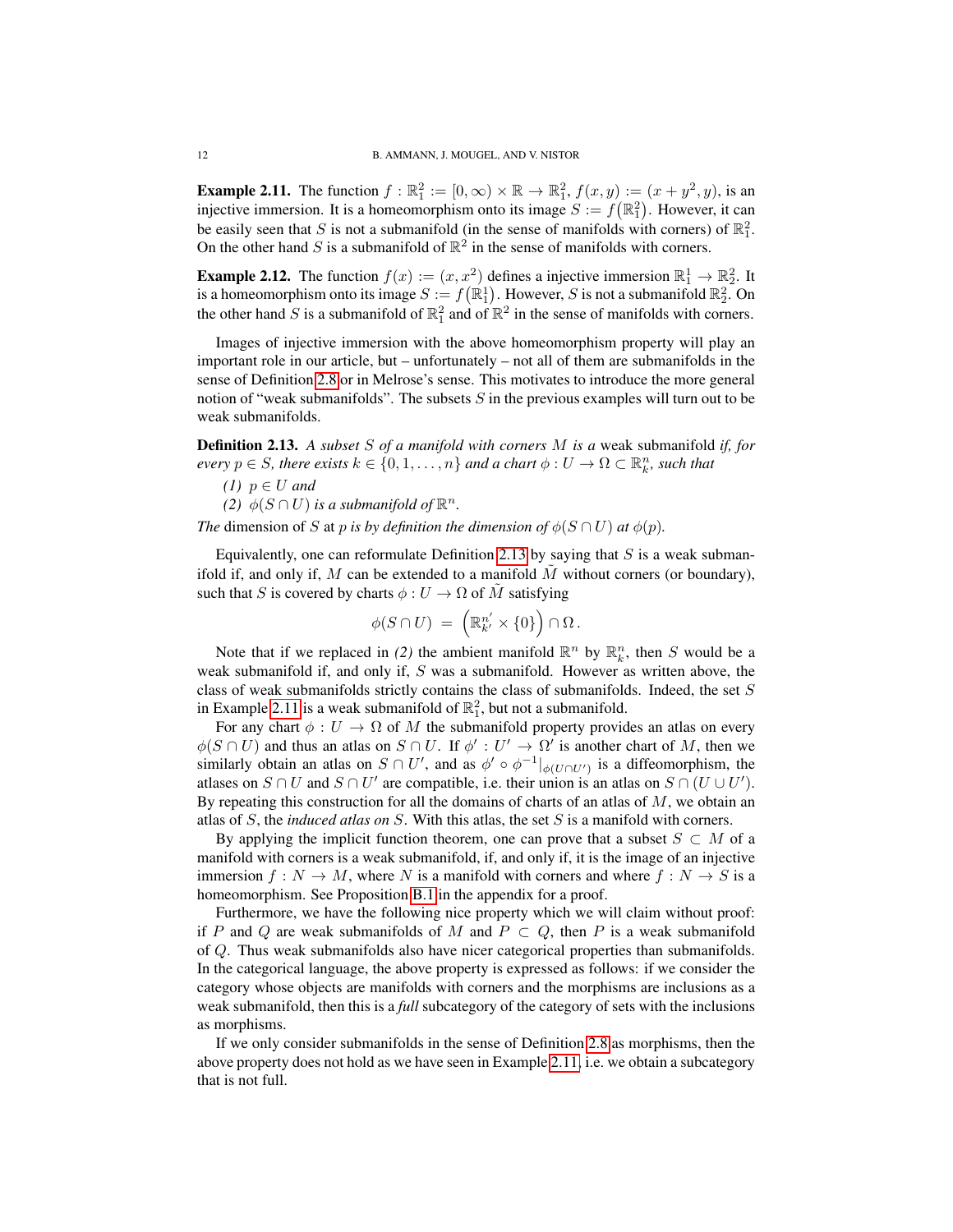### N-BODY SPACES 13

2.3.2. *Submanifolds with tubular neighborhoods: p-submanifolds.* We now recall the definition of a p-submanifold of a manifold with corners  $M$  [\[1,](#page-43-12) [37,](#page-44-3) [45,](#page-44-8) [60\]](#page-45-4). In our paper, p-submanifolds are of central importance, as we blow-up manifolds with corners along closed p-submanifolds.

Recall the subsets  $L_I \subset \mathbb{R}^n_k$  of Definition [2.6.](#page-8-1) After reordering the components,  $L_I$  is the first factor of  $\mathbb{R}_k^n \cong \mathbb{R}_{k-b}^d \times \mathbb{R}_b^c$ , in the sense that  $L_I$  is mapped to  $\mathbb{R}_{k-b}^d \times \{0\}$ . The boundary depth of  $L_I$  is the boundary depth of any interior point of  $L_I$  with respect to  $\mathbb{R}_k^n$ . The sets  $L_I$  are the local models for p-submanifolds [\[45,](#page-44-8) Definition 1.7.4].

<span id="page-12-0"></span>Definition 2.14. *A subset* P *of a manifold with corners* M *is a* p-submanifold *if, for every*  $x \in P$ , there exists a chart  $(U, \phi)$  with  $x \in U$  and  $I \subset \{1, 2, \ldots, n\}$  such that

$$
\phi(P \cap U) = L_I \cap \phi(U),
$$

*with*  $L_I$  *as defined in Equation* [\(17\)](#page-8-2)*. The number*  $n - #I$  *(respectively,* #*I, respectively,*  $\#(I \cap \{1,\ldots,l\})$  *will be called the dimension (respectively, the codimension of P in x, respectively, the* boundary depth *of* P *in* x*). We allow p-submanifolds* Y *of non-constant dimension. We define* dim Y *as the maximum of the dimensions of the connected components of* Y *and* dim  $\emptyset = 0$ *.* 

Obviously all p-submanifolds are submanifolds, and the definition of the dimension of  $P$  in  $x$  coincides with the dimension already defined above.

<span id="page-12-3"></span>**Remark 2.15.** The numbers  $n - #I$  (respectively,  $#I$ , respectively,  $#(I \cap \{1, ..., l\})$ ) introduced in Definition [2.14](#page-12-0) are locally constant functions on P. For any interior point x in P and  $\epsilon > 0$  small enough, these numbers are the dimension (respectively, the codimension, respectively, the boundary depth of x) of the intersection  $B_{\epsilon}(x) \cap P$  in M. More generally: if  $P$  is a p-submanifold of  $M$  with boundary depth  $d$  on the component of  $x \in P$ , and if x is a (boundary) point of depth e in P, then x has depth  $d + e$  in M. In particular, for a p-submanifold  $P \subset M$ , the difference of depths  $\operatorname{depth}_M(x)-\operatorname{depth}_P(x)$ is constant on the connected components of P.

This definition of a p-submanifold comes from [\[45\]](#page-44-8). Note that " $p$ " is used as an abbreviation for "product," reflecting the fact that, locally in coordinate charts, p-submanifolds are a factor of the product  $\mathbb{R}_k^n \simeq \mathbb{R}_{k_1}^{n_1} \times \mathbb{R}_{k_2}^{n_2}$ . A more general concept, that of an "interior binomial subvariety," was introduced and studied in [\[38\]](#page-44-10).

Let  $P \subset M$  be a p-submanifold. Then it is possible that  $P \subset F$ , for F a non-trivial face of M. If P is connected, then the boundary depth of P is the boundary depth of the smallest closed face  $F$  of  $M$  containing  $P$ .

We shall need the following lemma. Recall that a subset of a topological space is called *locally closed* if it is the intersection of a closed subset with an open subset.

<span id="page-12-1"></span>**Lemma 2.16.** *Let*  $P \subset Q \subset M$  *be manifolds with corners.* 

- *(i) If* P *is a p-submanifold of* M*, then* P *is locally closed.*
- <span id="page-12-2"></span>*(ii) If both* P *and* Q *are p-submanifolds of* M*, then* P *is a p-submanifold of* Q*.*
- *(iii) If* P *is a p-submanifold of* Q *and* Q *is a p-submanifold of* M*, then* P *is a p-submanifold of* M*.*

*Proof.* Let us fix an atlas  $A := \{(U, \phi)\}\$ . The definition of a p-submanifold shows that it is a closed subset in every coordinate chart  $(U, \phi)$ . Hence it is locally closed. This proves (i).

In order to prove (ii) we consider functions  $x^1, \ldots, x^\ell$  defining a p-submanifold P of codimension  $\ell$  in M locally in a neighborhood of  $x \in P$ . Choose  $I \subset \{1, \ldots, \ell\}$  such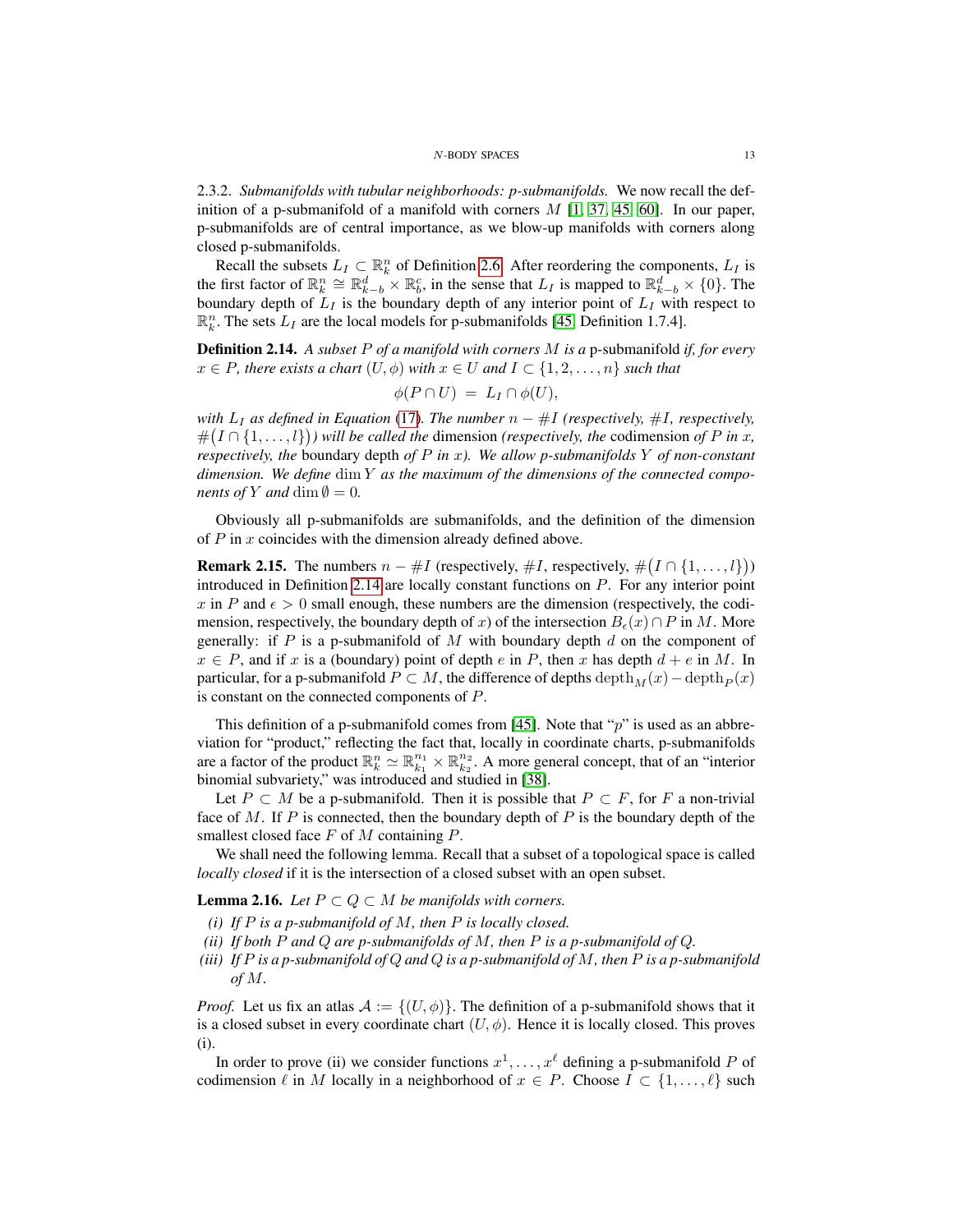that  $(dx^{i}|_{p})_{i\in I}$  is a basis of  $T_{x}^{*}Q$ . Then in a possibly smaller neighborhood, the functions  $(x^{i})_{i\in I}$  define P as a p-submanifold of Q.

For (iii) we consider functions  $x^1, \ldots, x^k$  locally defining P as a p-submanifold of Q. We extend these functions to locally defined functions on  $M$ . Then we choose functions  $x^{k+1}, \ldots, x^l$  defining  $Q$  locally as a p-submanifold of  $M$  . Then  $x^1, \ldots, x^l$  locally define  $P$ as a p-submanifold of M.

**Example 2.17.** The diagonal  $\Delta_N$  in Example [2.10](#page-10-1) is not a p-submanifold. If N is the 2-dimensional closed disc, then with arguments analogous to Remark [5.11,](#page-28-0) the diagonal is not a p-submanifold of  $N \times N$ . Alternatively, one could argue with [\[45\]](#page-44-8), see Remark [2.23.](#page-14-1)

2.3.3. *The normal bundle of p-submanifolds.* The following standard concepts will be important in the definition of the blow-up of a manifold with corners by a p-submanifold.

<span id="page-13-0"></span>**Definition 2.18.** *Let*  $P ⊂ M$  *be a p-submanifold of the manifold with corners*  $M$ *. Then*  $N^MP := TM|_P / TP$  is called the normal bundle of P in M. *The image*  $N^M_+P$  of  $T^+M|_P$ *in*  $N^M P$  *is called the* inward pointing normal fiber bundle of P in M. In contrast to  $T^+M|_P \rightarrow P$ , which is not a fiber bundle over  $P$ , the projection map  $N^M_+P \rightarrow P$  defines *a fiber bundle structure over*  $P$  *on*  $N_{+}^{M}P$ *, called the* inward pointing normal bundle of  $P$ in  $M.$  *Finally, the set*  $\mathbb{S}(N_{+}^{M}P)$  *of unit vectors in*  $N_{+}^{M}P$  *is called the set of* inward pointing spherical normal bundle of P in M. *The inward pointing spherical normal bundle of* P *in* M *comes equipped with a fiber bundle projection*

$$
\mathbb{S}(N^M_+P) \to P.
$$

We complete this section with a few remarks. We first notice the existence of suitable "tubular neighborhoods."

**Remark 2.19.** Let  $P \subset M$  be a p-submanifold in the manifold with corners M. If M is compact, then P has a neighborhood  $V_P \subset M$  such that  $V_P$  is diffeomorphic to the closed cone  $N_{+}^{M}P$  via a diffeomorphism that sends P to the zero section of  $N_{+}^{M}P \rightarrow M$  and induces the identity at the level of normal bundles. This was proved in [\[45,](#page-44-8) Proposition 2.10.1], under the additional assumption that  $P$  be closed. Moreover, the condition that  $M$ be compact is not necessary (since our  $p$ -manifolds are assumed to be locally closed). In this case,  $N_{+}^{M}P$  is a cone with corners in  $N_{-}^{M}P$ . Generalizing Example [2.5,](#page-8-3) we obtain that all of the sets  $N^M P$ ,  $N^M_+ P$ , and  $S^+(N^M P)$  introduced in the last definition are manifolds with corners. This is because the property of being a manifold with corners is a local property and the product of manifolds with corners is again a manifold with corners.

2.3.4. *The dimension of a non-connected p-submanifold.* We finish the discussion of psubmanifolds with a note on our terminology.

<span id="page-13-1"></span>Definition 2.20. *We allow the different connected components of a p-submanifold to have* different *dimensions. Therefore, if* Y *is a p-submanifold of* M*, we shall denote by* dim(Y ) *the* largest *dimension of a connected component of* Y *.*

2.3.5. *Further classes of special submanifolds.* In the conclusion to this section, let us mention some further classes of submanifolds which put our article in the context of the literature and which might be helpful to obtain possible extensions of our results. However, they are not needed to understand the statement or proof of our main results, thus may be skipped by the reader.

In some parts of our article, the notion of a submanifold in the sense of Definition [2.8](#page-10-0) is too unspecific, and the notion of a p-submanifold to restrictive. In between these two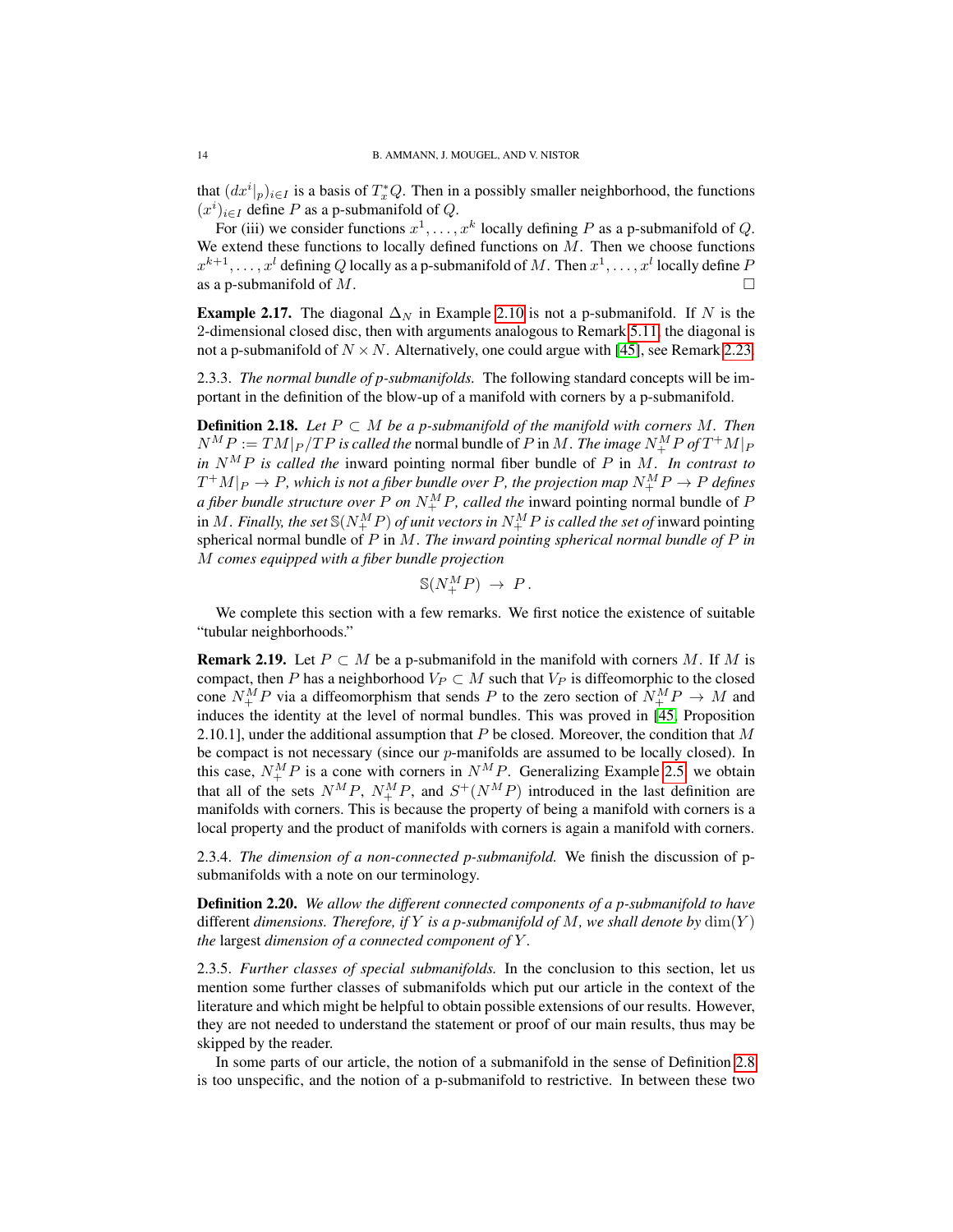classes there lies a class of submanifolds that we call "wib-submanifolds," for lack of a better name in the literature. Here "wib-submanifold" stands for a submanifold *without an interior boundary.*

**Definition 2.21.** A submanifold  $S ⊂ M$  is called a wib-submanifold or a submanifold without interior boundary *if it can be defined locally in suitable charts as the kernel of a linear function. More precisely:*  $S \subset M$  *is a wib-submanifold if, for every*  $x \in S$ *, there exists a (corner) chart*  $\phi: U \to \Omega \subset \mathbb{R}^n_k$ , and a linear subspace L of  $\mathbb{R}^n$ , such that

(1) 
$$
x \in U
$$
 and  
(2)  $\phi(S \cap U) = L \cap \Omega$ .

If  $G \in GL(n, \mathbb{R})$  is defined as above, then we necessarily have  $L = G \cdot (\mathbb{R}^{n'} \times \{0\})$ . If  $x \in S \cap U$ , then  $n' := \dim L$  is the dimension of S in x defined above.

Obviously all p-submanifolds are wib-manifolds, which can be easily seen by defining the L in the definition above as the linear extension of  $L_I$  in Definition [2.14.](#page-12-0)

**Remark 2.22.** In the above definition, we explicitly required  $S$  to be a submanifold. To justify this requirement, we will give an example of a closed subset  $S \subset M$  which is not a submanifold, but fulfills all other requirements of the definition of a wib-submanifold. Indeed, let

$$
K := \{ (x_1, x_2, x_3) \in \mathbb{R}^3 \mid x_1 \ge 0, x_2 \ge 0, x_1 \le x_3, x_2 \le x_3 \},
$$

which is a cone over a square. The map  $f : \mathbb{R}^3 \to \mathbb{R}^4$ ,  $f(x_1, x_2, x_3) = (x_1, x_2, x_3$  $x_1, x_3 - x_2$ ) has the property  $f^{-1}(\mathbb{R}^4_4) = K$ . Then for  $\phi = id$ ,  $x = 0$ , and  $L := f(\mathbb{R}^3)$ all requirements of the definition are satisfied, but  $S := f(K)$  is not a submanifold of  $\mathbb{R}_4^4$ . It it were a submanifold, then its dimension would have to be 3, and then any boundary point of S is in at most 3 closed boundary hyperfaces. But  $0 \in S$  is in 4 closed boundary hyperfaces of S.

<span id="page-14-1"></span>Remark 2.23. Note that Melrose also introduces the notions d-submanifold [\[45,](#page-44-8) Def. 1.7.4] and b-submanifold [\[45,](#page-44-8) Def. 1.12.9], whose definitions will not be recalled here. They satisfy

S is a p-submanifold  $\implies$  S is a d-submanifold  $\implies$  S is a b-submanifold

 $\implies$  S is a submanifold  $\implies$  S is a weak submanifold.

However there are wib-manifolds that are not b-submanifolds, e.g. Melrose's example of the submanifold  $\{x_3 = x_1 + x_2\} \in \mathbb{R}_3^3$ . There are d-manifolds that are no wib-manifolds, e.g.  $\mathbb{R}_1^1 = [0, \infty) \subset \mathbb{R}$  or any surface with boundary in  $\mathbb{R}^3$ . However all p-submanifolds introduced below are d-manifolds and wib-manifolds.

Melrose shows that the diagonal  $\Delta_N$  is a b-submanifold of  $N \times N$ , but in general not a d-submanifold. It follows that  $\Delta_N$  is not a p-submanifold.

<span id="page-14-0"></span>Remark 2.24. Let us remark that the definition of a *tame* submanifold considered in [\[2,](#page-43-14) Sec. 2.3] is a submanifold in an essentially different sense. All notions of submanifolds discussed involve are properties that may hold or not for a subset  $N$  of a manifold with corners  $M$ . In contrast to this, tame submanifolds in [\[2,](#page-43-14) Sec. 2.3], are submanifolds of a *Lie manifold*  $(M, A)$ , where M is a manifold with corners and A is a Lie algebroid on  $M$  with some compatibility conditions. The fact whether a subset  $N$  of  $M$  is a tame submanifold of  $(M, A)$  or not, depends also on the Lie algebroid A. In any case, a tame submanifold will have a tubular neighborhood in the strongest sense.

Similar remarks apply to the  $A(G)$ -tame submanifolds considered in [\[55\]](#page-44-9).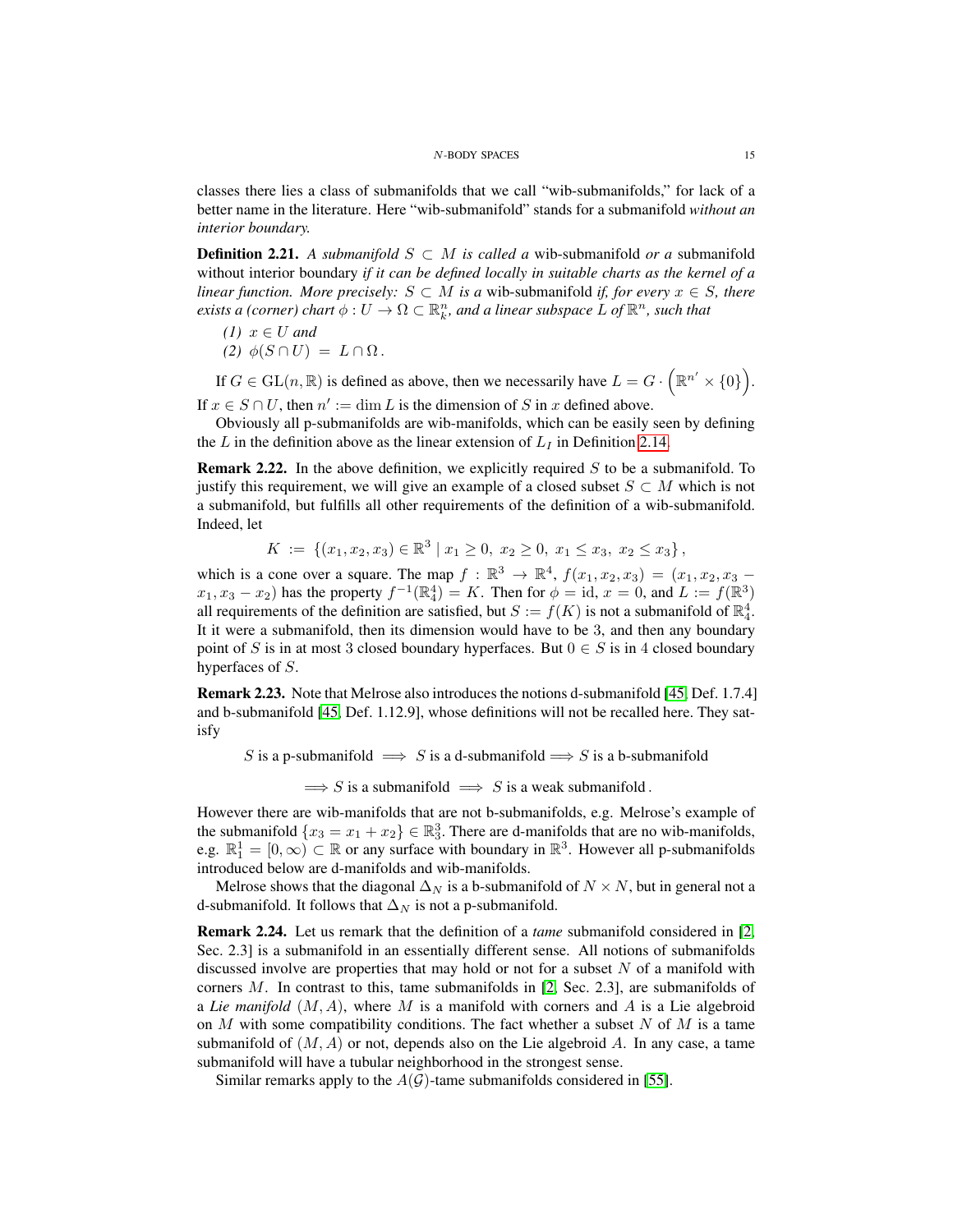# 3. THE BLOW-UP FOR MANIFOLDS WITH CORNERS

<span id="page-15-0"></span>We now introduce the blow-up of a manifold M with corners by a *closed* p-submanifold. We also study some of the properties of the blow-up.

<span id="page-15-1"></span>3.1. Definition of the blow-up and its smooth structure. The blow-up  $[M : P]$  of M by a closed p-submanifold  $P$  is obtained by replacing  $P$  with the inward spherical normal bundle  $\mathbb{S}(N_{+}^{M}P)$  of P in M. More precisely, it is the disjoint union of  $\mathbb{S}(N_{+}^{M}P)$  and  $M\setminus P$ . The disjoint union of two subsets A and B will be usually denoted  $A\sqcup B := A\cup B$ .

3.1.1. *Definition of the blow-up as a set.* We now define the underlying set of the blow-up of a manifold with corners M with respect to a p-submanifold.

<span id="page-15-2"></span>Definition 3.1. *Let* M *be a manifold with corners and* P *be a* closed *p-submanifold of*  $M$ . Let  $\mathbb{S}(N^M_+P)$  be the inward pointing spherical normal bundle of P in M (Definition *[2.18\)](#page-13-0). The* blow-up of M along P *(or* with respect to P*) is the following union of disjoint sets:*

$$
[M:P] \;:=\; (M\smallsetminus P) \sqcup \mathbb{S}(N^M_+P)\,.
$$

*In particular,*  $[M : \emptyset] = M$  *and*  $[M : M] = \emptyset$ *. The blow-down map*  $\beta = \beta_{M,P} : [M : M]$  $P \rightarrow M$  *is defined as the identity map on*  $M \setminus P$  *and as the fiber bundle projection*  $\mathbb{S}(N_{+}^{M}P) \rightarrow P$  *on the complement.* 

The blow-up  $[M : P]$  is therefore not defined if P is not closed, but we allow P to consist of the disjoint union of several closed, connected p-submanifolds of  $M$  of different dimensions.

If  $P$  has a connected component of codimension  $0$ , or, equivalently, if  $P$  contains a connected component of  $M$ , then the above definitions imply that this connected component is not in the image of  $\beta : [M : P] \to M$ . In particular,  $\beta$  is not surjective in this case. As this is not what usually mathematicians have in mind when discussing blow-ups, we exclude this case for pedagogigal reasons. In other words, we will always assume  $\dim(P) < \dim(M)$ . Recall (Definition [2.20\)](#page-13-1) that if  $P \subset M$  is a p-submanifold, then  $\dim(P)$  denotes the largest dimension of the connected components of P. Let us remark, however, that all statement would remain true for  $\dim(P) = \dim(M)$  with minor modifications.

A general approach to smooth structures on the blow-up is contained in [\[38\]](#page-44-10). Here we recall an approach that suffices for our needs. We begin with the case of open subsets of a model space  $\mathbb{R}_k^n$ .

3.1.2. *The blow-up of the local models*. In the following, let  $I_j$ ,  $j = 1, 2, \ldots n$ , denote either  $\mathbb R$  or  $[0,\infty)$ . We will write  $N_1 \cong N_2$  if  $N_1$  is a p-submanifold of  $I_1 \times I_2 \times \cdots \times I_n \subset$  $\mathbb{R}^n$  and if there is a permutation  $\sigma$  of the components of  $\mathbb{R}^n$  that induces a diffeomorphism from  $N_1$  to the p-submanifold  $N_2$  of  $I_{\sigma(1)} \times I_{\sigma(2)} \times \cdots \times I_{\sigma(n)} \subset \mathbb{R}^n$ . By contrast, when we write  $N_1 \simeq N_2$ , we will merely state that the indicated manifolds are diffeomorphic, without including further information on the diffeomorphism. In particular,  $N_1 \cong N_2$ implies  $N_1 \simeq N_2$ . To start with, the blow-up  $[\mathbb{R}_k^n \times \mathbb{R}_{k'}^{n'} : \mathbb{R}_k^n \times \{0\}]$  of  $\mathbb{R}_k^n \times \mathbb{R}_{k'}^{n'} \cong \mathbb{R}_{k+k'}^{n+n'}$ mipries  $N_1 \equiv N_2$ . To start with, the blow-up  $[\mathbb{R}_k \times \mathbb{R}_{k'} : \mathbb{R}_k \times [0_f]$  or  $\mathbb{R}_k \times \mathbb{R}_{k'} = \mathbb{R}_{k+k'}$ <br>along its p-submanifold  $\mathbb{R}_l^n \times \{0\} = \mathbb{R}_k^n \times \{0_{\mathbb{R}^{n'}}\}$  is, by Definition [3.1,](#page-15-2) the set

(19) 
$$
[\mathbb{R}_k^n \times \mathbb{R}_{k'}^{n'} : \mathbb{R}_k^n \times \{0\}] := \left(\mathbb{R}_k^n \times \mathbb{R}_{k'}^{n'} \setminus \mathbb{R}_k^n \times \{0\}\right) \sqcup \mathbb{R}_k^n \times \mathbb{S}_{k'}^{n'-1} = \mathbb{R}_k^n \times \left(\mathbb{S}_{k'}^{n'-1} \sqcup \left(\mathbb{R}_{k'}^{n'} \setminus \{0\}\right)\right).
$$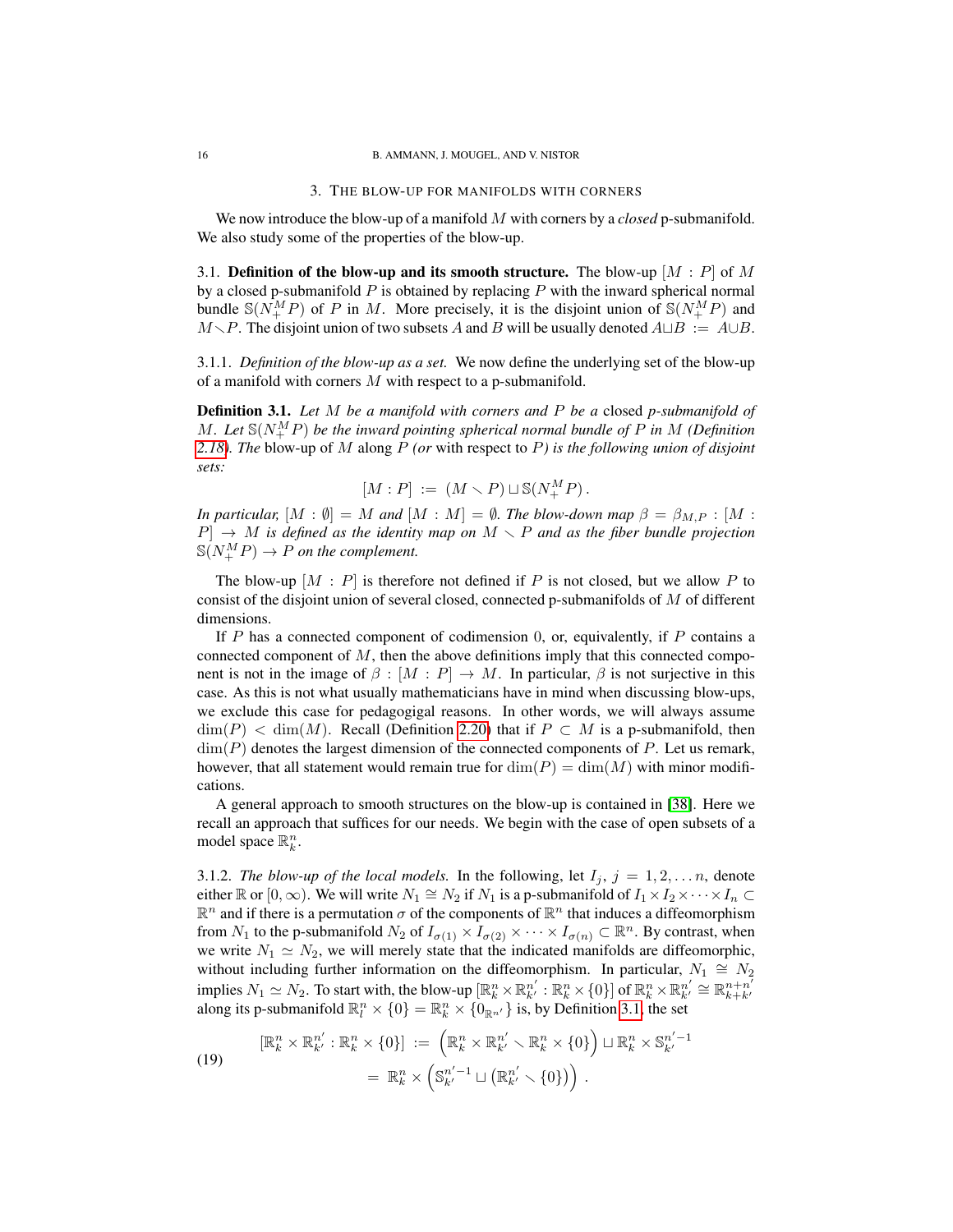### N-BODY SPACES 17

Let us consider the map

(20) 
$$
\kappa: \mathbb{R}_k^n \times \mathbb{S}_{k'}^{n'-1} \times [0, \infty) \to \mathbb{R}_k^n \times \left(\mathbb{S}_{k'}^{n'-1} \sqcup (\mathbb{R}_{k'}^{n'} \smallsetminus \{0\})\right),
$$

$$
\kappa(x, \xi, r) := \begin{cases} (x, \xi) \in \mathbb{R}_k^n \times \mathbb{S}_{k'}^{n'-1} & \text{if } r = 0 \\ (x, \xi) \in \mathbb{R}_k^n \times \mathbb{S}_{k'}^{n'-1} & \text{if } r = 0 \end{cases}
$$

<span id="page-16-4"></span>
$$
\kappa(x,\xi,r) \; := \; \left\{ \; \begin{array}{ll} \text{(1)} & \text{(2)} & \text{(3)} \\ (x,r\xi) \in \mathbb{R}^n_k \times \left( \mathbb{R}^{n'}_{k'} \smallsetminus \{0\} \right) & \text{if } r > 0 \, . \end{array} \right.
$$

The map  $\kappa$  is immediately seen to be a bijection and we will use it to endow  $[\mathbb{R}_k^n \times \mathbb{R}_{k'}^{n'}]$ :  $\mathbb{R}^n_k \times \{0\}$  with the structure of a manifold with corners induced from  $\mathbb{R}^n_k \times \mathbb{S}^{n'-1}_{k'} \times [0,\infty)$ . Under this diffeomorphism, the blow-down map becomes

<span id="page-16-3"></span>(21) 
$$
\beta: \mathbb{R}_k^n \times \mathbb{S}_{k'}^{n'-1} \times [0, \infty) \to \mathbb{R}_k^n \times \mathbb{R}_{k'}^{n'}, \quad \beta(x, \xi, r) := (x, r\xi).
$$

The blown-up space  $[\mathbb{R}^n_k \times \mathbb{R}^{n'}_{k'} : \mathbb{R}^n_k \times \{0\}]$  is thus a space of "generalized spherical coordinates."

<span id="page-16-1"></span>If  $U \subset \mathbb{R}^n_k \times \mathbb{R}^{n'}_{k'}$  is an open subset, we endow

(22) 
$$
[U:U\cap(\mathbb{R}_k^n\times\{0\})]=\beta^{-1}(U)\subset[\mathbb{R}_k^n\times\mathbb{R}_{k'}^{n'}:\mathbb{R}_k^n\times\{0\}]
$$

with the induced structure of a manifold with corners.

3.1.3. *The smooth structure of the blow-up.* The following lemmas will allow us to define a manifolds with corners structure on blow-ups.

<span id="page-16-0"></span>**Lemma 3.2.** Let  $P_i \subset M_i$ ,  $i = 1, 2$ , be closed p-submanifolds and let  $\phi : M_1 \rightarrow M_2$  be a diffeomorphism such that  $\phi(P_1) = P_2$ . Then there exists a unique map  $\phi^{\beta} : [M_1 : P_1] \rightarrow$ [M<sup>2</sup> : P2] *that is bijective and makes the following diagram commute*

$$
[M_1 : P_1] \xrightarrow{\phi^{\beta}} [M_2 : P_2]
$$
  

$$
\beta_{M_1, P_1} \downarrow \qquad \qquad \downarrow \beta_{M_2, P_2}
$$
  

$$
M_1 \xrightarrow{\phi} M_2.
$$

*This construction is functorial, in the sense that*  $(\phi \circ \psi)^\beta = \phi^\beta \circ \psi^\beta$ . If  $M_i$  are open subsets of  $\mathbb{R}^n_k$ , then  $\phi^\beta$  is a diffeomorphism.

*Proof.* The existence, uniqueness, and the functorial character of  $\phi^{\beta}$  follows from the definition of the blow-up. The fact that  $\phi^{\beta}$  is smooth if  $M_i$  are open subsets of the model space  $\mathbb{R}_k^n$  is the content of Lemma 2.2 of [\[1\]](#page-43-12).

<span id="page-16-2"></span>**Lemma 3.3.** Let  $A = \{(U_a, \phi_a) | a \in A\}$  be an atlas on a manifold with corners M, see *Definition* [2.3.](#page-8-4) Let  $P \subset M$  *be a closed p-submanifold and*  $\beta = \beta_{M,P} : [M : P] \rightarrow M$ *be the blow-down map. We endow* [M : P] *with the smallest topology that makes all the maps*  $\phi_a^{\beta}$ ,  $a \in A$ , continuous ( $\phi_a^{\beta}$  is defined on  $\beta^{-1}(U_a)$ ). Then

$$
\beta^*(\mathcal{A}) \ := \ \{ (\beta^{-1}(U_a), \phi_a^{\beta}) \ | \ a \in A \}
$$

*is an atlas on*  $[M : P]$ *, where*  $\phi_a^{\beta}$  *are the maps obtained from*  $\phi_a$  *using Lemma [3.2.](#page-16-0)* If *we take another atlas*  $\mathcal{A}'$  *of* M *that is compatible with*  $\mathcal{A}$ *, then*  $\beta^*(\mathcal{A})$  *and*  $\beta^*(\mathcal{A}')$  *will be compatible atlases on* [M : P]*.*

*Proof.* This follows from Equation [\(22\)](#page-16-1) and Lemma [3.2.](#page-16-0) □

Lemma [3.3](#page-16-2) thus yields the desired smooth structure on  $[M : P]$  that is moreover canonical (independent of any choices).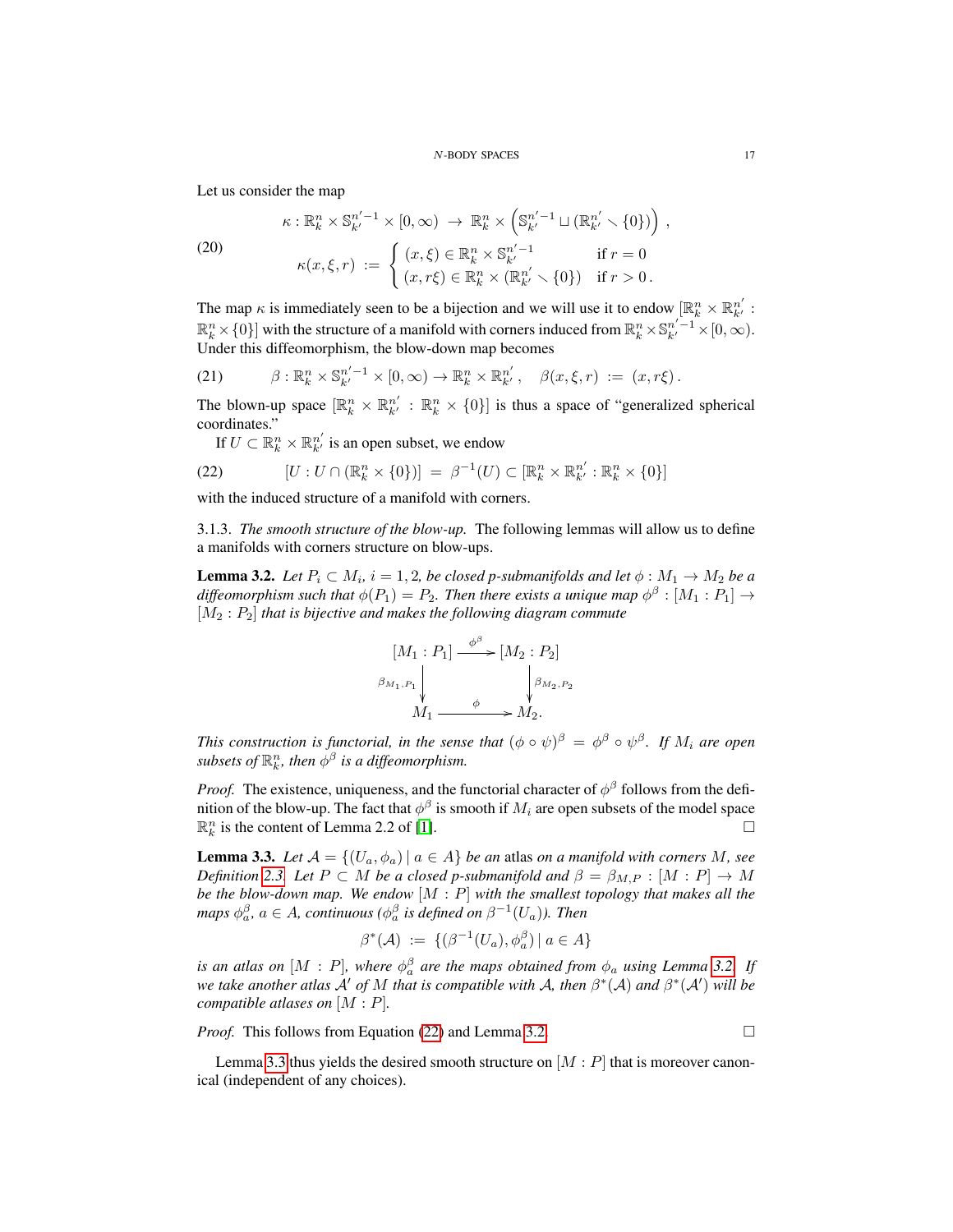**Definition 3.4.** *Let* M *be a manifold with corners and*  $P \subset M$  *be a closed p-submanifold.* We endow  $[M : P]$  with the smooth structure defined by the atlas  $\beta^*(A)$  *obtained from Lemma [3.3,](#page-16-2) for any atlas* A *on* M*.*

The smooth structure on  $[M : P]$  is natural in the following strong sense.

<span id="page-17-1"></span>**Proposition 3.5.** With the notation of Lemma [3.2,](#page-16-0) we have that the map  $\phi^{\beta}$  is a diffeomor*phism (in general, not just in the case of open subsets of Euclidean spaces).*

*Proof.* If A is an atlas on  $M_2$ , then the pull-back of  $\beta^*(A)$  to  $[M_1 : P_1]$  is an atlas.  $\square$ 

The functoriality property of Lemma [3.2](#page-16-0) then gives the following.

<span id="page-17-3"></span>Corollary 3.6. *Let* G *be a discrete group acting smoothly on the manifold with corners* M *and let*  $P ⊂ M$  *be a closed p-submanifold such that*  $g(P) = P$  *for all*  $g ∈ G$ *. Then*  $G$  *acts smoothly on* [M : P]*.*

*Proof.* The action of every  $q \in G$  on M defines a smooth action on  $[M : P]$  by Proposition [3.5.](#page-17-1) It is a group action by the last part of Lemma [3.2](#page-16-0) (the functoriality of the assignment  $\phi \rightarrow \phi^\beta$ .

The blow-up  $[M : P]$  of a manifold with corners is thus again a manifold with corners.

<span id="page-17-0"></span>3.2. Exploiting the local structure of the blow-up. The local character of the definition of the smooth structure of the blow-up  $[M : P]$  of the manifold with corners M along a p-submanifold P means that most of the proofs involving blow-ups can be conveniently treated by first treating the model case  $P := \mathbb{R}^n_k = \mathbb{R}^n_k \times \{0\} \subset \mathbb{R}^n_k \times \mathbb{R}^{n'}_{k'} = M$ . To simplify notation, we shall often omit factors of the form  $\{0\}$  when there is no danger of confusion. This is the case with the following results.

3.2.1. *The blow-down map is proper.* We shall need to prove that certain maps are closed. This will be conveniently done by proving that they are proper, since a proper map between manifolds with corners is closed. In particular, we will show that the blow-down map is proper.

Let  $f : X \to Y$  be a continuous map between two Hausdorff spaces. Recall that f is called *proper* if  $f^{-1}(K)$  is compact for every compact subset  $K \subset Y$ . For instance, the map  $\beta$  of Equation [\(21\)](#page-16-3) is immediately seen to be proper.

<span id="page-17-4"></span>Corollary 3.7. *Let* P *be a closed p-submanifold of a manifold with corners* M*. The blowdown map*  $\beta_{M,P} : [M : P] \to M$  *is proper.* 

*Proof.* Using Lemma [A.3](#page-42-2) from the Appendix, we see that we can treat the problem in local coordinates. Then, in local coordinates, the blow-down map is given by Equation [\(21\)](#page-16-3), which is a proper map, as we have already pointed out.  $\Box$ 

3.2.2. *Blow-ups and products.* We have a simple, convenient behavior of the blow-up with respect to products.

<span id="page-17-2"></span>Lemma 3.8. *Let* M *and* M<sup>1</sup> *be two manifolds with corners and* P *be a closed p-submanifold of* M. Then  $P \times M_1$  *is a closed p-submanifold of*  $M \times M_1$  *and the following diagram with smooth maps commutes:*

(23) 
$$
\begin{aligned}\n[M \times M_1 : P \times M_1] &\xrightarrow{\simeq} [M : P] \times M_1 \\
\beta_{M \times M_1, P \times M_1} \downarrow &\downarrow \beta_{M, P \times \text{id}} \\
M \times M_1 &\xrightarrow{\text{id}} M \times M_1.\n\end{aligned}
$$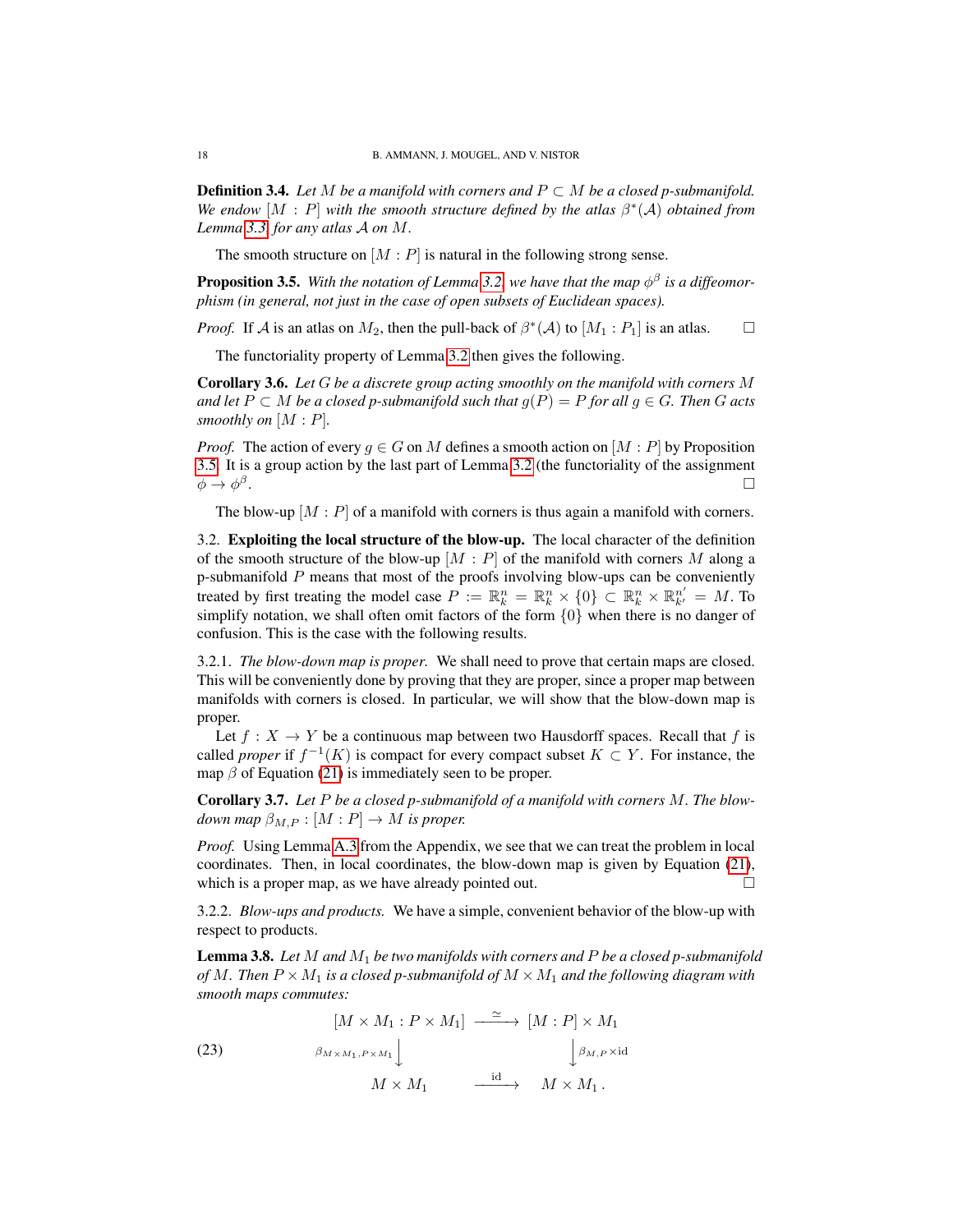*Proof.* Since the result is a local one and P is a p-submanifold of  $M$ , it is enough to treat the case

$$
M := \mathbb{R}_{k_m}^m \times \mathbb{R}_{k_p}^p
$$
  
\n
$$
P := \{0_{\mathbb{R}^m}\} \times \mathbb{R}_{k_p}^p \subset M
$$
  
\n
$$
M_1 := \mathbb{R}_{k_l}^l.
$$

In this local treatment, we will write ≅ to stress that a given diffeomorphism is given by a permutation of coordinates, more precisely in this proof, by the canonical permutation of coordinates diffeomorphism of Equation [\(16\)](#page-7-5).

With this choice, we see that  $P \times M_1$  is p-submanifold of  $M \times M_1$ . We have natural diffeomorphisms with the first one being obtained from the definition of the blow-up, Definition [3.1,](#page-15-2) and the last being induced by suitable permutations of coordinates

$$
[M \times M_1 : P \times M_1] = [\mathbb{R}_{k_m}^m \times \mathbb{R}_{k_p}^p \times \mathbb{R}_{k_l}^l : \{0_{\mathbb{R}^m}\} \times \mathbb{R}_{k_p}^p \times \mathbb{R}_{k_l}^l]
$$
  
\n
$$
= \mathbb{S}_{k_m}^{m-1} \times \mathbb{R}_{k_p}^p \times \mathbb{R}_{k_l}^l \sqcup \left( (\mathbb{R}_{k_m}^m \times \mathbb{R}_{k_p}^p \times \mathbb{R}_{k_l}^l) \setminus (\{0_{\mathbb{R}^m}\} \times \mathbb{R}_{k_p}^p \times \mathbb{R}_{k_l}^l) \right)
$$
  
\n
$$
\simeq \mathbb{S}_{k_m}^{m-1} \times [0, \infty) \times \mathbb{R}_{k_p}^p \times \mathbb{R}_{k_l}^l \cong \mathbb{S}_{k_m}^{m-1} \times \mathbb{R}_{k_p+k_l+1}^{p+l+1}
$$

and

$$
[M:P] = [\mathbb{R}_{k_m}^m \times \mathbb{R}_{k_p}^p : \{0_{\mathbb{R}^m}\} \times \mathbb{R}_{k_p}^p]
$$
  

$$
= \mathbb{S}_{k_m}^{m-1} \times \mathbb{R}_{k_p}^p \sqcup \left( (\mathbb{R}_{k_m}^m \times \mathbb{R}_{k_p}^p) \smallsetminus (\{0_{\mathbb{R}^m}\} \times \mathbb{R}_{k_p}^p) \right)
$$
  

$$
\simeq \mathbb{S}_{k_m}^{m-1} \times [0, \infty) \times \mathbb{R}_{k_p}^p \cong \mathbb{S}_{k_m}^{m-1} \times \mathbb{R}_{k_p+1}^{p+1} .
$$

The desired diffeomorphism  $[M \times M_1 : P \times M_1] \stackrel{\simeq}{\longrightarrow} [M : P] \times M_1$  is then induced by the above diffeomorphisms and the canonical permutation of coordinates diffeomorphism  $\mathbb{S}_{k_m}^{m-1} \times \mathbb{R}_{k_p+1}^l \times \mathbb{R}_{k_l}^l \stackrel{\cong}{\longrightarrow} \mathbb{S}_{k_m}^{m-1} \times \mathbb{R}_{k_p+k_l+1}^{p+l+1}$  of Equation [\(16\)](#page-7-5).

<span id="page-18-0"></span>3.3. Cleanly intersecting families and liftings. Clean intersections of manifolds are useful in studying the blow-up with respect to families of p-submanifolds.

3.3.1. *Clean intersections.* We continue to exploit the local structure of the blow-up. Recall the following standard definition.

<span id="page-18-1"></span>**Definition 3.9.** Let M be a manifold with corners and  $X_1, X_2, \ldots, X_k \subset M$  be p*submanifolds. We shall say that*  $X_1, X_2, \ldots, X_k$  have a clean intersection *or that they* intersect cleanly *if*

<span id="page-18-2"></span>*(i)*  $Y := X_1 ∩ X_2 ∩ ∴ ∩ X_k$  *is a p-submanifold of*  $M$  *(possibly empty), (ii) for all*  $x \in Y$ *,*  $T_xY = T_xX_1 \cap T_xX_2 \cap \ldots \cap T_xX_k$ .

We consider the conditions (i) and (ii) of the Definition [3.9](#page-18-1) to be automatically satisfied if  $Y := X_1 \cap X_2 \cap \ldots \cap X_k = ∅$ . Similar conditions appear in Definition 2.7, [\[1\]](#page-43-12). They were used to define a *weakly transversal family* of connected submanifolds with corners. We shall need also the notion of a "cleanly intersecting family" (Definition [5.4\)](#page-24-0), which roughly states that every subfamily intersects cleanly.

Lemma 3.10. *Let* P *and* Q *be closed p-submanifolds of* M *intersecting cleanly. Then*  $P \cap Q$  *is a p-submanifold of*  $Q$  *(and also for*  $P$ *).* 

*Proof.* According Definition [3.9](#page-18-1) [\(i\)](#page-18-2)  $P \cap Q$  is a p-submanifold of M. Then Lemma [2.16](#page-12-1) [\(ii\)](#page-12-2) states that  $P \cap Q$  is also a p-submanifold of  $Q$ .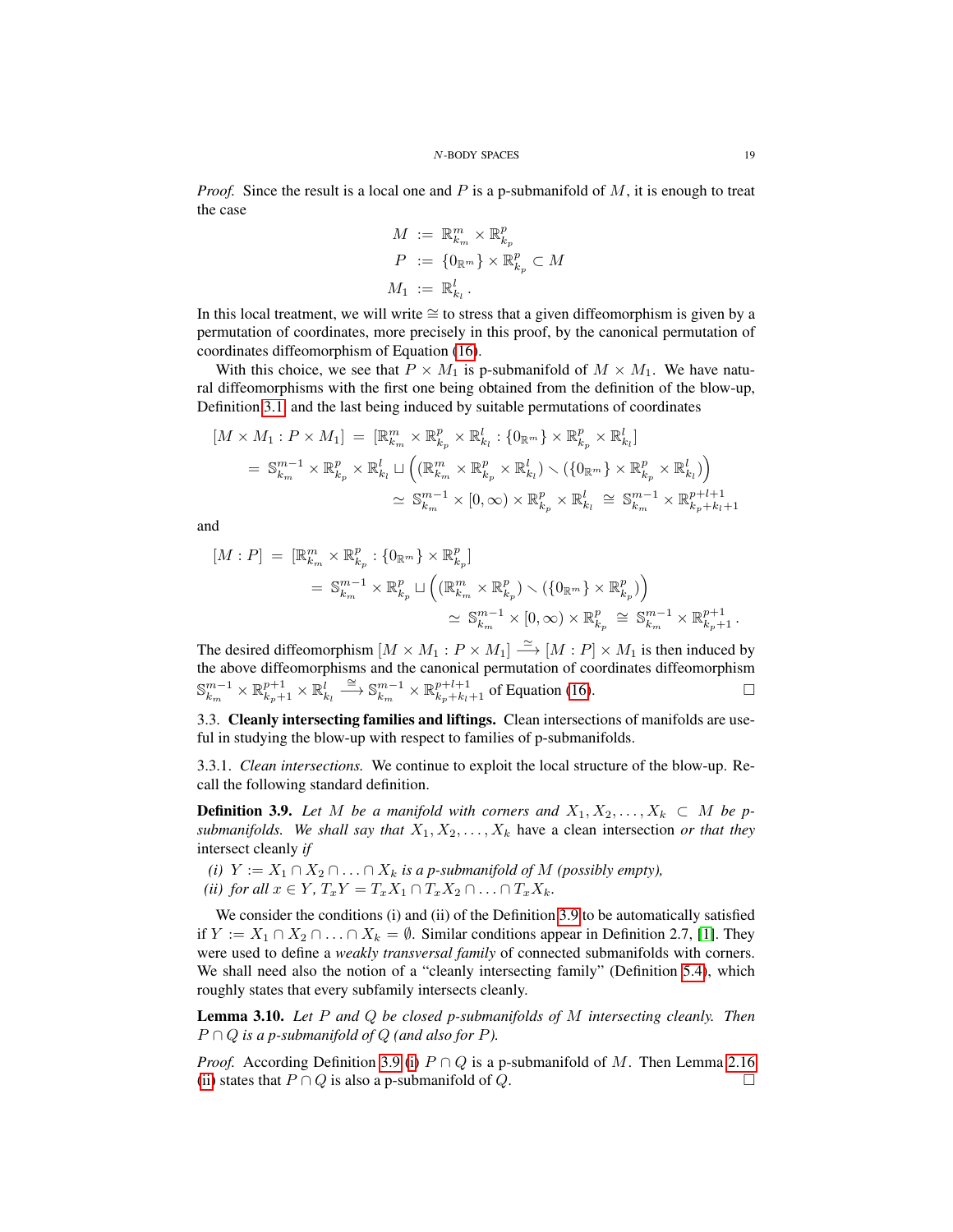3.3.2. *Liftings of p-submanifolds to blowups.* We now consider the lifting of suitable psubmanifolds in M to  $[M : P]$  as in [\[38,](#page-44-10) [45\]](#page-44-8).

The local model for such lifts is given by the following lemma. (See Lemma [3.2](#page-16-0) for the definition of  $j^{\beta}$ .)

**Lemma 3.11.** *If*  $k'' \ge k'$  *and*  $n'' - k'' \ge n' - k'$ , so that the canonical (first components)  $inclusion$   $j$  :  $\mathbb{R}^n_k \times \mathbb{R}^{n'}_{k'} \to \mathbb{R}^n_k \times \mathbb{R}^{n''}_{k''}$  is defined, then there is a map  $j^{\beta}$  such that the *diagram*

<span id="page-19-0"></span>(24) 
$$
\begin{array}{ccc}\n[\mathbb{R}_{k}^{n} \times \mathbb{R}_{k'}^{n'} : \mathbb{R}_{k}^{n} \times \{0\}] & \xrightarrow{j^{\beta}} & [\mathbb{R}_{k}^{n} \times \mathbb{R}_{k''}^{n'} : \mathbb{R}_{k}^{n} \times \{0\}] \\
& & \xrightarrow{\beta_{\mathbb{R}_{k}^{n} \times \mathbb{R}_{k'}^{n'} : \mathbb{R}_{k}^{n} \times \{0\}}} & & \xrightarrow{j} & \mathbb{R}_{k}^{n} \times \mathbb{R}_{k''}^{n'} : \mathbb{R}_{k}^{n} \times \{0\}} \\
& & \mathbb{R}_{k}^{n} \times \mathbb{R}_{k'}^{n'} & \xrightarrow{j} & \mathbb{R}_{k}^{n} \times \mathbb{R}_{k''}^{n'}.\n\end{array}
$$

*commutes.*

In fact the diagram [\(24\)](#page-19-0) is obtained from

(25) 
$$
\begin{array}{ccc}\n[\mathbb{R}_{k'}^{n'}: \{0\}] & \xrightarrow{j_0^{\beta}} & [\mathbb{R}_{k''}^{n''}: \{0\}] \\
& \beta_{\mathbb{R}_{k'}^{n'}, \{0\}} \downarrow & \qquad \downarrow \beta_{\mathbb{R}_{k''}^{n'}, \{0\}} \\
& \mathbb{R}_{k'}^{n'} & \xrightarrow{j_0} & \mathbb{R}_{k''}^{n''}.\n\end{array}
$$

by taking for each space the product with  $\mathbb{R}^n_k$  and extending the maps as a product with the identity map id :  $\mathbb{R}_k^n \to \mathbb{R}_k^n$ , using the linear version of Lemma [3.8.](#page-17-2)

The lift  $j_0^{\beta}$  is given by

(26) 
$$
[\mathbb{R}_{k'}^{n'} : \{0\}] \simeq \mathbb{S}_{k'}^{n'-1} \times [0, \infty) \stackrel{i \times \mathrm{id}}{\longrightarrow} \mathbb{S}_{k''}^{n''-1} \times [0, \infty) \simeq [\mathbb{R}_{k''}^{n''} : \{0\}],
$$

where  $i: \mathbb{S}_{k'}^{n'-1} \to \mathbb{S}_{k''}^{n''-1}$  is the restriction of  $j_0$ . In particular,  $j_0^{\beta}$  and thus  $j^{\beta}$  are smooth. Definition 3.12. *Let* P *be a p-submanifold of* M *and* Q *be a closed subset of* M*. The*

<span id="page-19-1"></span> $\text{lifting } \beta^*_{M,P}(Q) \text{ of } Q \text{ in } [M:P] \text{ is defined by}$ 

$$
\beta^*_{M,P}(Q) := \overline{\beta^{-1}_{M,P}(Q \setminus P)} \quad \text{(the closure is in } [M:P]).
$$

Note that the definition above differs rom Melrose's definition in [\[45,](#page-44-8) Chapter 5, Section 7] in the case  $Q \subset P$ . More precisely, if  $Q \subset P$ , our definition is such that  $\beta^*_{M,P}(Q) = \emptyset$ , whereas  $\beta^*_{M,P}(Q) := \beta^{-1}_{M,P}(Q)$  in Melrose's definition. In view of our applications, our definition above will avoid the case  $Q \subset P$  when defining  $\beta_{M,P}^*(Q)$ . Furthermore, our definition has the advantage of being local in the sense that, for any open subset  $U \subset M$ , we have

$$
\beta^*_{U,P\cap U}(Q\cap U) = \beta^*_{M,P}(Q)\cap \beta^{-1}_{M,P}(U).
$$

In Melrose's definition, locality may fail if  $Q$  is not connected.

We have the following result on the blow-up of p-submanifolds, due, in part, to Melrose [\[45,](#page-44-8) Chapter 5, Section 7]. A proof in a slightly less general setting can be found also in Proposition 2.4 of [\[1\]](#page-43-12). For a p-submanifold  $P \subset M$ , recall the definition of  $\mathcal{S}(N_{+}^{M}P)$ , the *inward pointing normal bundle of* P *in* M from Definition [2.18.](#page-13-0)

<span id="page-19-2"></span>Proposition 3.13. *Let* P *and* Q *be closed p-submanifolds of* M *intersecting cleanly. Then the inclusion*  $j: Q \to M$  *lifts to a natural inclusion* 

$$
j^{\beta} : [Q : P \cap Q] := (Q \setminus (P \cap Q)) \sqcup \mathbb{S}(N^Q_+(P \cap Q)) \to (M \setminus P) \sqcup \mathbb{S}(N^M_+P) =: [M : P].
$$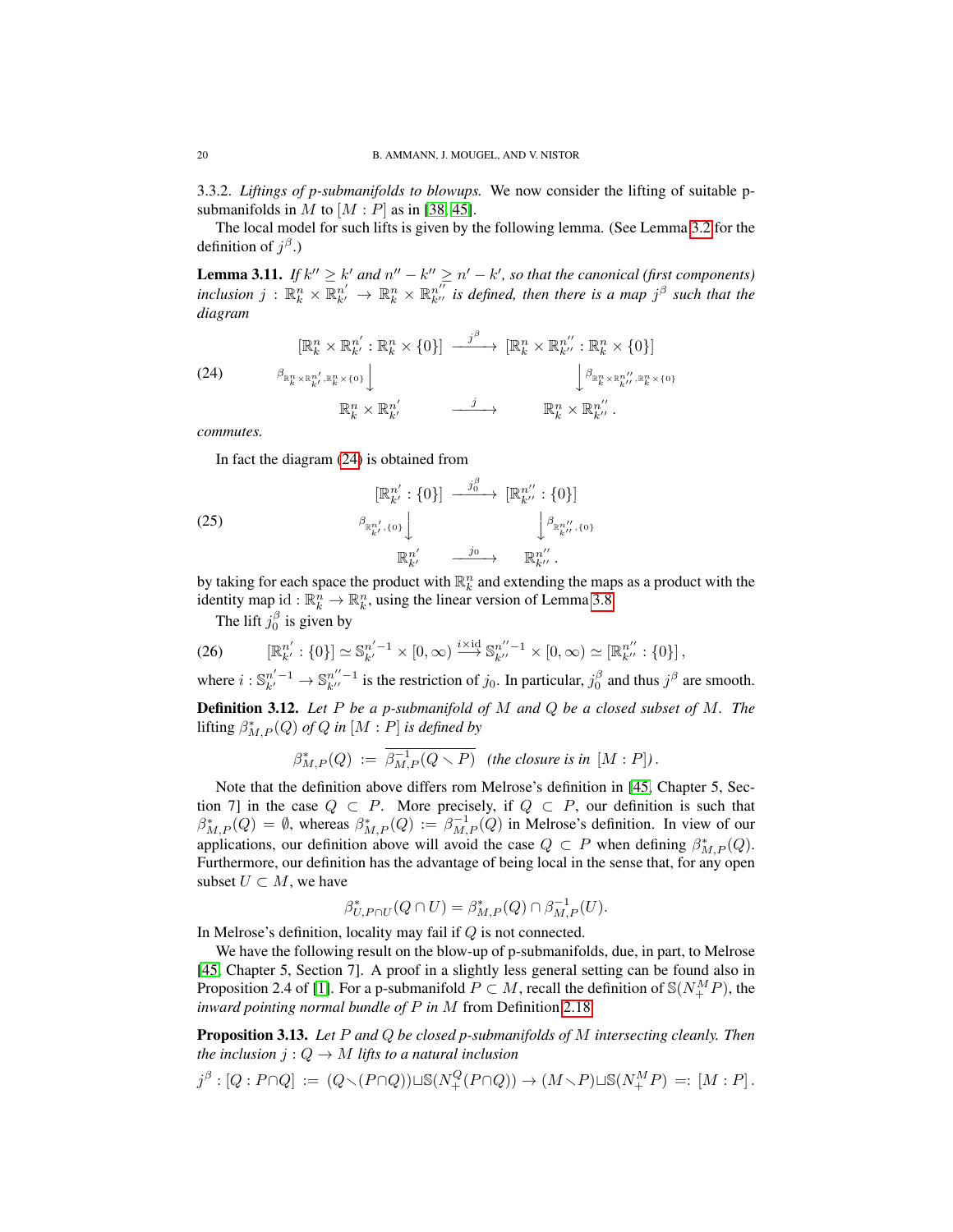*The map* j β *is smooth for the natural p-submanifold structures. In particular, the inclusion*  $Q \setminus P \subset [Q : P \cap Q]$  *extends to a natural diffeomorphism* 

$$
\beta_{M,P}^*(Q) := \overline{\beta_{M,P}^{-1}(Q \setminus P)} \stackrel{\simeq}{\longrightarrow} [Q : P \cap Q].
$$

*Proof.* The inclusion of Q into M restricts to a map  $Q \setminus (P \cap Q) \to M \setminus P$ . It also induces an inclusion  $TQ \rightarrow TM$ , extending the inclusion  $T(P \cap Q) \rightarrow TP$ . Since  $T(P \cap Q) = TP \cap TQ$ , we can pass to quotients to obtain an injective map

$$
N^{Q}(P \cap Q) := TQ|_{P \cap Q}/T(P \cap Q) = TQ|_{P \cap Q}/(TP \cap TQ) \rightarrow TM|_{P}/TP =: N^{M}P
$$

The injectivity of this map yields an inclusion  $\mathbb{S}(N^Q_+P) \to \mathbb{S}(N^M_+P)$ , which fits smoothly with a map  $Q \setminus (Q \cap P) \to M \setminus P$ , using the fact that P and Q intersect smoothly and the local description of the blow-up with half-spaces in [\[1\]](#page-43-12). The result then follows from the definition of the blow-up, Definition [3.1.](#page-15-2)  $\Box$ 

# 4. THE GRAPH BLOW-UP

<span id="page-20-0"></span>We introduce also the blow-up with respect to more than one submanifold, called *graph blow-up*.

<span id="page-20-1"></span>4.1. Definition of the graph blow-up. Let M be a manifold with corners and  $\mathcal F$  be a locally finite set of p-submanifolds of M. We write  $\bigcup \mathcal{F} := \bigcup_{Y \in \mathcal{F}} Y$ . Then  $M \setminus \bigcup \mathcal{F}$  is an open subset of  $[M:Y]$ , for each  $Y \in \mathcal{F}$ . Motivated by the results of [\[26,](#page-43-11) [50\]](#page-44-4), we now introduce the following definition.

<span id="page-20-2"></span>Definition 4.1. *Let* F *be a locally finite set of closed p-submanifolds of the manifold with corners* M. Then the graph blow-up  $\{M : \mathcal{F}\}\$  of M along  $\mathcal{F}$  is defined by

$$
\{M:\mathcal{F}\} := \overline{\{(x,x,\ldots,x) \mid x \in M \setminus \bigcup \mathcal{F}\}} \subset \prod_{Y \in \mathcal{F}} [M:Y].
$$

Let  $\delta : M \setminus \bigcup \mathcal{F} \to \prod_{Y \in \mathcal{F}}[M : Y]$  be the diagonal map of inclusions,  $\delta(x) =$  $(x, x, \ldots, x)$ . Thus the graph blow-up  $\{M : \mathcal{F}\}\$ is the closure of the image through  $\delta$ of the complement  $M \setminus \bigcup \mathcal{F}$  in the product  $\prod_{Y \in \mathcal{F}}[M : Y]$  of all the blown-up spaces  $[M:Y], Y \in \mathcal{F}$ :

$$
\{M : \mathcal{F}\} := \overline{\delta(M \setminus \bigcup \mathcal{F})} \subset \prod_{Y \in \mathcal{F}} [M : Y],
$$
  

$$
M \setminus \bigcup \mathcal{F} \ni x \to \delta(x) := (x, x, \dots, x) \in \prod_{Y \in \mathcal{F}} [M : Y].
$$

Note that we have used here that  $M \setminus \bigcup \mathcal{F} \subset M \setminus Y \subset [M : Y]$  for all  $Y \in \mathcal{F}$ . The graph blow-up will be compared in the next section to the iterated blow-up.

<span id="page-20-3"></span>Definition 4.2. *If* G *is a Lie group acting smoothly on* M *and* F *is a locally finite set of closed p-submanifolds of* M *such that, for every*  $Y \in \mathcal{F}$  *and*  $g \in G$ *, we have*  $g(Y) \in \mathcal{F}$ *, then we shall say that*  $F$  is a  $G$ -family of p-submanifolds of  $M$ .

Corollary [3.6](#page-17-3) yields right away the following corollary

Corollary 4.3. *Let* G *be a discrete group and* F *be a* G*-family of p-submanifolds of* M *(see Definition [4.2\)](#page-20-3). Then G acts continuously on*  $\{M : \mathcal{F}\}.$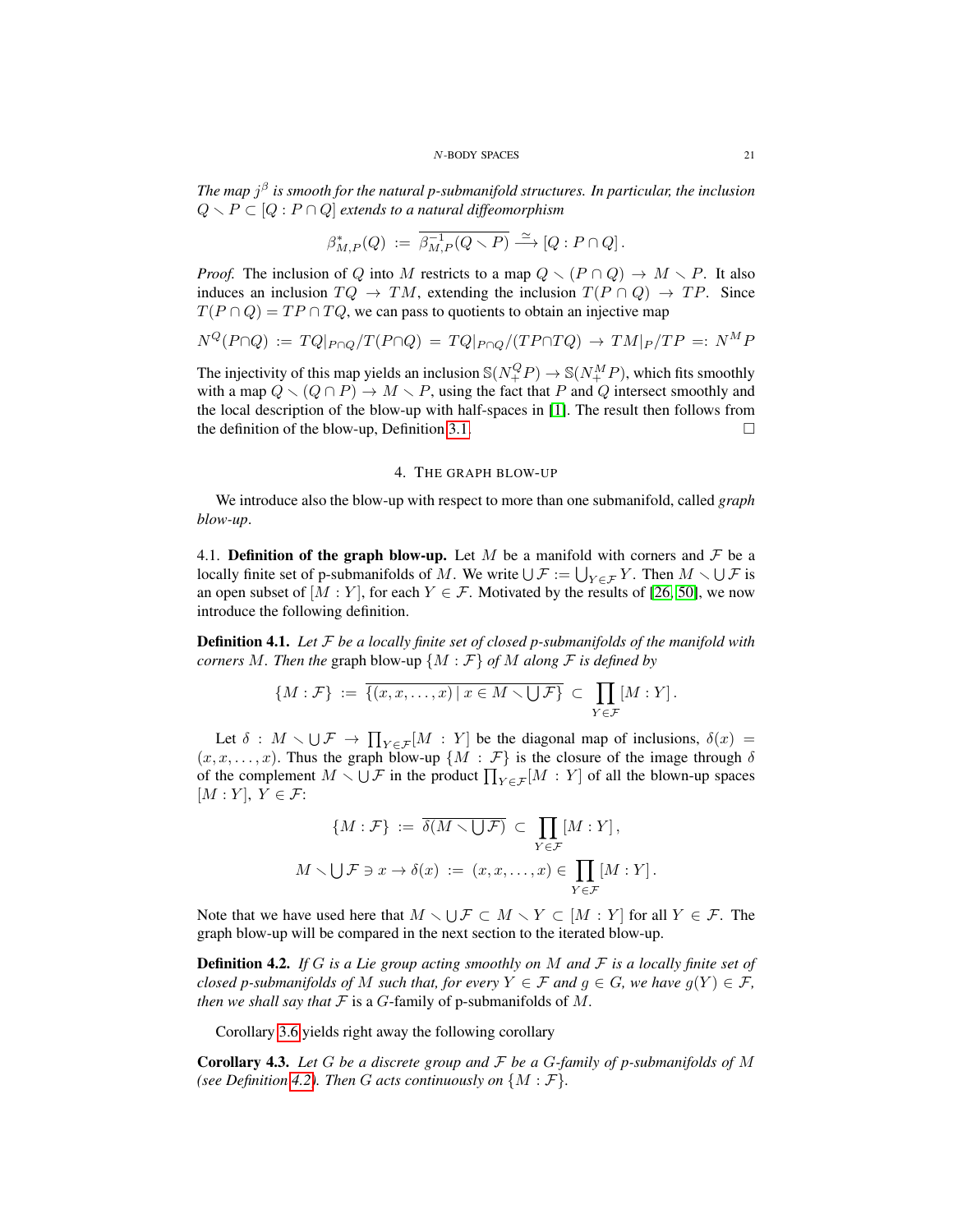*Proof.* We have that each  $g \in G$  acts on  $M \setminus \bigcup \mathcal{F}$  and on  $\prod_{Y \in \mathcal{F}}[M : Y]$ , with the action sending  $[M : Y]$  to  $[M : g(Y)]$ , by Corollary [3.6,](#page-17-3) which also shows that this action is a smooth action of G on  $\prod_{Y \in \mathcal{F}} [M : Y]$ . The result follows since  $\delta$  commutes with the action of  $G$ .

Later on, we will show that  $\{M : \mathcal{F}\}\$ is a weak submanifold of a suitable manifold with corners provided that  $\mathcal F$  is a clean semilattice, see Subsection [5.2](#page-23-0) for a definition. Thus it will follow that  $\{M : \mathcal{F}\}\$  inherits the structure of a manifold with corners. As soon as the differentiable structure is available on  $\{M : \mathcal{F}\}\$ , the proof above immediately generalizes to yield the stronger result that G acts smoothly on  $\{M : \mathcal{F}\}.$ 

<span id="page-21-0"></span>4.2. Disjoint submanifolds. We are allowing our p-submanifolds to have components of different dimensions. Blowing-up with respect to such a manifold amounts, as we will see, to blowing up successively with respect to each component.

We need first to discuss the gluing of open subsets. Let us assume that we have two manifolds with corners  $M_1$  and  $M_2$  and that  $U_i \subset M_i$  are open subsets  $(i = 1, 2)$ . Let us also assume that we are given a diffeomorphism  $\phi: U_1 \to U_2$ . Then we define

(27) 
$$
M_1 \cup_{\phi} M_2 := (M_1 \cup M_2) / \{x \equiv \phi(x) \mid x \in U_1\},
$$

$$
M_1 \cup_{\text{id}} M_2 =: M_1 \cup_{U_1} M_2, \text{ if } U_1 = U_2 \text{ and } \phi \text{ is the identity map id }.
$$

If  $\phi$  is the identity, we shall call  $M_1 \cup_{U_1} M_2$  the *union of*  $M_1$  *and*  $M_2$  *along*  $U_1 = U_2$ *.* Under favorable circumstances (but not always),  $M_1 \cup_{\phi} M_2$  is also a manifold with corners.

We have the following simple lemma.

**Lemma 4.4.** *Let* M *be a manifold with corners (and hence Hausdorff) and*  $M_i \subset M$ ,  $i = 1, 2$ , be open subsets with  $U := M_1 \cap M_2$  and  $M_1 \cup M_2 = M$ . Then there exists a *unique structure of a manifold with corners on*  $M_1 \cup_U M_2$  *that induces the given smooth structures on*  $M_i$ *, and hence we have a canonical diffeomorphism*  $M_1 \cup_U M_2 \simeq M$ .

*Proof.* Let  $A_i$  be an atlas for  $M_i$ . Then their union  $A := A_1 \cup A_2$  is an atlas for M. It is also an atlas for any manifold with corners structure on  $M_1 \cup_U M_2$  that induces the given one on each  $M_i$ . Hence the desired manifold with corners structure on  $M_1 \cup_{U} M_2$  is given by the union  $A := A_1 \cup A_2$ .

This allows us to "commute" the procedures of taking blow-ups with respect to disjoint manifolds. We thus have the following simple result, see for example [\[37,](#page-44-3) [45\]](#page-44-8).

<span id="page-21-1"></span>**Lemma 4.5.** Let us assume that P and Q are closed p-submanifolds of M such that  $P \cap$  $Q = \emptyset$ . Let  $\beta_{M,Q} : [M:Q] \to M$  be the blow-down map. Then  $\beta^*(P) := \beta_{M,Q}^{-1}(P) = P$ and the iterated blow-up  $\big[ [M:Q] : P \big]$  is defined and diffeomorphic to  $([M:Q] \setminus P)$  $P) \sqcup_{M \smallsetminus (P \cup Q)} ([M : P] \smallsetminus Q)$ , the union of  $[M : Q] \smallsetminus P$  and  $[M : P] \smallsetminus Q$  along  $M \setminus (P \cup Q)$ , a common open subset. In particular,

$$
[[M:P]:Q] = [[M:Q]:P] = [M:P\cup Q],
$$

*with the same smooth structure.*

Recall that the blow-up is a local construction, hence, the lemma is trivially satisfied.

**Definition 4.6.** Suppose  $f_i: X \rightarrow Y_i$ ,  $i = 1,..., N$ , are continuous maps. We say  $(f_1,\ldots,f_N):X\to \prod_{i=1}^N Y_i, x\mapsto (f_1(x),\ldots,f_N(x))$  is proper in each component if *each* f<sup>i</sup> *is proper.*

We shall need the following lemma.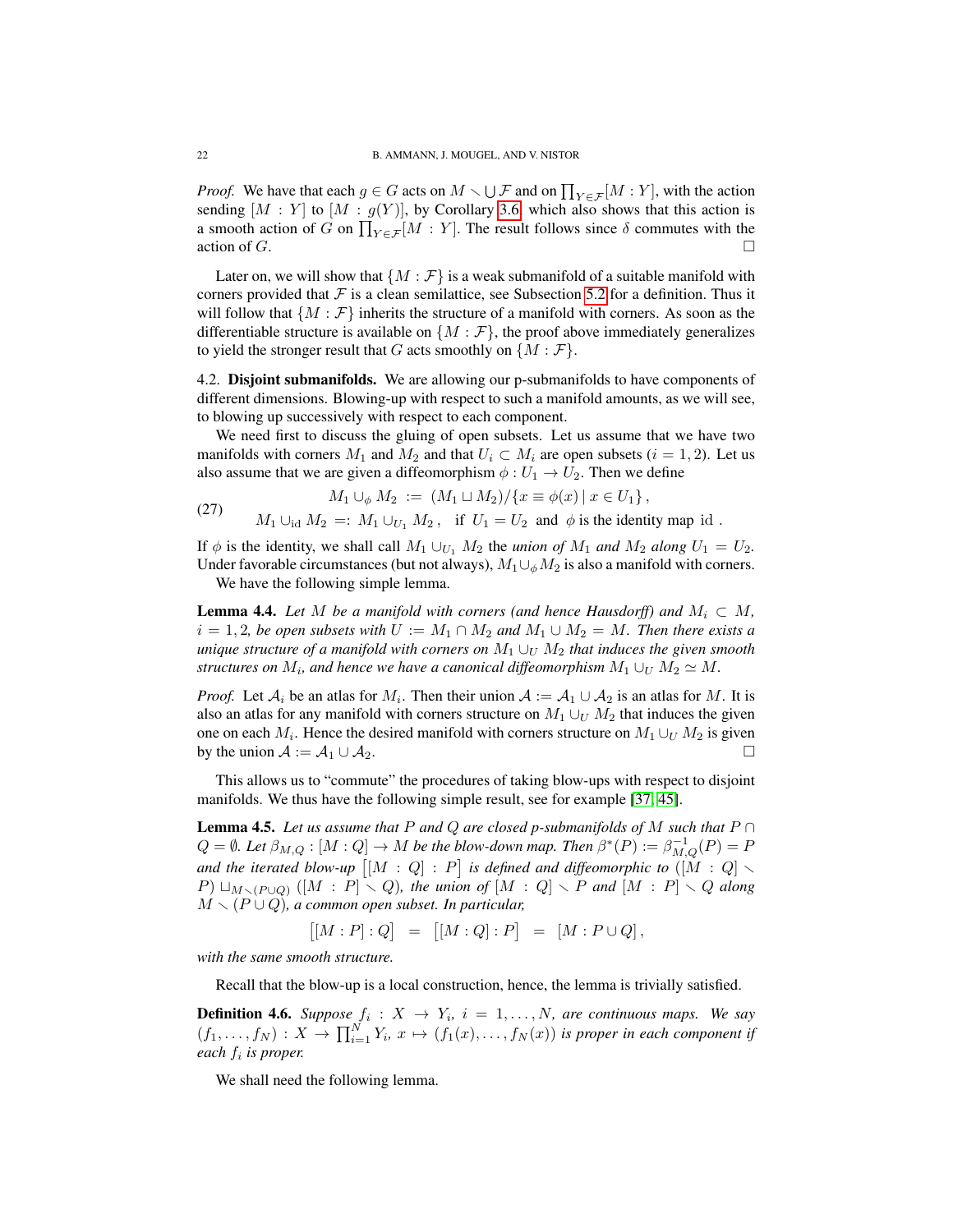<span id="page-22-2"></span>Lemma 4.7. *Let us assume that* P *and* Q *are closed,* disjoint *p-submanifolds of* M*. Then there exists a unique, smooth, natural map*

$$
\zeta_{M,Q,P}:\big[[M:Q]:P\big]\,\to\,[M:P]
$$

*that restricts to the identity on*  $M \setminus (P \cup Q)$ *. Moreover, the product map* 

$$
\mathcal{B}_{M,Q,P} := (\zeta_{M,Q,P}, \beta_{[M:Q],P}) : [[M:Q]:P] \to [M:P] \times [M:Q]
$$

*is proper in each component. Its image is a weak submanifold in the sense of Definition* [2.8](#page-10-0) and  $\mathcal{B}_{M,Q,P}$  *is a diffeomorphism onto its image.* 

Again, our main focus lies on the case dim  $P < \dim M$  and  $\dim Q < \dim M$ . The statements, however remains (trivially) true if one of these dimensions is equal to dim  $M$ , i.e. if a connected component of  $M$  is contained in  $P$  or  $Q$ . Then this component is removed both from  $[[M:Q]:P]$  and from  $[M:P]$  or  $[M:Q]$ .

*Proof.* Lemma [4.5](#page-21-1) states that  $[[M:Q]:P] = [M:P\cup Q] = [[M:P]:Q]$ . This gives  $\zeta_{M,Q,P} = \beta_{[M:P],Q}$ . In particular,  $\zeta_{M,Q,P}$  is proper, by Corollary [3.7.](#page-17-4) The map  $\beta_{[M:Q],P}$  is proper by Corollary [3.7.](#page-17-4) As P and Q are disjoint, at each point, at least one component of  $\mathcal{B}_{M,Q,P} = (\zeta_{M,Q,P}, \beta_{[M:Q],P})$  is a local diffeomorphism. Thus  $\mathcal{B}_{M,Q,P}$  is an immersion. As it is injective and proper, it is a homeomorphism onto its image. Proposition [B.1](#page-42-1) implies that the image is thus a weak submanifold and that  $\mathcal{B}_{M,Q,P}$  is a diffeomorphism onto its  $image.$ 

By iterating the above lemma, we obtain the following consequence.

**Corollary 4.8.** *Let*  $\mathcal{F} := (\emptyset, P_1, P_2, \ldots, P_k)$  *be a family of closed, disjoint p-submanifolds of a manifold with corners* M*. Then we have canonical diffeomorphisms inducing the* identity on  $M_0 := M \setminus \bigcup_{j=1}^k P_j$  between the usual blow-ups and the graph blow-up *(Definitions [3.1](#page-15-2) and [4.1\)](#page-20-2):*

$$
[[\dots[[M:P_1]:P_2]:\dots:P_{k-1}]:P_k]\simeq [M:\bigcup_{j=1}^k P_j]\simeq \{M:\mathcal{F}\}.
$$

*Proof.* This follows by induction from Lemmas [4.5](#page-21-1) and [4.7](#page-22-2) since  $P_i$  identifies naturally with a p-submanifold of  $[[...[[M:P_1]:P_2]:...:P_{j-2}]:P_{j-1}].$  □

### 5. ITERATED BLOW-UPS

<span id="page-22-0"></span>The graph blow-up  $\{M : \mathcal{F}\}\$  introduced in the previous subsection has the advantage that it is defined in great generality and is obviously independent of the order on the family of p-submanifolds  $\mathcal{F}$ , up to an isomorphism. However, it is not clear what is the structure of the graph blow-up. To this end, in this section, we shall consider an iterated blow-up, which is defined under much more restrictive conditions, but will be, by construction, a manifold with corners. The main result will be that the iterated blow-up and the graph blow-up are diffeomorphic.

<span id="page-22-1"></span>5.1. Definition of the iterated blow-up. Recall the definition of the lifting  $\beta^*(Q)$  =  $\beta_{M,P}^*(Q) := \overline{Q \setminus P} \subset [M : P]$  (closure in  $[M : P]$ ), Definition [3.12.](#page-19-1) We fix a manifold with corners M. We now introduce the *iterated version of the blow-up.*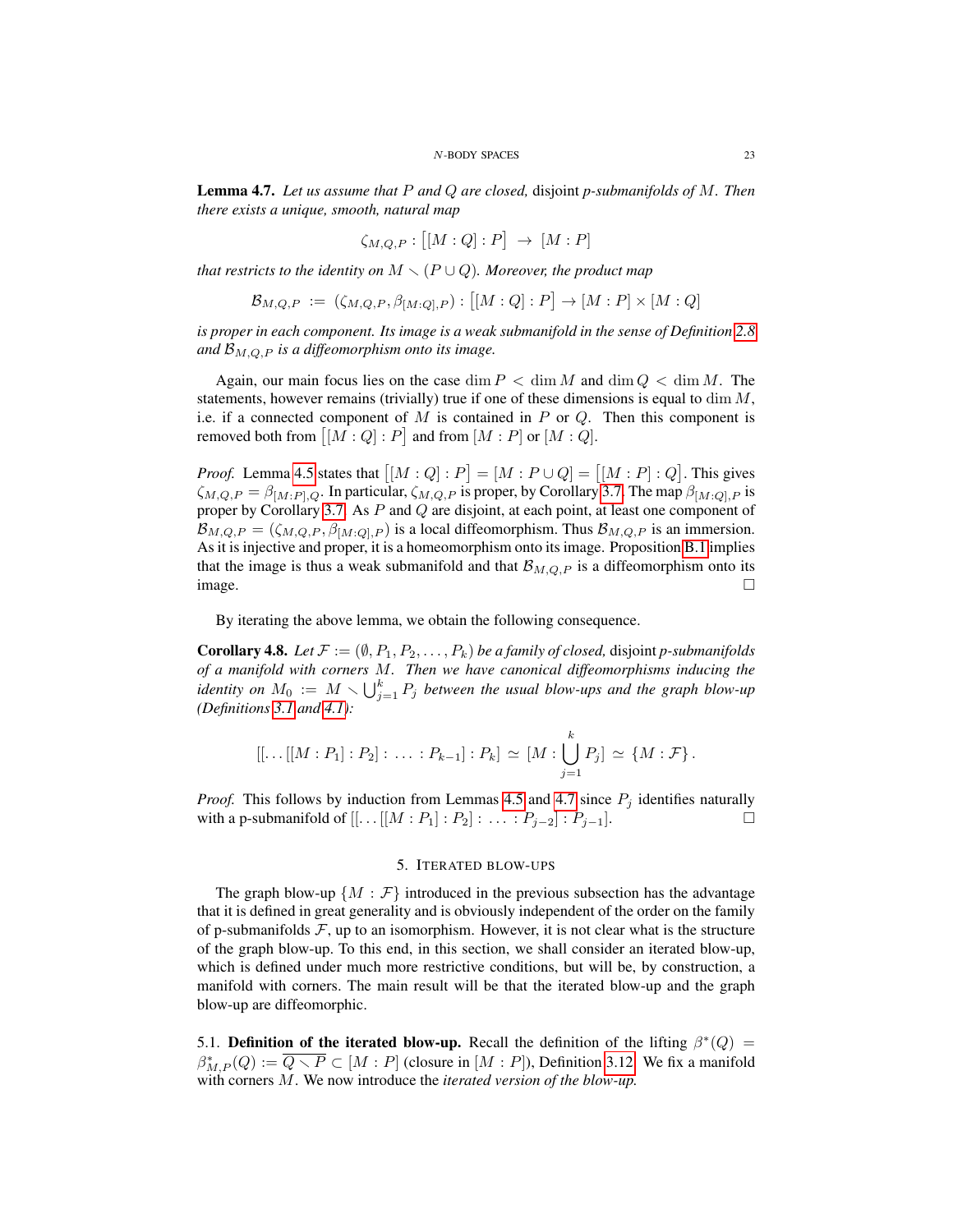**Definition 5.1.** Let  $(P_i)_{i=1}^k$ ,  $P_i \subset M$ , be a k-tuple of closed p-submanifolds of M and let  $\beta_1 := \beta_{M,P_1} : [M : P_1] \to M$ . Whenever all the terms make sense, we define by *induction on k the iterated blow-up*  $[M : (P_i)_{i=1}^k]$  of M with respect to *or* along  $(P_i)_{i=1}^k$ *by*

$$
[M:(P_i)_{i=1}^k] := \begin{cases} [M:P_1] & \text{if } k = 1, \\ \left[ [M:P_1] : (\beta_1^*(P_i))_{i=2}^k \right] & \text{if } k > 1. \end{cases}
$$

Note that in this definition we did not assume any inclusion relations between the psubmanifolds  $P_i$ , although we will assume such relations later on.

Let us also notice that we did not rule out the case  $P_j \subset P_i$ , for some  $j > i$ . In this case we can remove  $P_j$  from the family  $(P_i)$  without changing  $[M:(P_i)]$ . In particular, we can assume that all the manifolds  $P_i$  are distinct, without losing generality.

We stress that we do not assume any inclusions among the manifolds  $P_i$ , but, on the other hand,  $[M : (P_i)_{i=1}^k]$  is not always defined (unlike the graph blow-up!), as we need additional conditions in order to guarantee that  $\beta_{j-1}^* \beta_{j-2}^* \cdots \beta_1^* (P_j)$  is a closed psubmanifold for all  $j$ . We shall also write

$$
[M:(P_i)_{i=1}^k] =: [M:P_1, P_2, \ldots, P_k],
$$

and hence, using the pull-back by the map  $\beta_1$ , we have

$$
[M:P_1,P_2,\ldots,P_k] := [[M:P_1]:\beta_1^*(P_2),\ldots,\beta_1^*(P_k)].
$$

We generalize this relation in the following remark.

<span id="page-23-2"></span>**Remark 5.2.** Let  $\gamma_1 := \beta_1^*$  and  $\gamma_j := \beta_j^* \circ \gamma_{j-1} = \beta_j^* \circ ... \circ \beta_1^*$ , where

$$
\beta_k := \beta_{[M,P_1,P_2,...,P_{k-1}],P_k}: [M:P_1,P_2,...,P_k] \to [M:P_1,P_2,...,P_{k-1}].
$$

We then have

$$
[M : P_1, P_2, \dots, P_j] = [[M : P_1] : \gamma_1(P_2), \dots, \gamma_1(P_j)]
$$
  
= 
$$
\left[ [[M : P_1] : \gamma_1(P_2)] : \gamma_2(P_3), \dots, \gamma_2(P_j) \right]
$$
  
= ...  
= 
$$
[[\dots[[[M : P_1] : \gamma_1(P_2)] : \gamma_2(P_3)] \dots] : \gamma_{j-1}(P_j)].
$$

Note that  $[M : P_1, P_2, \ldots, P_j]$  is always defined if  $j = 1$ . Then the condition that the iterated blow-up  $[M : P_1, P_2, \ldots, P_j]$  be defined can then be formulated by induction as follows:

- (i) the iterated blow-up  $[M : P_1, \ldots, P_{j-1}]$  is defined, and
- (ii) the lift  $\gamma_{i-1}(P_i)$  is defined and is a closed p-submanifold of  $[M : P_1, \ldots, P_{i-1}]$ .

<span id="page-23-0"></span>5.2. Clean semilattices. We now investigate the iterated blow-up  $[M : (P_i)_{i=1}^k]$  of a manifold with corners M with respect to a (suitably) *ordered* family of p-submanifolds of M.

<span id="page-23-1"></span>Definition 5.3. *Let* F *be a locally finite (unordered) set of p-submanifolds of* M*. We shall say that*  $\mathcal F$  *is a* cleanly intersecting family *if any*  $X_1, X_2, \ldots, X_j \in \mathcal F$  *have a clean intersection (Definition [3.9\)](#page-18-1).*

We consider the iterated blow-up mostly with respect to semilattices. Recall that a *meet semilattice* (or, simply, *semilattice* in what follows) is a partially ordered set  $\mathcal{L}$  such that, for every two  $x, y \in \mathcal{L}$ , there is a greatest common lower bound  $x \cap y \in \mathcal{L}$  of x and y. We shall consider only semilattices of subsets of a given set where the order is given by  $\subset$  and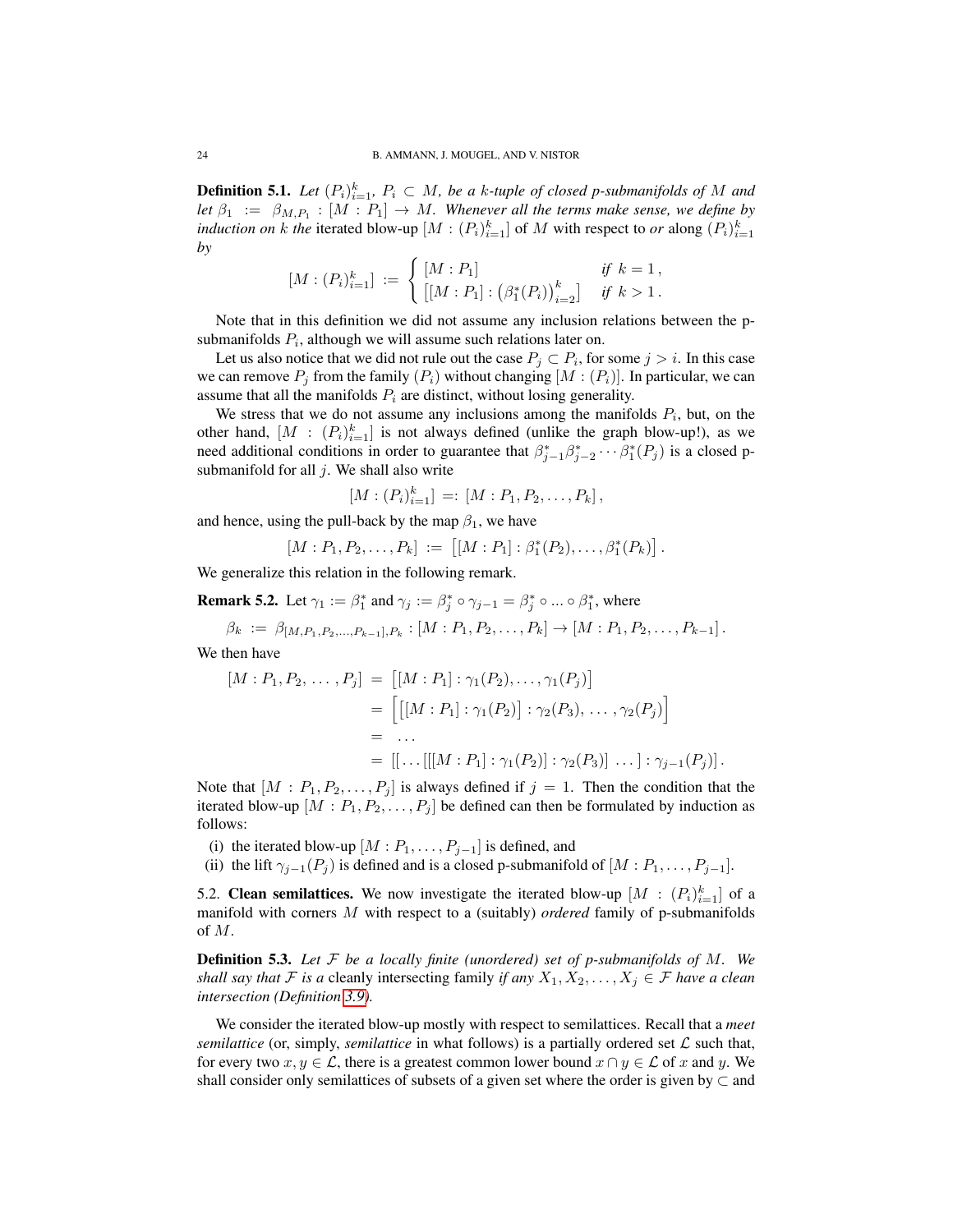where  $x \cap y$  is the usual intersection of sets. We can now introduce the semilattices we are interested in. We let  $\mathcal{P}(M)$  denote the set of all subsets of M.

<span id="page-24-0"></span>**Definition 5.4.** A semilattice  $S \subset \mathcal{P}(M)$  of closed p-submanifolds of M will be called clean *if* S *is a cleanly intersecting family of p-submanifolds of* M*.*

It is easier to deal with semilattices since a semilattice is clean if, and only if, any two members of the semilattice intersect cleanly. For the simplicity of the notation, we shall consider only semilattices  $S \subset \mathcal{P}(M)$  with  $\emptyset \in \mathcal{S}$ . This changes nothing in our results, but avoids us treating separately the cases  $\emptyset \in S$  and  $\emptyset \notin S$  in proofs. The concept of a clean semilattice introduced here is very closely related to that of a weakly transversal family considered in [\[1,](#page-43-12) Definition 2.7], except that in that paper, the authors considered only p-submanifolds that were *not* contained in the boundary. Similar concepts were also considered in [\[37,](#page-44-3) Theorem 3.2] and in [\[60\]](#page-45-4). The case considered in [\[60,](#page-45-4) Sec. 2] was that when all p-submanifolds with respect to which we blow-up *are contained in the boundary.* We want to recall this construction in the general situation, also in view of the applications in Section [7.](#page-36-0)

Remark 5.5. Clean semilattices of closed p-submanifolds are useful for studying iterated blow-ups because, if  $P, Q$  are two p-submanifolds of a manifolds with corners M such that P and Q intersects cleanly, then the lifts of P and Q in  $[M : P \cap Q]$  are disjoint p-submanifolds of  $[M : P \cap Q]$ . See also [\[1,](#page-43-12) Theorem 2.8].

The following result was proved in special cases in [\[1\]](#page-43-12) and in [\[60,](#page-45-4) Lemma 2.7] with similar proofs. In [\[45\]](#page-44-8), Melrose proved that a the lift of a normal family remains a normal family if we do the blow-up by an element of the family. Lemma 5.11.2 of [\[45\]](#page-44-8) also treats the lift of a family under the blow-up.

<span id="page-24-1"></span>**Proposition 5.6.** *Let*  $S \ni \emptyset$  *be a clean semilattice (of p-submanifolds) of* M *and let* P *be a* minimal element of  $S \setminus \{\emptyset\}$ . Let  $Q' := [Q : P \cap Q]$ . Then

$$
\mathcal{S}' := \left\{ Q' = [Q : P \cap Q] \, \middle| \, Q \in \mathcal{S} \right\}.
$$

*is a clean semilattice of*  $[M : P]$  *with*  $\emptyset = \emptyset' = P' \in \mathcal{S}'$ .

Let  $Q' := [Q : Q \cap P]$ , so that  $S' = \{Q' | Q \in S\}$ . Recall that the minimality of P and the semilattice property of S imply that, for any  $Q \in S$ , we have either  $P \subset Q$  or  $P \cap Q = \emptyset$ . In the first case, we have  $Q' := [Q : P \cap Q] = [Q : P]$  and in the second case we have  $Q' := [Q : P \cap Q] = Q$ . Thus

$$
\mathcal{S}' := \{ [Q : P] | P \subset Q \in \mathcal{S} \} \cup \{ Q | Q \in \mathcal{S}, Q \cap P = \emptyset \}.
$$

Let us also notice that  $P' := [P : P \cap P] = \emptyset = [\emptyset : \emptyset \cap P] = \emptyset'$ , whereas all the other manifolds  $Q'$  ( $Q \in S \setminus \{\emptyset, P\}$ ) are different to each other and nonempty. Therefore,  $|\mathcal{S}'| = |\mathcal{S}| - 1$  (i.e. S' has one element less than S).

*Proof.* This result was proved in slightly less generality in [\[1,](#page-43-12) Theorem 2.8] (assuming that the p-manifolds are *not* contained in the boundary). The proof extends right away to the current setting.  $\Box$ 

Let S be clean semilattice (of p-submanifolds) of M and let us arrange  $S \setminus \{\emptyset\}$  in a size order  $(P_i)_{i=1}^k = (P_1, P_2, \ldots, P_k)$ . Recall that we have a size-order on  $S \setminus \{\emptyset\}$  if  $P_i \subsetneq P_j$  implies  $i \leq j$ . It will be convenient to set  $P_0 = \emptyset$ . See also the related concept of an *admissible ordering* in [\[1,](#page-43-12) Definition 2.9]. We then have the following basic result, see [\[60,](#page-45-4) Lemma 2.8] and [\[37,](#page-44-3) Theorem 3.2]. We include a proof for the benefit of the reader.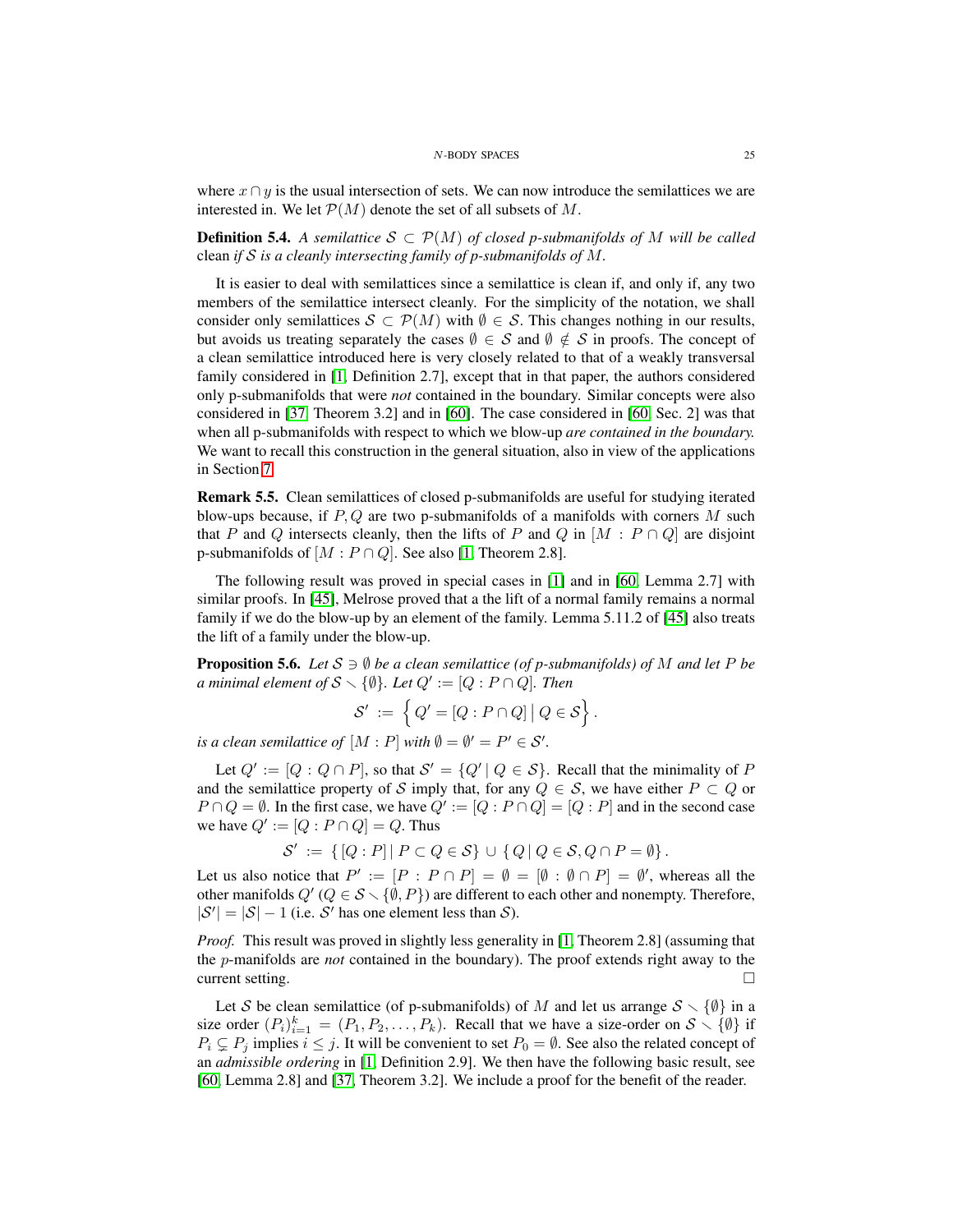**Proposition 5.7.** Let S be clean semilattice of p-submanifolds of M and arrange  $S \setminus \{\emptyset\}$ *in a size-order*  $(P_i)_{i=1}^k = (P_1, P_2, \ldots, P_k)$ *. Then*  $[M : (P_i)_{i=1}^k]$  *is defined.* 

*Proof.* We shall write  $[M : \mathcal{S}] := [M : (P_i)_{i=1}^k]$ . (This definition of  $[M : \mathcal{S}]$  is implicitly assuming that a compatible order was chosen on  $S$ . The notation is nevertheless justified since Theorem [5.12](#page-29-0) will show that the result is independent of the order.) To prove that  $[M : S] := [M : (P_i)_{i=1}^k]$  is defined, we shall proceed by induction on the number of elements of S. As  $\emptyset \in S$ , let us assume, for the initial verification step, that  $|S| = 2$  and, more precisely, that  $S = \{\emptyset, P\}$ , for some p-submanifold P of M. Then  $[M : (P_i)_{i=1}^1]$  :=  $[M : P]$  is defined.

Let us assume that the result is true for semilattices  $S$  with j elements and prove it for lattices with  $j + 1$  elements. Then the semilattice S' obtained from S via Proposition [5.6](#page-24-1) is a clean semilattice with j elements of  $[M : P_1]$  by that same proposition. Therefore  $[[M : P_1] : S']$  is defined by the induction hypothesis, and hence, using also Remark [5.2,](#page-23-2) we have that

(28) 
$$
[M : S] := [[M : P_1] : S']
$$

is also defined.  $\Box$ 

Remark 5.8. Note that the normal sphere bundle of a submanifold of codimension 0 is the empty set, thus  $[M : M] = \emptyset$ . As a consequence, our definitions imply  $[M : S] = \emptyset$  in the case  $M \in \mathcal{S}$ . This is why all interesting examples satisfy  $M \notin \mathcal{S}$ .

<span id="page-25-0"></span>5.3. The pair blow-up lemma. We now perform some essential calculations in local coordinates that will be needed for our main result. Recall from Equation [\(14\)](#page-7-4) that

$$
\mathbb{S}_k^n := \mathbb{S}^n \cap \mathbb{R}_k^{n+1},
$$

where  $\mathbb{S}^n$  is the unit sphere in  $\mathbb{R}^{n+1}$ , as always. For  $\psi \in \mathbb{S}_{k'+1}^{n'+1} := \mathbb{S}^{n'+1} \cap \mathbb{R}_{k'+1}^{n'+2}$ , we shall write  $\psi =: (\psi_1, \tilde{\psi})$ , with  $\psi_1 \in [0, 1]$  and  $\tilde{\psi} \in \mathbb{R}^{n'+1}_{k'}$ , and we define the map

<span id="page-25-2"></span>(29) 
$$
\Upsilon : \mathbb{S}_k^{n-1} \times \mathbb{S}_{k'+1}^{n'+1} \to \mathbb{S}_{k,k'}^{n,n'} := \mathbb{S}^{n+n'} \cap \left( \mathbb{R}_k^n \times \mathbb{R}_{k'}^{n'+1} \right) (\phi, \psi) \mapsto (\psi_1 \phi, \tilde{\psi}).
$$

We embed the sphere orthant  $\{0\} \times \mathbb{S}_{k'}^{n'} = \{0_{\mathbb{R}^n}\}\times \mathbb{S}_{k'}^{n'} \subset \mathbb{R}^{n+n'+1}$  into  $\mathbb{R}^{n+n'+1}$  by mapping the sphere orthant to the *last* components of  $\mathbb{R}^{n+n'+1}$ . Of course, we have an isomorphism

$$
\mathbb{S}_{k,k'}^{n,n'} = \mathbb{S}^{n+n'} \cap (\mathbb{R}_k^n \times \mathbb{R}_{k'}^{n'+1}) \cong \mathbb{S}_{k+k'}^{n+n'} = \mathbb{S}^{n+n'} \cap \mathbb{R}_{k+k'}^{n+n'+1}
$$

given by the canonical permutation of coordinates diffeomorphism of Equation [\(16\)](#page-7-5).

We recall Proposition 5.8.1 of [\[45\]](#page-44-8) and we give the proof to fix the notation.

<span id="page-25-1"></span>**Lemma 5.9.** Let again  $\mathbb{S}_{k,k'}^{n,n'} := \mathbb{S}^{n+n'} \cap \left( \mathbb{R}_k^n \times \mathbb{R}_{k'}^{n'+1} \right) \cong \mathbb{S}_{k+k'}^{n+n'}$  and let the map  $\Upsilon$  :  $\mathbb{S}^{n-1}_k \times \mathbb{S}^{n'+1}_{k'+1} \to \mathbb{S}^{n,n'}_{k,k'}$  be as in the last paragraph. If we define

$$
\Psi: \mathbb{S}^{n,n'}_{k,k'} \setminus \left(\{0\} \times \mathbb{S}^{n'}_{k'}\right) \ \to \ \mathbb{S}^{n-1}_k \times \mathbb{S}^{n'+1}_{k'+1}, \quad \Psi(\eta,\mu) \ = \ \left(\frac{\eta}{|\eta|},\, \left(|\eta|,\mu\right)\right),
$$

then  $\Upsilon \circ \Psi$  is the inclusion  $\mathbb{S}^{n,n'}_{k,k'} \smallsetminus (\{0\}\times\mathbb{S}^{n'}_{k'})\subset \mathbb{S}^{n,n'}_{k,k'}$  and  $\Psi$  extends to a diffeomorphism

$$
\widetilde{\Psi}: [\mathbb{S}^{n,n'}_{k,k'} : \{0\} \times \mathbb{S}^{n'}_{k'}] \longrightarrow \mathbb{S}^{n-1}_{k} \times \mathbb{S}^{n'+1}_{k'+1}
$$

 $\textit{such that } \beta_{\mathbb{S}^{n,n'}_{k,k'},\{0\}\times\mathbb{S}^{n'}_{k'}} = \Upsilon \circ \Psi.$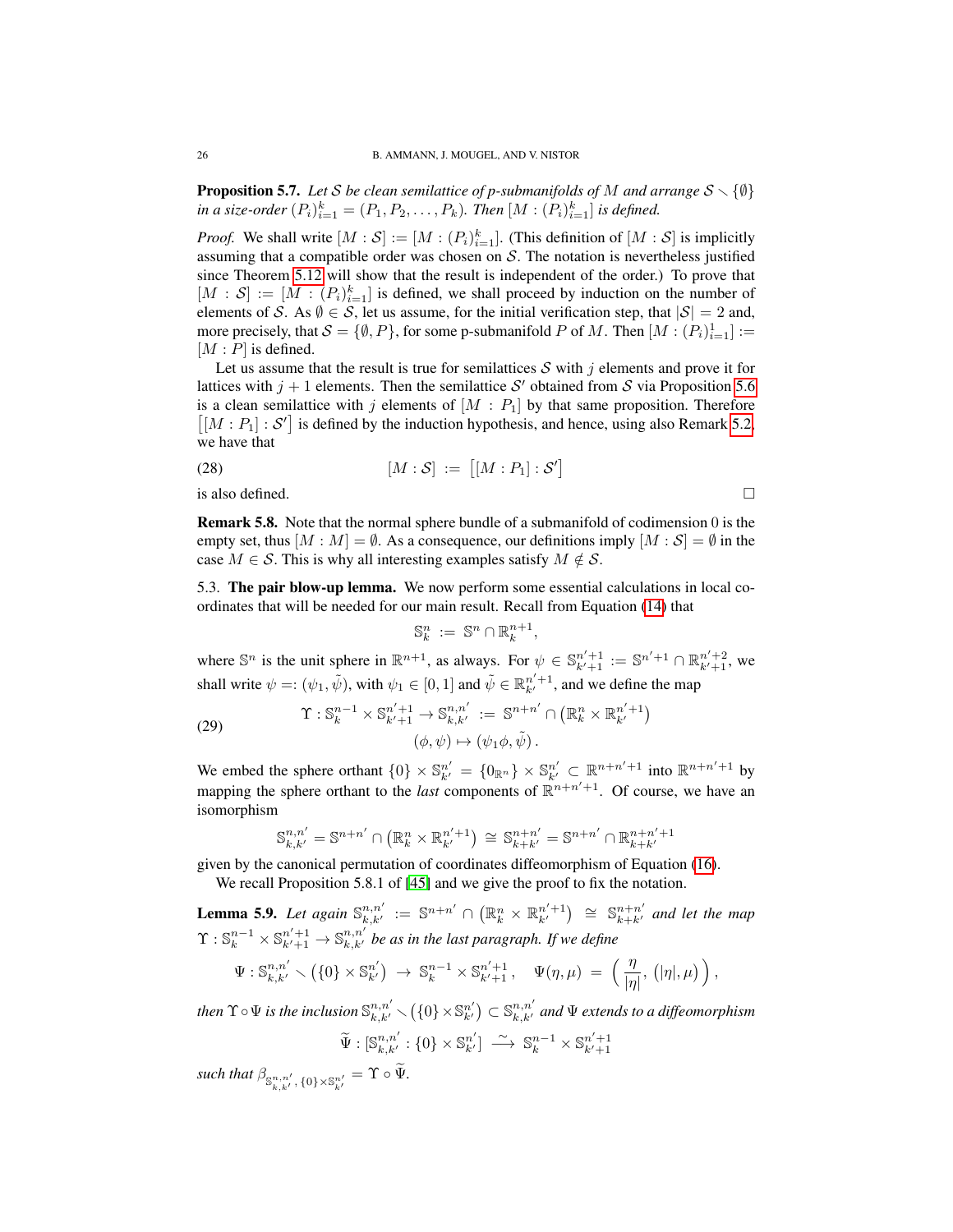#### N-BODY SPACES 27

If we write by abuse of notation  $\mathbb{S}_{k'}^{n'}$  for the image of  $\{0\} \times \mathbb{S}_{k'}^{n'}$  in  $\mathbb{S}_{k+k'}^{n+n'}$  under the permutation of coordinates described above, then we obtain a diffeomorphism

$$
\widetilde{\Psi}: [\mathbb{S}_{k+k'}^{n+n'} : \mathbb{S}_{k'}^{n'}] \longrightarrow \mathbb{S}_{k}^{n-1} \times \mathbb{S}_{k'+1}^{n'+1}.
$$

*Proof.* Let

$$
\beta := \beta_{\mathbb{R}_k^n \times \mathbb{R}_{k'}^{n'+1}, \{0\} \times \mathbb{R}_{k'}^{n'+1}} : [\mathbb{R}_k^n \times \mathbb{R}_{k'}^{n'+1} : \{0\} \times \mathbb{R}_{k'}^{n'+1}] \to \mathbb{R}_k^n \times \mathbb{R}_{k'}^{n'+1}.
$$

denote the blow-down map. Also, recall that the lifting  $\beta^*(\mathbb{S}^{n,n'}_{k,k'})$  is defined as the closure of  $\beta^{-1}(\mathbb{S}^{n,n'}_{k,k'}\smallsetminus\{0\}\times\mathbb{R}^{n'+1}_{k'})$  in  $[\mathbb{R}^n_k\times\mathbb{R}^{n'+1}_{k'}:\{0\}\times\mathbb{R}^{n'+1}_{k'}].$  Since

$$
\mathbb{S}_{k,k'}^{n,n'} \cap \left( \{0\} \times \mathbb{R}_{k'}^{n'+1} \right) \ = \ \{0\} \times \mathbb{S}_{k'}^{n'},
$$

Proposition [3.13](#page-19-2) gives a diffeomorphism

$$
\Phi:[\mathbb{S}_{k,k'}^{n,n'}:\{0\}\times\mathbb{S}_{k'}^{n'}]\ \stackrel{\sim}{\longrightarrow}\ \beta^*(\mathbb{S}_{k,k'}^{n,n'}),
$$

uniquely determined by the condition that is the inclusion on  $\mathbb{S}_{k,k'}^{n,n'} \setminus \{0\} \times \mathbb{S}_{k'}^{n'}$ . (That is, the blow-up of  $\mathbb{S}_{k,k'}^{n,n'}$  along  $\{0\} \times \mathbb{S}_{k'}^{n'}$  is diffeomorphic to the lifting  $\beta^*(\mathbb{S}_{k,k'}^{n,n'})$  of  $\mathbb{S}_{k,k'}^{n,n'}$  to  $[\mathbb{R}_k^n \times \mathbb{R}_{k'}^{n'+1} : \{0\} \times \mathbb{R}_{k'}^{n'+1}]$  via the blow-down map  $\beta := \beta_{\mathbb{R}_k^n \times \mathbb{R}_{k'}^{n'+1}, \{0\} \times \mathbb{R}_{k'}^{n'+1}}$ .

To identify more explicitly the space  $\beta^*(\mathbb{S}^{n,n'}_{k,k'})$ , it is convenient to use the diffeomorphism  $\kappa$  :  $\mathbb{S}_k^{n-1} \times [0, +\infty) \times \mathbb{R}_{k'}^{n'+1} \to [\mathbb{R}_k^n \times \mathbb{R}_{k'}^{n'+1} : \{0\} \times \mathbb{R}_{k'}^{n'+1}]$  of Equation [\(20\)](#page-16-4) with the order of its arguments reversed. To start with, the blow-down map  $\beta := \beta_{\mathbb{R}_k^n \times \mathbb{R}_{k'}^{n'+1}, \{0\} \times \mathbb{R}_{k'}^{n'+1}}$  is such that  $\beta_1 := \beta \circ \kappa$  satisfies

$$
\beta_1 := \beta \circ \kappa : \mathbb{S}_k^{n-1} \times [0, +\infty) \times \mathbb{R}_{k'}^{n'+1} \to \mathbb{R}_k^n \times \mathbb{R}_{k'}^{n'+1},
$$

$$
\beta_1(z, r, x) = (rz, x).
$$

We have that  $(z, r, x) \in \beta_1^{-1}(\mathbb{S}_{k,k'}^{n,n'} \setminus (\{0\} \times \mathbb{R}_{k'}^{n'+1}))$  if, and only if  $\|\beta_1(z, r, x)\| = 1$ and  $r > 0$ . Assume that  $\|\beta_1(z, r, x)\| = 1$  and  $r > 0$ . Then  $\|rz\|^2 + \|x\|^2 = 1$ . Note that  $z \in \mathbb{S}_k^{n-1}$ , and hence  $r^2 + ||x||^2 = 1$ . This leads to  $(r, x) \in \mathbb{S}_{k'+1}^{n'+1} \subset \mathbb{R}_{k'+1}^{n'+2} =$  $[0, \infty) \times \mathbb{R}_{k'}^{n'+1}$ . We thus have

$$
\beta_1^{-1}\big(\mathbb{S}_{k,k'}^{n,n'}\setminus(\{0\}\times\mathbb{R}_{k'}^{n'+1})\big) = (\mathbb{S}_k^{n-1}\times\mathbb{S}_{k'+1}^{n'+1})\setminus(\{0\}\times\mathbb{R}_{k'}^{n'+1}).
$$

The closure of this set is  $\mathbb{S}_k^{n-1} \times \mathbb{S}_{k'+1}^{n'+1}$ , and hence we obtain a diffeomorphism  $\Phi_1 :=$  $\kappa^{-1} \circ \Phi : [\mathbb{S}_{k,k'}^{n,n'} : \{0\} \times \mathbb{S}_{k'}^{n'}] \longrightarrow \mathbb{S}_{k}^{n-1} \times \mathbb{S}_{k'+1}^{n'+1}$ . That  $\Upsilon \circ \Psi$  is the inclusion follows from the defining formulas. The relation  $\beta_{\mathbb{S}^{n,n'}_{k,k'},\{0\}\times\mathbb{S}^{n'}_{k'}}=\Upsilon\circ\Psi$  follows from the fact that they are both continuous and they coincide on the dense, open subset  $\mathbb{S}_{k,k'}^{n,n'} \setminus (\{0\} \times \mathbb{S}_{k'}^{n'})$ . This shows that  $\Phi_1 = \Psi$  on  $\mathbb{S}_{k,k'}^{n,n'} \setminus (\{0\} \times \mathbb{S}_{k'}^{n'})$  and hence  $\tilde{\Psi} := \Phi_1$  is the desired extension.  $\Box$ 

We now treat the basic case when the blow-up is defined, namely the simplest case when we blow up by two p-submanifolds P and Q with  $Q \subset P$ . The case when of two disjoint p-submanifolds was already treated in Lemma [4.7,](#page-22-2) so now we treat the remaining case, that is, that one submanifold is contained in the other.

<span id="page-26-0"></span>Lemma 5.10. *Let us assume that* Q *is a p-submanifold of* P *and that* P *is a p-submanifold of* M*. Then there exists a unique, smooth, natural map*

$$
\zeta_{M,Q,P} : [M:Q,P] := [[M:Q] : [P:Q]] \to [M:P]
$$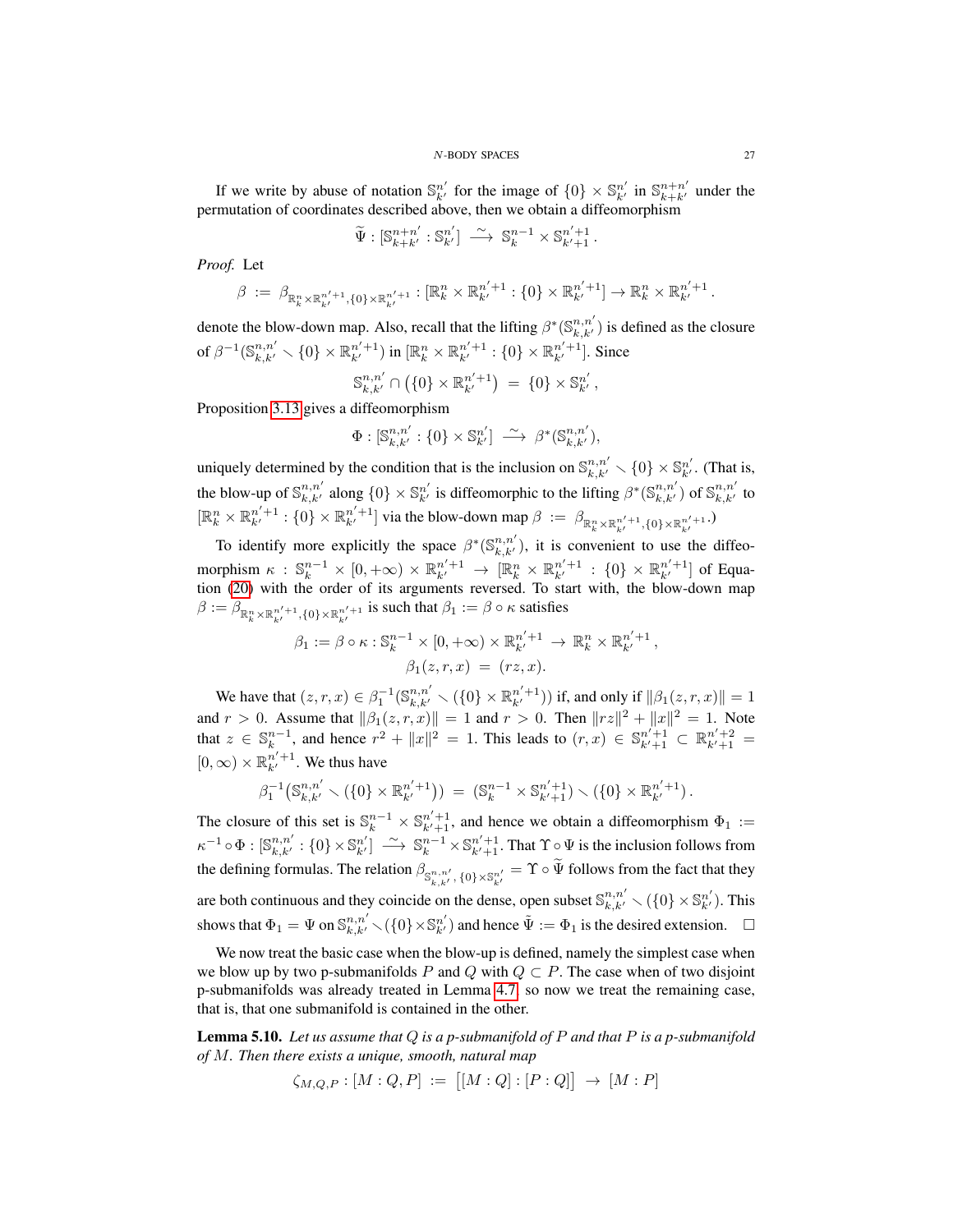

FIGURE 1. The blow-ups  $[M:Q], [[M:Q]: [P:Q]],$  and  $[M:P]$ 

*that restricts to the identity on*  $M \setminus P$ *. Moreover, the product map* 

$$
\mathcal{B}_{M,Q,P} := (\zeta_{M,Q,P}, \beta_{[M:Q],[P:Q]}) : [M:Q,P] \to [M:P] \times [M:Q]
$$

*is proper in each component. The image of*  $\mathcal{B}_{M,Q,P}$  *is a weak submanifold in the sense of Definition* [2.13,](#page-11-0) and  $\mathcal{B}_{M,Q,P}$  *is a diffeomorphism onto its image.* 

See Figure [5.3](#page-26-0) for a local picture of these blow-ups in the example  $M = \mathbb{R}^2$ ,  $P =$  $\mathbb{R} \times \{0\}, Q = \{0\}.$ 

*Proof.* The uniqueness of the map  $\zeta_{M,Q,P}$  follows from the fact that it is the identity on the dense subset  $M \setminus (P \cup Q)$ . The statement is local, so, in view of Lemma [3.8,](#page-17-2) we can assume that  $Q = \{0\}$ . That is, we can assume that

(30) 
$$
\begin{cases} M := \mathbb{R}_{k_m}^m \times \mathbb{R}_{k_p}^p \\ P := \{0\} \times \mathbb{R}_{k_p}^p \\ Q := \{0\} \end{cases}
$$

We have

<span id="page-27-0"></span>
$$
[M : P] = [\mathbb{R}_{k_m}^m \times \mathbb{R}_{k_p}^p : \{0\} \times \mathbb{R}_{k_p}^p]
$$
  
\n
$$
= [\mathbb{R}_{k_m}^m : \{0\}] \times \mathbb{R}_{k_p}^p
$$
  
\n
$$
\simeq \mathbb{S}_{k_m}^{m-1} \times [0, \infty) \times \mathbb{R}_{k_p}^p
$$
  
\n
$$
= \mathbb{S}_{k_m}^{m-1} \times \mathbb{R}_{k_p+1}^{p+1}.
$$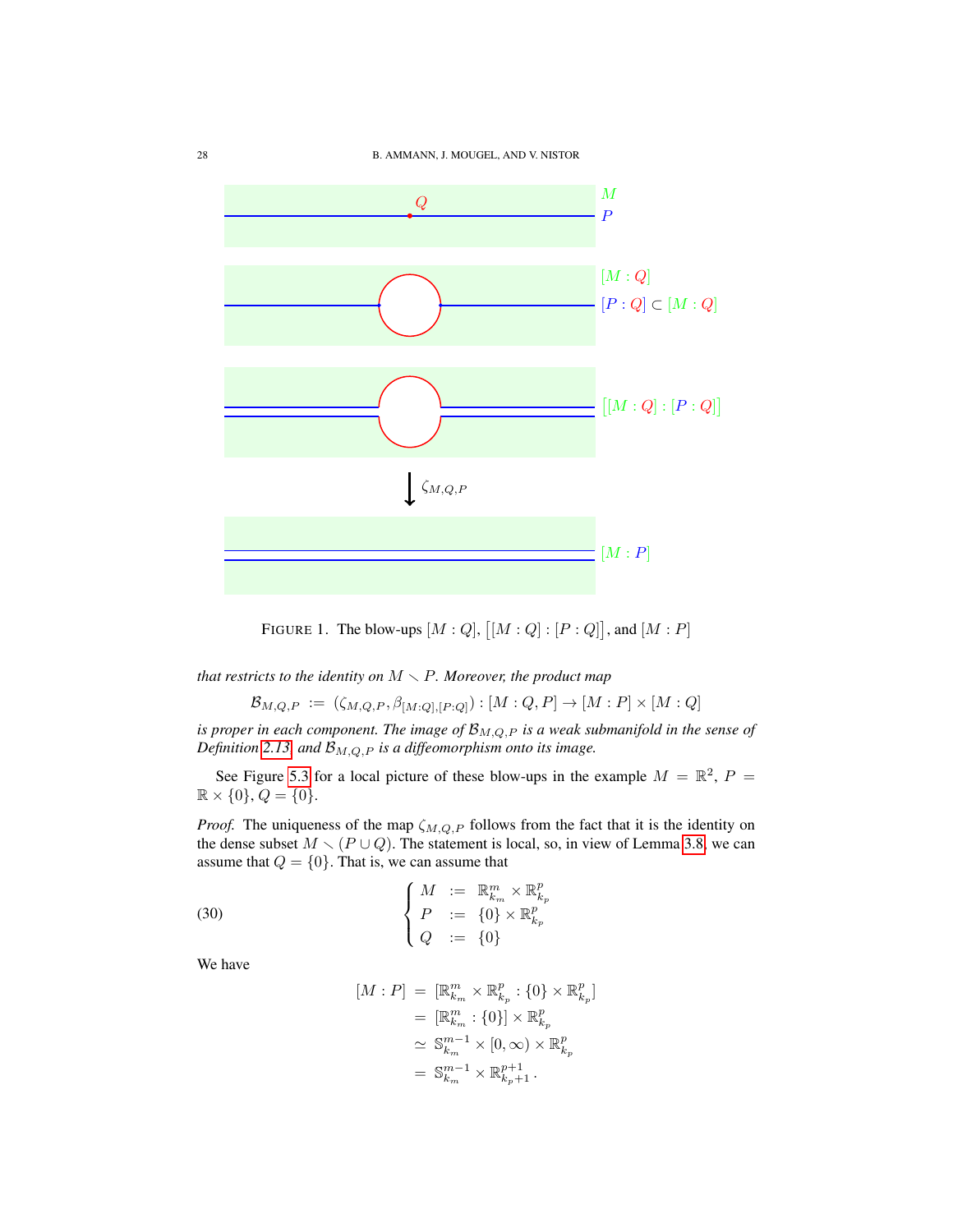### N-BODY SPACES 29

Its blow-down map is  $\beta_{M,P}(x,t,y) = (tx, y)$ .

On the other hand, we have (using the notation of Lemma [5.9\)](#page-25-1):

$$
[M:Q] = [\mathbb{R}^{m+p}_{k_m+k_p} : \{0\}] = \mathbb{S}^{m,p-1}_{k_m,k_p} \times [0,\infty).
$$

Its blow-down map is  $\beta_{M,Q}(x,t) = tx$ . Lemma [3.13](#page-19-2) gives that the lift of P to [M : Q] is  $P' := [P:Q] = \{0\} \times \mathbb{S}_{k_p}^{p-1} \times [0,\infty)$ . Lemmas [3.8](#page-17-2) and [5.9](#page-25-1) (in this order) then give canonical diffeomorphisms

$$
\begin{aligned} [[M:Q]:P'] &\simeq [\mathbb{S}^{m,p-1}_{k_m,k_p} \times [0,\infty) : \mathbb{S}^{p-1}_{k_p} \times [0,\infty)] \\ &= [\mathbb{S}^{m,p-1}_{k_m,k_p} : \mathbb{S}^{p-1}_{k_p}] \times [0,\infty) \\ &\simeq \mathbb{S}^{m-1}_{k_m} \times \mathbb{S}^{p}_{k_p+1} \times [0,\infty) \,. \end{aligned}
$$

The blow-down map  $\beta_{[[M:Q]:P]} : [[M:Q]:P'] \rightarrow [M:Q]$  is given, up to canonical diffeomorphisms, by the map  $\Upsilon \times id$ , where  $\Upsilon$  is as defined in Equation [\(29\)](#page-25-2). Hence  $\Upsilon \times id(\phi, \psi, t) = (\psi_1 \phi, \psi, t).$ 

The desired map  $\zeta_{M,Q,P}$  is then obtained from the blow-down map  $\mathbb{S}^p_{k_P+1} \times [0,\infty) \to$  $\mathbb{R}_{k_p+1}^{p+1} = [0,\infty) \times \mathbb{R}_{k_p}^p$ , that is  $\zeta_{M,Q,P}(x,y,t) = (x, ty)$ . In particular, it is proper. It remains to check that this map is the identity on  $M \setminus P$ . As we used for  $x \in M \setminus P$  the identifications  $x \triangleq \beta_{M,Q}(x) \triangleq \beta_{M,P}(x) \triangleq \beta_{[M:Q],[P : Q]}(x)$ , it is enough to check

<span id="page-28-1"></span>(31) 
$$
\beta_{M,P} \circ \zeta_{M,Q,P} = \beta_{M,Q} \circ \beta_{[M:Q],[P:Q]}
$$

on  $M \setminus P$ . As this calculation is local, we can again assume [\(30\)](#page-27-0) and the concrete presentations of  $\beta_{M,Q}, \beta_{M,P}(x)$  and  $\beta_{[M:Q],[P:Q]}$  described above, [\(31\)](#page-28-1) turns into

(32) 
$$
\beta_{M,P} \circ \zeta_{M,Q,P} = \beta_{M,Q} \circ (\Upsilon \times id)
$$

on  $\mathbb{S}_{k_m}^{m-1} \times \mathbb{S}_{k_p+1}^p \times [0, \infty)$ . Indeed for  $x \in \mathbb{S}_{k_m}^{m-1}$ ,  $y = (y_1, \tilde{y}) \in \mathbb{S}_{k_p+1}^p \subset \mathbb{R}_{k_p+1}^{p+1}$  $\mathbb{R}^1_1 \times \mathbb{R}^p_{k_p}, t \in [0, \infty) = \mathbb{R}^1_1$  we have

<span id="page-28-2"></span>
$$
\beta_{M,P} \circ \zeta_{M,Q,P}(x,y,t) = \beta_{M,P}(x,ty) = \beta_{M,P}(x,ty) = (ty_1x,t\tilde{y}).
$$

Together with

$$
\beta_{M,Q} \circ (\Upsilon \times id)(x,y,t) = \beta_{M,Q}(y_1x,\tilde{y},t) = (ty_1x,t\tilde{y}),
$$

this implies [\(32\)](#page-28-2).

The map  $\mathcal B$  is given in local coordinates by  $\mathcal B(x, y, t) = (x, ty, (y_1x, \tilde{y}), t)$  with differentiable left inverse  $(x, z, (w_1, w_2), t) \mapsto (x, (||w_1||, w_2), t)$ . Hence by Corollary [B.2](#page-42-3) the image of B is a weak submanifold and B is a diffeomorphism onto its image.  $\square$ 

<span id="page-28-0"></span>**Remark 5.11.** Note that, in general, the image of the map  $\mathcal{B}_{M,Q,P}$  introduced in the proof above is not a p-submanifold of  $[M : P] \times [M : Q]$ . Indeed, let us consider the case when M is the closed unit disk in  $\mathbb{R}^2$ , and let p and q be two disjoint points in the interior of M. Let  $P := \{p\}$  and  $Q := \{q\}$ . We claim that the image N of  $\mathcal{B} = \mathcal{B}_{M,Q,P}$  is *not* a p-submanifold of  $M_1 := [M : P] \times [M : Q]$ . Suppose N were a p-submanifold of  $M_1$ . As N is connected, the function  $\text{depth}_{M_1}(x) - \text{depth}_N(x)$  is constant on N, see Remark [2.15.](#page-12-3) However, the map B sends the interior points of  $M \setminus \{p, q\}$  to the interior of  $M_1 = [M : P] \times [M : Q]$ , thus  $\text{depth}_{M_1}(x) - \text{depth}_N(x) = 0 - 0 = 0$  for  $x = B(y)$  with y in the interior of  $M \setminus \{p, q\}$ . On the other hand B maps the boundary  $\partial M = \partial (M \setminus \{p, q\})$  to the corner  $\partial M \times \partial M$  of  $[M : P] \times [M : Q]$ , which has boundary depth 2 in  $M_1 = [M : P] \times [M : Q]$ . Thus, if  $x = B(y)$ , with  $y \in \partial M$ , we obtain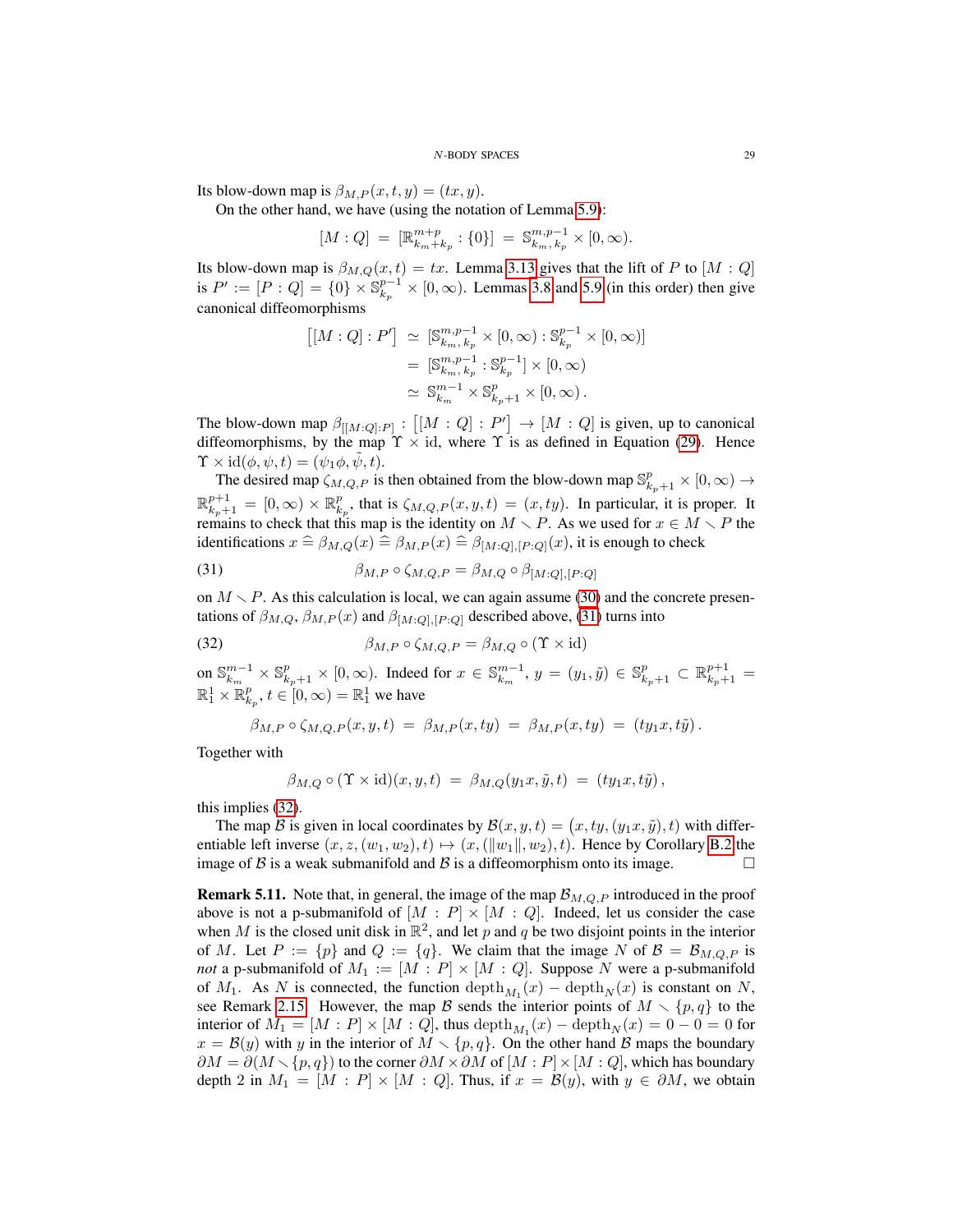$\mathrm{depth}_{M_1}(x)-\mathrm{depth}_N(x)=2-1=1.$  Therefore, the function  $\mathrm{depth}_M(x)-\mathrm{depth}_N(x)$ is not constant on N, and hence N is not a p-submanifold of  $M_1 = [M : P] \times [M : Q]$ .

A careful investigation [\[39\]](#page-44-13) shows that the image  $\mathcal{B}_{M,Q,P}([M:Q,P]$  of  $[M:Q,P]$  in  $[M : P] \times [M : Q]$  may fail to be a submanifold of  $[M : P] \times [M : Q]$  in Melrose's sense. This fact justifies our introduction of the notion of a "weak submanifold." In particular, a weak submanifold is neither a b-submanifold nor a wib-submanifold.

Using the similar result for disjoint manifolds, Lemma [4.7,](#page-22-2) we obtain the following result. (Recall that our semilattices contain the empty set, but do not contain the ambient manifold  $M$ .)

<span id="page-29-0"></span>**Theorem 5.12.** Let  $S = (P_j)_{j=0,1,...,k}$  be a clean semilattice of closed p-submanifolds *of M* (so  $\emptyset \in S$ ). Then, for each  $P \in S$ , there exists a unique smooth map  $\phi_{S,P} : [M :$  $[\mathcal{S}] \to [M : P]$  that is the identity on  $M \setminus \bigcup_{Q \in \mathcal{S}} Q$ . These maps are such that the induced *map*

$$
\mathcal{B}_{\mathcal{S}} \; := \; (\phi_{\mathcal{S},P_0}, \ldots, \phi_{\mathcal{S},P_k}) : [M : \mathcal{S}] \to \prod_{j=0}^k [M : P_j]
$$

*is proper in each component. Furthermore the image of*  $B<sub>S</sub>$  *is a weak submanifold of*  $\prod_{j=0}^{k}[M:P_j]$  *in the sense of Definition* [2.13](#page-11-0) and  $\mathcal{B}_{\mathcal{S}}$  maps  $[M:S]$  diffeomorphically *onto* {M : S}*, i.e. we have a diffeomorphism*

$$
\mathcal{B}_{\mathcal{S}}:[M:\mathcal{S}]\ \stackrel{\sim}{\longrightarrow}\ \{M:\mathcal{S}\}.
$$

*Proof.* We shall proceed by induction on the number  $k+1$  of elements of  $S = (P_j)_{j=0,1,\dots,k}$ . We can assume that  $P_i \neq \emptyset = P_0$  for all  $i > 0$ . (So k is the number of *non-empty* elements of S.) The case  $k = 0$  is trivial.

**Case**  $k = 1$ : If S has  $1 + 1 = 2$  elements, we have  $S = (\emptyset, P)$  and  $\mathcal{B}_{S} = (\beta_{M,P}, \text{id}_{[M:P]})$ so the claim is trivially satisfied, since the blow-down map is proper (Corollary [3.7\)](#page-17-4).

**Case**  $k = 2$ : If S has  $2 + 1 = 3$  elements, we have  $S = \{\emptyset, Q, P\}$  and we have  $Q \subset P$  or  $Q \cap P = \emptyset$ .

1) In the first subcase, that is, if  $Q \subset P$ , the result was already proved in Lemma [5.10,](#page-26-0) with

$$
\mathcal{B}_{\mathcal{S}} := (\beta_{M,Q} \circ \beta_{[M:Q],[P:Q]}, \beta_{[M:Q],[P:Q]}, \zeta_{M,Q,P}),
$$

that is, we have,  $\phi_{\mathcal{S},\emptyset} = \beta_{M,Q} \circ \beta_{[M:Q],[P:Q]}, \phi_{\mathcal{S},Q} := \beta_{[M:Q],[P:Q]}, \phi_{\mathcal{S},P} := \zeta_{M,Q,P}$ . In particular, the fact that  $\mathcal{B}_{M,Q,P} = (\beta_{[M:Q],[P:Q]}, \zeta_{M,Q,P})$  is a diffeomorphism onto its image implies the same statement for  $\mathcal{B}_{\mathcal{S}}$ .

2) Similarly, in the second subcase, that is, if  $Q \cap P = \emptyset$ , the result was already proved in Lemma [4.7,](#page-22-2) with  $B_{\mathcal{S}} = (\beta_{M,P\cup Q}, \beta_{[M:Q],P}, \beta_{[M:P],Q})$ , i.e. all the components of  $B_{\mathcal{S}}$  are given by blow-down maps. The diffeomorphism property for  $B<sub>S</sub>$  comes from the fact that its restriction to  $[M \setminus Q : P]$  and  $[M \setminus P : Q]$  has a component equal to the identity, so it is a local diffeomorphism onto its image, which is at the same time injective and proper, thus having a continuous inverse.

**Case**  $k \geq 3$ : Let us now proceed with the induction step from  $k - 1$  to k, that is, let us assume that S has  $k + 1$  elements  $P_0 = \emptyset, P_1, \ldots, P_k$ . As always, the numbering of the sets  $P_j$  is chosen to be compatible with the inclusion (an admissible ordering), meaning that if  $P_i \subset P_j$ , then  $i \leq j$ . In particular,  $P_1$  must be a minimal element of  $S \setminus \emptyset$  with respect to the relation ⊂. For  $P := P_j \in S$ ,  $2 \le j \le k$ , we thus have  $P_1 \subset P$  or  $P_1 \cap P = \emptyset$ , by the minimality of  $P_1$  in  $(P_1, \ldots, P_k)$  and by the fact that S is stable under intersections. Let  $P' := [P : P \cap P_1]$ . Thus we have  $P' = [P : P_1]$ , if  $P_1 \subset P$ , and  $P' = P$ , if  $P_1 \cap P = \emptyset$ . We shall use the notation of Proposition [5.6](#page-24-1) with  $P := P_1$ , in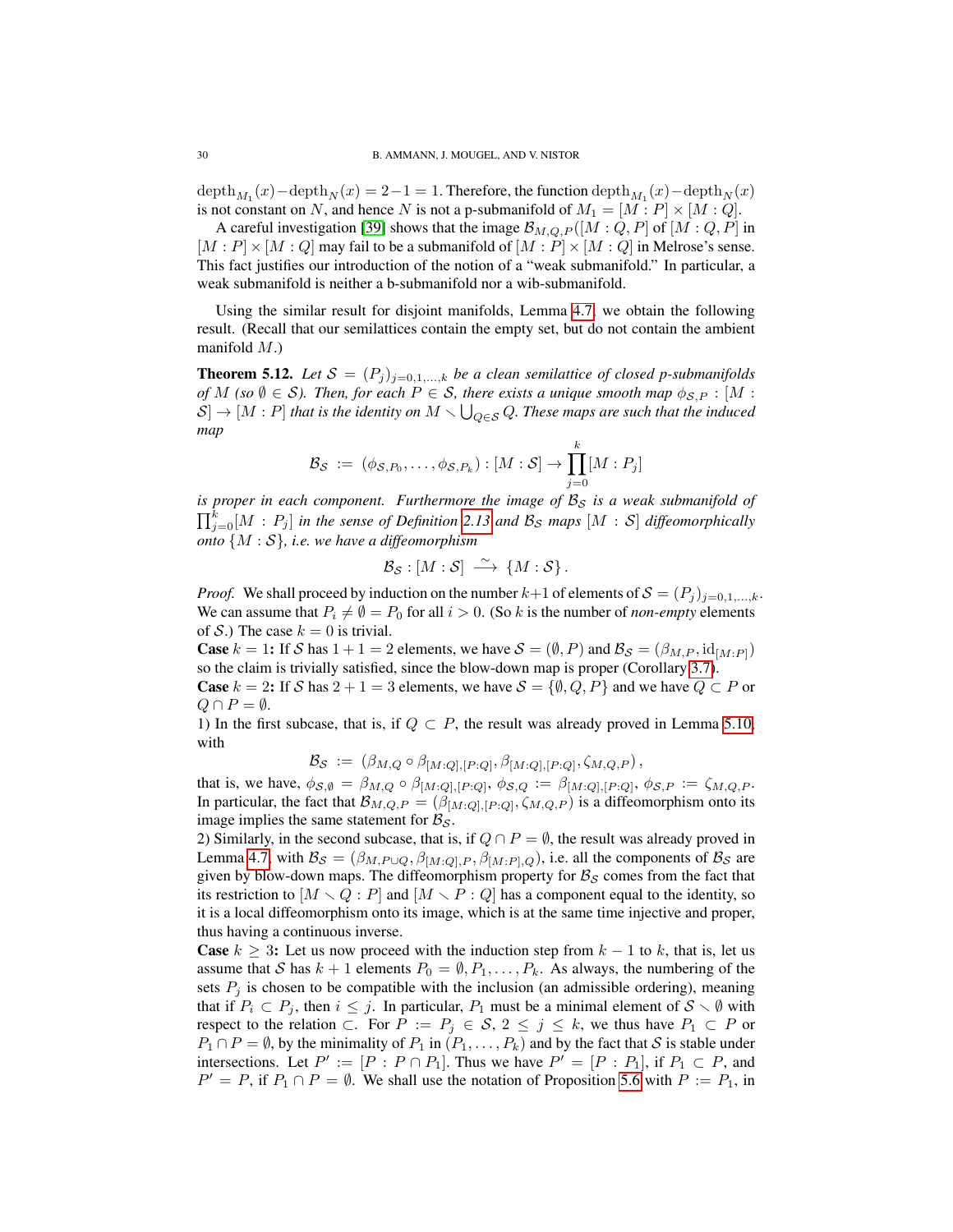particular,  $Q' := [Q : Q \cap P_1]$ . The semilattice  $S' = (P'_j := [P_j : P_j \cap P_1])_{j=1,...k}$  of Proposition [5.6](#page-24-1) is then clean. Note that  $P'_1 := [P_1 : P_1 \cap P_1] = \emptyset = \emptyset'$ , and hence S' has k elements. By the induction hypothesis, the map  $\mathcal{B}_{S'}$  is a diffeomorphism onto its image. The same property is shared by the maps

$$
\mathcal{B}_{M,P_1,P_j} : [[M : P_1] : [P_j : P_1]] \to [M : P_1] \times [M : P_j]
$$

of the Lemmata [4.7](#page-22-2) and [5.10.](#page-26-0) Let  $\Phi := id \times \prod_{j=2}^{k} B_{M,P_1,P_j}$  and consider the composition

(33) 
$$
[M:S] := [[M:P_1]:S'] \xrightarrow{\mathcal{B}_{S'}} \prod_{j=1}^{k} [[M:P_1]:[P_j:P_1]]
$$

$$
\xrightarrow{\Phi} [M:P_1] \times \prod_{j=2}^{k} ([M:P_1] \times [M:P_j]).
$$

The two maps of the composition are both injective immersions, and hence their composition is again an injective immersion. The desired map  $\phi_{\mathcal{S},P_j}$  is the projection onto the  $P_j$ -component. The projection of the composite map onto any of the factors is the identity on  $M \setminus \bigcup_{Q \in \mathcal{S}} Q$ . Note that all components with factors of the form  $[M : P_1]$  (which are repeated), yield the same projection, again because this projection is the identity map on  $M \setminus \bigcup_{Q \in \mathcal{S}} Q$ . By removing these repetitions, and by adding the iterated blow-down map  $[M : S] \to M$  we obtain the desired map  $\mathcal{B}_{S}$ , which is consequently also an injective immersion. The map  $\mathcal{B}_{\mathcal{S}}$ , is proper in each component, and thus proper. It follows from Corollary [A.2](#page-41-3) that  $\mathcal{B}_{\mathcal{S}}$  is a homeomorphism to its image  $N := \mathcal{B}_{\mathcal{S}}([M : \mathcal{S}])$ . With Proposition [B.1](#page-42-1) we see that N is a weak submanifold of  $\prod_{j=0}^{k} [M : P_j]$ , and that  $\mathcal{B}_{\mathcal{S}}$  is a diffeomorphism onto N.

It remains to argue that  $N$  coincides with

$$
\{M:\mathcal{S}\}\stackrel{\text{(def)}}{=}\overline{\mathcal{B}_{\mathcal{S}}\left(M\smallsetminus\bigcup_{Q\in\mathcal{S}}Q\right)}.
$$

For any  $x \in [M : S]$  there is a sequence  $(x_i)$  in  $M \setminus \bigcup_{Q \in S} Q$  converging to x in  $[M : S]$ . Thus

$$
\mathcal{B}_{\mathcal{S}}\Big(M\smallsetminus\bigcup_{Q\in\mathcal{S}}Q\Big)\ni\mathcal{B}_{\mathcal{S}}(x_i)\to\mathcal{B}_{\mathcal{S}}(x)\,,
$$

thus  $\mathcal{B}_{\mathcal{S}}(x) \in \{M : \mathcal{S}\}$ . It follows that  $N \subset \{M : \mathcal{S}\}$ .

Conversely, for  $y \in \{M : S\}$  there is a sequence  $y_i = \mathcal{B}_{\mathcal{S}}(x_i)$  in  $\mathcal{B}_{\mathcal{S}}(M \setminus \bigcup_{Q \in \mathcal{S}} Q)$ 

converging to y in  $\prod_{j=0}^{k} [M : P_j]$ . Thus  $\{y_i \mid i \in \mathbb{N}\} \cup \{y\}$  is compact, and by properness of  $B_{\mathcal{S}}$  the set

$$
(\mathcal{B}_{\mathcal{S}})^{-1} (\{y_i \mid i \in \mathbb{N}\} \cup \{y\}) = \{x_i \mid i \in \mathbb{N}\} \cup (\mathcal{B}_{\mathcal{S}})^{-1} (\{y\})
$$

is compact as well. As a consequence a subsequence  $x_{i_k}$  has to converge to some  $z \in [M : \mathcal{S}]$ . We conclude that

$$
N \ni \mathcal{B}_{\mathcal{S}}(z) = \lim_{k \to \infty} \mathcal{B}_{\mathcal{S}}(x_{i_k}) = \lim_{k \to \infty} y_{i_k} = y.
$$

This yields  $\{M : \mathcal{S}\} \subset N$ .

Again, the image of the map  $\mathcal{B}_S$  is, in general, not a p-submanifold, see Remark [5.11.](#page-28-0)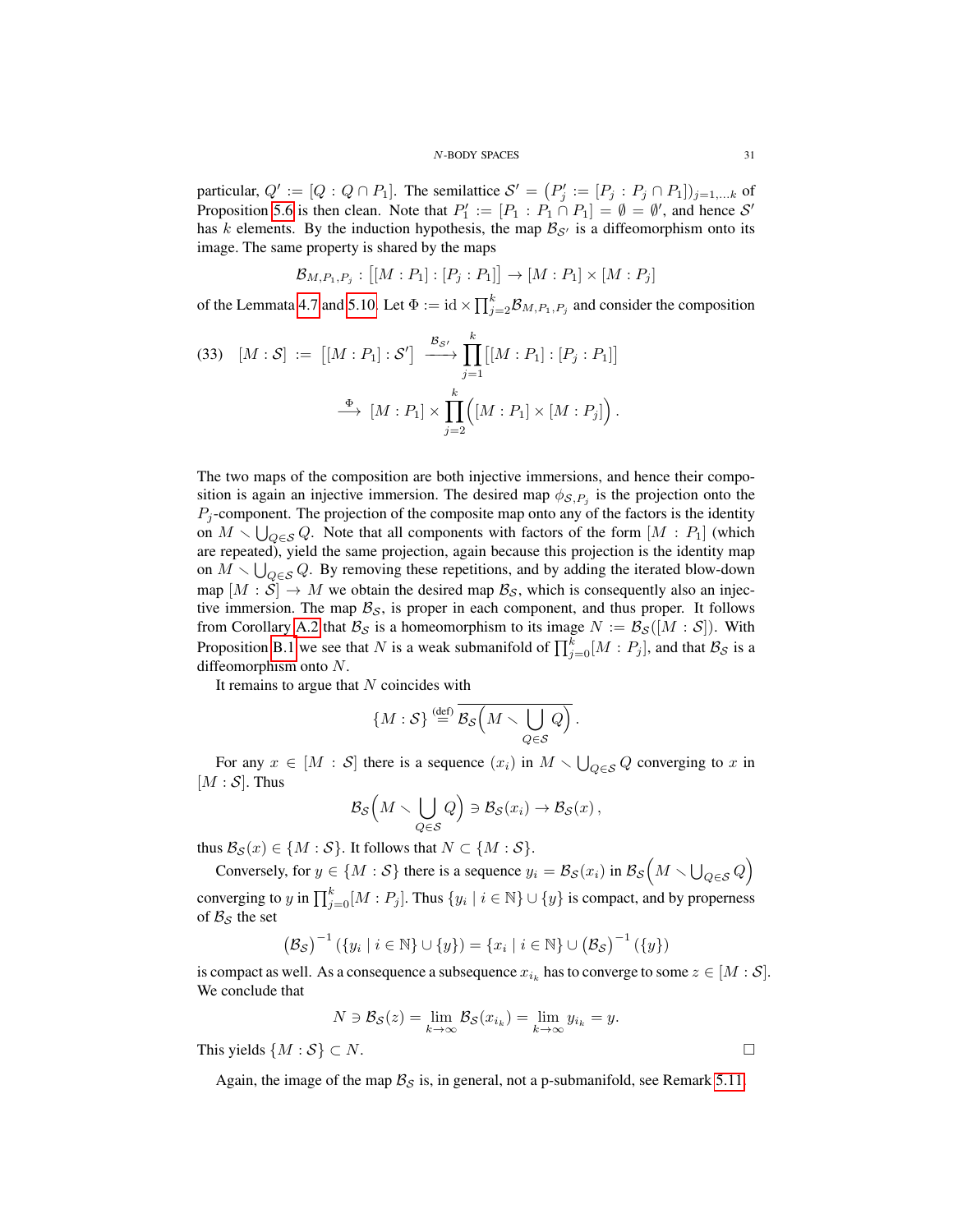**Remark 5.13.** Until now we assumed at several place that  $\emptyset$  is in S and that the family S is obtained by ordering the *set* S. The latter condition implies  $P_i \neq P_j$  for  $i \neq j$ . However, the iterative construction of  $[M : S]$  is not altered, if several p-submanifolds will appear repeatedly in S or if  $\emptyset$  is not in S, and the proof of Theorem [5.12](#page-29-0) remains valid. Thus if  $S'$  is obtained from S by adding or removing  $\emptyset$ , possibly repeating some p-submanifolds or erasing repeated submanifolds, then Theorem [5.12](#page-29-0) and its proof tell us that  $\{M : \mathcal{S}\}\$ is diffeomorphic to  $\{M : S\}$ , although both spaces are weak submanifolds of other product spaces.

We obtain the following corollary of Theorem [5.12.](#page-29-0)

<span id="page-31-2"></span>Corollary 5.14. *Let* S *be a clean semilattice of closed p-submanifolds of* M*. If* G *is a discrete group acting smoothly on* M *such that*  $g(S) = S$  *for*  $g \in G$ *, then* G *acts smoothly on*  $[M : S]$  *and the action commutes with the above homeomorphism*  $B_s$ *.* 

*Proof.* Let  $\delta$  be the diagonal embedding  $\delta(x) = (x, x, \dots, x)$  considered before. Theorem [5.12](#page-29-0) gives that  $\mathcal{B}_S = \delta$  on the dense open subset  $M \setminus \bigcup_{Q \in S} Q$ . Hence the image of the map  $\mathcal{B}_{\mathcal{S}}$  is contained in the graph blow-up  $\{M : \mathcal{S}\}\$ , by the definition of the later. We know that  $\mathcal{B}_{\mathcal{S}}$  is continuous and proper, and hence with closed image. This gives that  $\mathcal{B}_{\mathcal{S}}([M:\mathcal{S}]) = \{M : \mathcal{S}\}.$ 

Remark 5.15. Note that Georgescu's compactification, see Definition [6.6,](#page-35-1) does not come equipped naturally with a smooth structure, so it does not make sense to ask whether this homeomorphism is a diffeomorphism.

# 6. IDENTIFICATION OF THE GEORGESCU-VASY SPACE

<span id="page-31-0"></span>In this section we apply the results of the previous sections to identify the spaces introduced by Georgescu and Vasy with the space  $X_{GV} := \overline{\delta(X)}$  defined in the Introduction. In what follows, the role played by  $M$  in the previous sections will be played by the spherical compactification  $Z$  of a vector space  $Z$ , which we recall next.

<span id="page-31-1"></span>6.1. **Spherical compactifications.** For any finite dimensional real vector space  $Z$ , recall that  $\mathbb{S}_Z$  denotes the set of vector directions in Z, that is, the set of (non-constant) open half-lines  $\mathbb{R}_+v$ , with  $0 \neq v \in Z$  and  $\mathbb{R}_+ := (0, \infty)$ . The disjoint union

$$
\overline{Z} := Z \sqcup \mathbb{S}_Z
$$

is then called the *radial compactification* of Z. For example, if  $Z = \mathbb{R}$ , then  $\overline{Z} :=$  $[-\infty, \infty]$  with the usual topology. The action of the group  $GL(Z)$  of linear automorphisms of Z extends, by definition, to an action on  $\overline{Z}$ . Similarly, if  $Y \subset Z$ , then  $\overline{Y} \subset \overline{Z}$ . In particular,  $\overline{Z}$  is the union of all *closed lines*  $\overline{\mathbb{R}v}$ ,  $0 \neq v \in Z$ , with closure taken in  $\overline{Z}$ .

As is well known,  $\overline{Z}$  carries a topology and a smooth structure, and our next goal is to recall their definitions that will turn  $\overline{Z}$  into a smooth manifold with boundary. For notational purposes it is convenient consider the case  $Z = \mathbb{R}^n$  first. We start by noticing that there is a bijection between the set of vector directions in  $\mathbb{R}^{n+1}$  and its unit sphere  $\mathbb{S}^n$ . This allows us to regard  $\mathbb{S}_1^n := \{(x_1, x') \in [0, \infty) \times \mathbb{R}^n \mid x_1^2 + |x'|^2 = 1\}$  as the set of vector directions in  $\mathbb{R}^{n+1}$ , where we used the usual notation of Equation [\(13\)](#page-7-0). Let

$$
\langle x \rangle^2 := 1 + ||x||^2 = ||(1,x)||^2,
$$

as usual. We then have the following simple observation.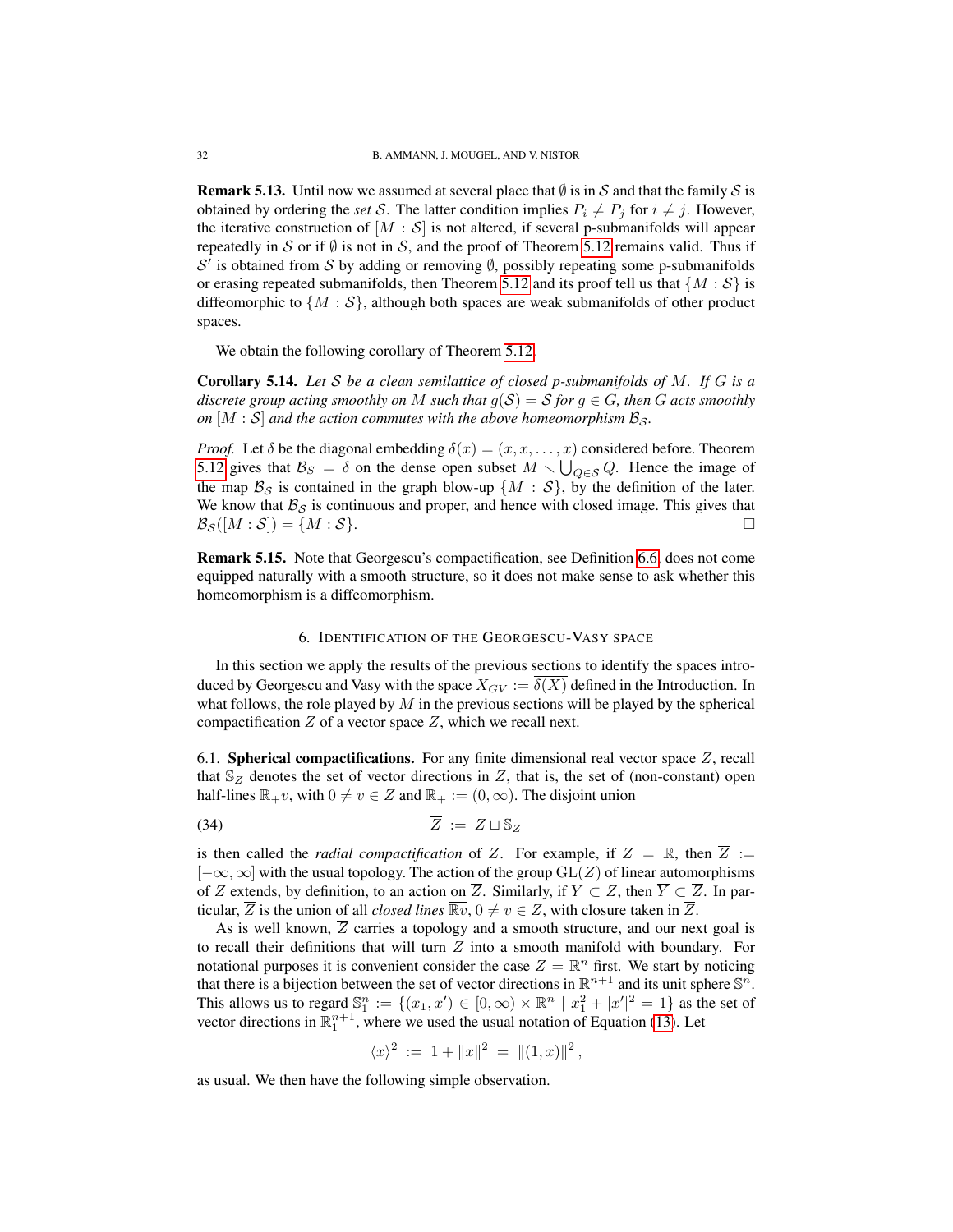<span id="page-32-1"></span>**Remark 6.1.** Let  $\Theta_n : \overline{\mathbb{R}^n} = \mathbb{R}^n \cup \mathbb{S}_{\mathbb{R}^n} \to \mathbb{S}_1^n$  be given by the formula:

$$
\Theta_n(x) := \begin{cases} \frac{1}{\langle x \rangle}(1,x) & \text{if } x \in \mathbb{R}^n, \\ \frac{1}{\|v\|}(0,v) & \text{if } x = \mathbb{R}_+ v \in \mathbb{S}_{\mathbb{R}^n}. \end{cases}
$$

First, the map  $\Theta_n$  is well defined because  $\mathbb{R}_+v = \mathbb{R}_+w$  implies  $v = \lambda w$ , for some  $\lambda \in \mathbb{R}_+$ . Second,  $\Theta_n$  is  $\text{GL}(\mathbb{R}^n)$ -invariant for the action defined in the last paragraph. Finally, it is bijective and its inverse is given by

<span id="page-32-3"></span>(35) 
$$
\mathbb{S}_1^n \ni (y_0, y_1, \dots, y_n) \stackrel{\Theta_n^{-1}}{\longrightarrow} \begin{cases} \frac{1}{y_0}(y_1, \dots, y_n) \in \mathbb{R}^n & \text{if } y_0 \neq 0 \\ \mathbb{R}_+(y_1, \dots, y_n) \in \mathbb{S}_{\mathbb{R}^n} & \text{if } y_0 = 0. \end{cases}
$$

We endow  $\overline{\mathbb{R}^n}$  with the structure of a smooth manifold (with boundary) that makes  $\Theta_n$  a diffeomorphism. This manifold structure on  $\overline{\mathbb{R}^n}$  extends the standard manifold structure of  $\mathbb{R}^n$ . See also [\[45,](#page-44-8) [60\]](#page-45-4).

We now extend the definition of the smooth structure on  $\overline{\mathbb{R}^n}$  of Remark [6.1](#page-32-1) to any ndimensional real vector space  $Z$  in the usual way. First, choose a vector space isomorphism  $Z \to \mathbb{R}^n$ , which yields bijections

<span id="page-32-2"></span>
$$
\overline{Z} \stackrel{\sim}{\longrightarrow} \overline{\mathbb{R}^n} \stackrel{\sim}{\longrightarrow} \mathbb{S}^n_1.
$$

In turn, these bijections can be used to define a smooth structure on the radial compactification  $\overline{Z}$  of Z. The GL( $\mathbb{R}^n$ )-invariance of  $\Theta_n$  implies that the resulting smooth structure on  $\overline{Z}$  does not depend on the isomorphism  $Z \to \mathbb{R}^n$ .

<span id="page-32-0"></span>6.2. Quotients and compactifications. It follows from the definition of the radial compactification and of its topology that if  $Y \subset Z$  is a (linear) subspace, then  $\overline{Y} \subset \overline{Z}$  is a p-submanifold and  $\mathbb{S}_Y = \mathbb{S}_X \cap \overline{Y}$ .

If Y is a proper linear subspace of X, then the natural projection map  $\pi_{X/Y} : X \to Y$  $X/Y \to \overline{X/Y}$  extends to a well-defined map  $\overline{X} \setminus \mathbb{S}_Y \to \overline{X/Y}$ , which, at the boundary, is given by  $\mathbb{R}_+x \mapsto \mathbb{R}_+(x + Y)$ . This map does not extend to a continuous map on  $\overline{X}$ , but, as we will show next, it extends to the blow-up of  $\overline{X}$  with respect to  $\mathbb{S}_Y$ .

<span id="page-32-4"></span>**Proposition 6.2.** *The canonical surjection*  $\pi_{X/Y} : X \to X/Y$  *extends to a smooth map*  $\psi_Y : [\overline{X} : \mathbb{S}_Y] \to \overline{X/Y}$  such that the induced map

$$
\theta_Y \; := \; (\beta_{\overline{X}, \mathbb{S}_Y}, \psi_Y) : [\overline{X} : \mathbb{S}_Y] \to \overline{X} \times \overline{X/Y}
$$

*is a diffeomorphism onto its image, and this image is a weak submanifold of the product*  $\overline{X} \times \overline{X/Y}$ *. Let*  $G = GL(X, Y) \subset GL(X)$  *be the group of automorphisms of* X *that map Y to itself. Then*  $\psi_Y$  *is G-equivariant.* 

Again, one can check, that the image  $\theta_Y$  is not a submanifold in the sense of Definition [2.8,](#page-10-0) i.e. not a submanifold in Melrose's sense, it is only a submanifold in our weaker sense.

*Proof.* In view of the equivariance of  $\Theta_n$  and of the bijections in [\(36\)](#page-32-2), we can assume  $X = \mathbb{R}^n$  and  $Y = \{0\} \times \mathbb{R}^q$ . We will write  $\mathbb{S}^{q-1}$  and  $\mathbb{R}^q$  instead of  $\{0\} \times \mathbb{S}^{q-1}$  and  $\{0\} \times \mathbb{R}^q$ , for simplicity. Recall that Lemma [5.9](#page-25-1) yields a diffeomorphism  $\widetilde{\Psi}$  :  $[\mathbb{S}_{k,k'}^{r,r'}]$  ${0} \times \mathbb{S}_{k'}^{r'} \longrightarrow \mathbb{S}_{k}^{r-1} \times \mathbb{S}_{k'+1}^{r'+1}$ . We shall use this result for  $r = n - q + 1$ ,  $r' = q - 1$ ,  $k = 1$ , and  $k' = 0$ . Since  $\mathbb{S}_0^{q-1} = \mathbb{S}^{q-1}$  and  $\mathbb{S}_{1,0}^{n-q+1,q-1} = \mathbb{S}_1^n$ , we obtain the diffeomorphism

$$
\widetilde{\Psi}: \mathbb{S}_1^n : \mathbb{S}^{q-1} \right] \longrightarrow \mathbb{S}_1^{n-q} \times \mathbb{S}_1^q.
$$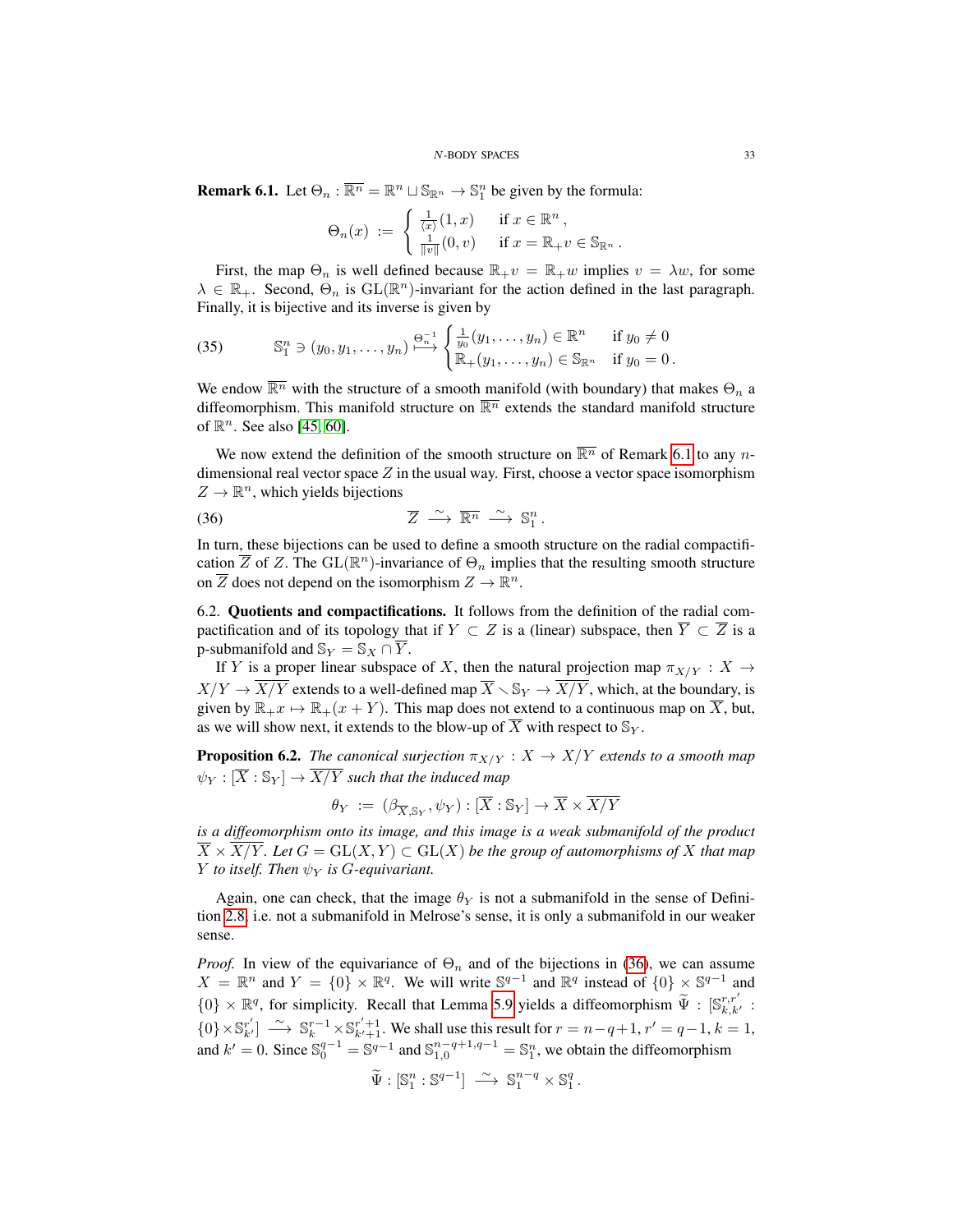Let  $p_1 : \mathbb{S}_1^{n-q} \times \mathbb{S}_1^q \to \mathbb{S}_1^{n-q}$  be the projection onto the first component.

By definition of the smooth structure on  $\overline{X}$ , the map  $\Theta_n : \overline{X} \to \mathbb{S}^n_1 = \mathbb{S}^{n-q+1,q-1}_{1,0}$  of Remark [6.1](#page-32-1) is a diffeomorphism, and it maps diffeomorphically  $\mathbb{S}_Y$  onto  $\mathbb{S}^{q-1}$ . Then by Lemma [3.2](#page-16-0) we obtain a diffeomorphism  $\Theta_n^{\beta}: [\overline{X} : \mathbb{S}_Y] \to [\mathbb{S}_1^n : \mathbb{S}^{q-1}].$ 

We define  $\psi_Y$  as the composition

$$
[\overline{X}:\mathbb{S}_Y] \xrightarrow{\Theta_n^{\beta}} [\mathbb{S}_1^n : \mathbb{S}^{q-1}] \xrightarrow{\widetilde{\Psi}} \mathbb{S}_1^{n-q} \times \mathbb{S}_1^q \xrightarrow{p_1} \mathbb{S}_1^{n-q} \xleftarrow{\Theta_{n-q}} \overline{X/Y},
$$

in other words

$$
\psi_Y \; := \; \big(\Theta_{n-q}\big)^{-1} \circ p_1 \circ \widetilde{\Psi} \circ \Theta_n^{\beta} \, : \, [\overline{X} : \mathbb{S}_Y] \to \overline{X/Y},
$$

and we claim that  $\psi_Y$  is the desired extension.

To prove the claim, recall that we defined  $\Psi$  in Lemma [5.9](#page-25-1) as the unique continuous extension of the map

$$
\Psi: \mathbb{S}^n_1 \smallsetminus \mathbb{S}^{q-1} \ \to \ \mathbb{S}^{n-q}_1 \times \mathbb{S}^q_1, \quad (\eta,\mu) \ \mapsto \ \Big(\, \frac{\eta}{|\eta|}, \ \big(|\eta|,\mu\big)\, \Big),
$$

where  $\eta \in \mathbb{R}_1^{n-q+1}$  and  $\mu \in \mathbb{R}^q$ . We write  $v \in X = Y^{\perp} \oplus Y$  as  $v = (v_{\perp}, v_Y)$ , i.e.  $v_Y \in Y$ where  $\eta \in \mathbb{R}_1$  and  $\mu \in \mathbb{R}^{\infty}$ . We write  $v \in \Lambda = I$   $\forall$  if as  $v = (v_{\perp}, v_Y)$ , i.e.  $v_Y \in I$ <br>and  $v_{\perp} \perp Y$  which means  $v_{\perp} \in Y^{\perp} = \mathbb{R}^{n-q} \times \{0\}$ . Then in the case  $v_{\perp} \neq 0$  we have  $\Theta_n(v) = \frac{1}{\langle v \rangle}(1, v) \in \mathbb{S}_1^n \setminus \mathbb{S}^{q-1}$ , and in this case we then calculate

$$
\widetilde{\Psi} \circ \Theta_n(v) = \Psi\left(\frac{1}{\langle v \rangle}(1,v)\right) = \left(\frac{1}{\langle v_{Y^{\perp}} \rangle}(1,v_{Y^{\perp}}), \frac{1}{\langle v \rangle}(\langle v_{Y^{\perp}} \rangle, v_Y)\right).
$$

By continuity of the extension, this formula even holds for all  $v \in [\mathbb{S}_1^n : \mathbb{S}^{q-1}]$ . By formula [\(35\)](#page-32-3) we have  $(\Theta_{n-q})^{-1}(y_0, y_1, \ldots, y_{n-q}) = \frac{1}{y_0}(y_1, \ldots, y_{n-q})$ , if  $y_0 > 0$ . This formula will be used in the following straightforward calculation:

$$
\Theta_{n-q}^{-1} \circ p_1 \circ \widetilde{\Psi} \circ \Theta_n(v) = \Theta_{n-q}^{-1} \left( \frac{1}{\langle v_{Y^{\perp}} \rangle} (1, v_{Y^{\perp}}) \right) = v_{Y^{\perp}} = \pi_{X/Y}(v).
$$

So  $\psi_Y$  is indeed the desired extension of  $\pi_{X/Y}$ .

In the remaining part of the proof, we will use Proposition [B.1](#page-42-1) to show that  $\theta_Y$  =  $(\beta_{\overline{X},\mathbb{S}_Y},\psi_Y) : [\overline{X} : \mathbb{S}_Y] \to \overline{X} \times \overline{X/Y}$  is a diffeomorphism on its image, and that the image of this map is a weak submanifold of the product  $\overline{X} \times \overline{X/Y}$ . One of the conditions required by this proposition, is that  $\theta_Y$  is an injective immersion, which we will check now.

The restriction of the map  $\beta_{\overline{X}, \mathbb{S}_Y} : [\overline{X} : \mathbb{S}_Y] \to \overline{X}$  to  $\overline{X} \setminus \mathbb{S}_Y$  is a diffeomorphism onto its image, by the definition of the blow-up, and thus,  $\theta_Y|_{\overline{X} \setminus \mathbb{S}_Y}$  is an injective immersion as well. The complement of  $\overline{X} \setminus \mathbb{S}_Y$  in  $[\overline{X} : \mathbb{S}_Y]$  is  $\beta_{\overline{X}, \mathbb{S}_Y}^{-1}(\mathbb{S}_Y) := \mathbb{S}N_+^{\overline{X}}\mathbb{S}_Y \simeq \mathbb{S}_Y \times \overline{X/Y}$ . On this set the map  $\theta_Y$  becomes the inclusion map

$$
\mathbb{S}_Y \times \overline{X/Y} \to \overline{X} \times \overline{X/Y},
$$

and obviously this is smooth as well. As  $\theta_Y$  maps  $\overline{X} \setminus \mathbb{S}_Y$  and  $\mathbb{S}_Y \times \overline{X/Y}$  to disjoint sets, the injectivity of  $\theta_Y$  follows.

It is not hard to check that the differential of the map  $\theta_Y$  is also injective at the boundary points. Thus,  $\theta_Y$  is an injective immersion.

Furthermore,  $\theta_Y$  is defined on a compact set, and thus it is a homeomorphism onto its image. Using Proposition [B.1,](#page-42-1) we see that its image,  $\theta_Y([\overline{X} : S_Y])$ , is a weak submanifold of  $\overline{X} \times X/Y$ , and the diffeomorphism property follows as well. This completes the proof.  $\Box$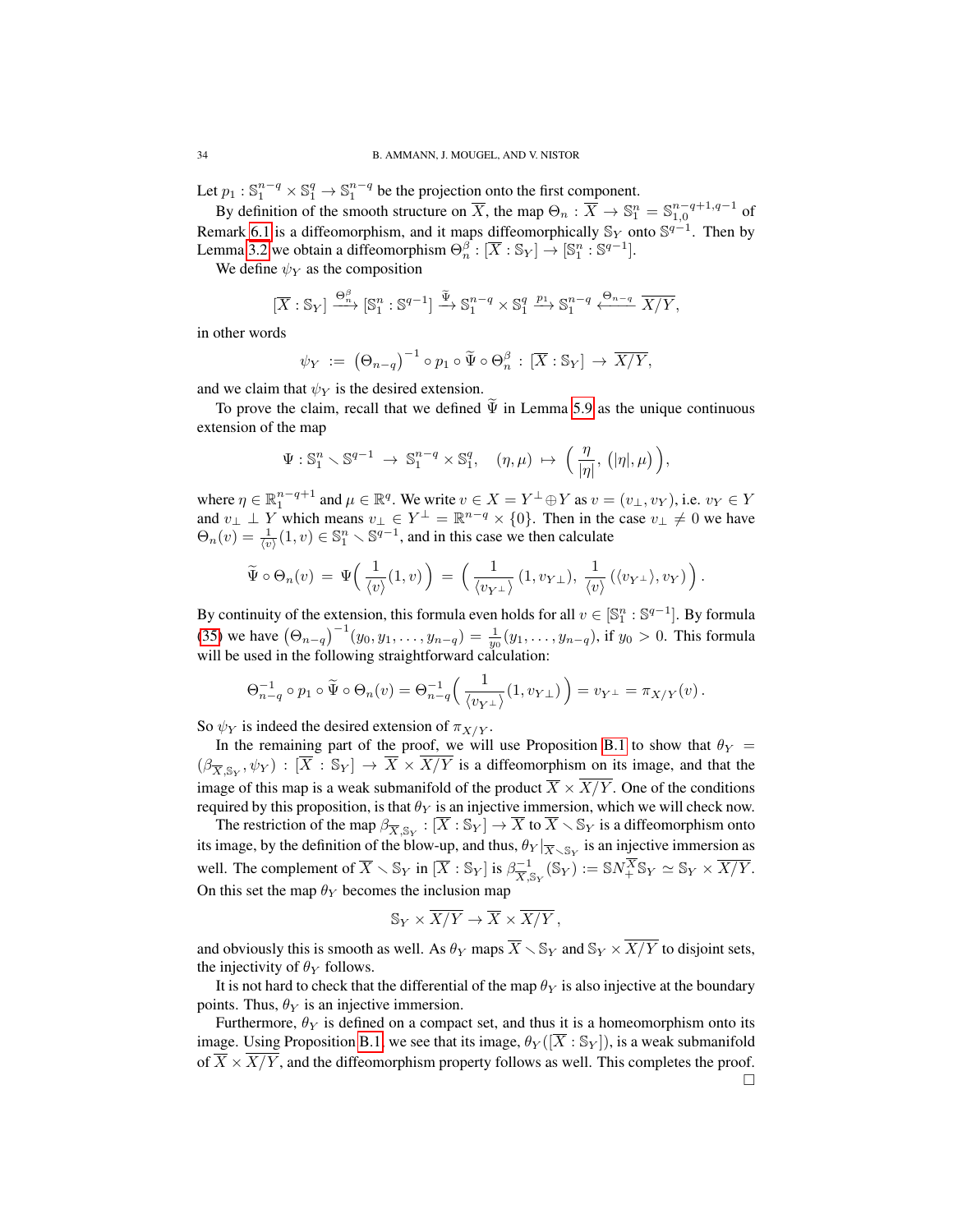**Remark 6.3.** Let  $\psi := p_1 \circ \tilde{\Psi}$ , using the notation of the proof of the last proposition. We thus have a commutative diagram

n−q

(37) 
$$
\left[\overline{X} : \mathbb{S}_Y\right] \xrightarrow{\psi_Y} \overline{X/Y}
$$

$$
\Theta_n^{\beta} \downarrow \qquad \qquad \left(\Theta_{n-1}^{-1} : \mathbb{S}^{q-1}\right) \xrightarrow{\psi} \mathbb{S}_1^{n-q}
$$

The map  $\psi_Y$  was also considered in [\[26,](#page-43-11) [37\]](#page-44-3).

<span id="page-34-0"></span>6.3. Georgescu's constructions using  $C^*$ -algebras. One of the main motivations of our work was to prove that a compactification of  $\mathbb{R}^{3N}$  introduced by Georgescu is naturally homeomorphic to a compactification introduced by Vasy in order to better understand and use their construction(s).

Georgescu's construction is that of a spectrum of a commutative  $C^*$ -algebra [\[23,](#page-43-8) [25,](#page-43-9) [26\]](#page-43-11), whereas Vasy used blow-ups [\[60,](#page-45-4) [61\]](#page-45-5). Georgescu's construction provides a topological space, whereas Vasy's construction defines a smooth manifold with corners. Thus a homeomorphism of these spaces that extends the identity of  $\mathbb{R}^{3N}$  is the best that we can hope for. In turn, however, this homeomorphism will then equip Georgescu's compactification with the structure of a smooth manifold with corners. To compare their approaches, we need to recall a few facts about commutative  $C^*$ -algebras. We refer to [\[20,](#page-43-15) [56\]](#page-45-6) for basic facts about  $C^*$ -algebras. Let us mention, however, that a  $C^*$ -algebra is an algebra isomorphic to a closed, self-adjoint algebra of bounded operators on a Hilbert space.

**Definition 6.4.** *A* C<sup>\*</sup>-algebra *A* is an algebra over ℂ with a norm ||.|| and with a map ∗ : A → A *such that* A *is a Banach algebra and for every* λ, µ ∈ C *and* a, b ∈ A*, we have*

 $(i)$   $(a^*)^* = a$ ,  $(ii) (ab)^* = b^*a^*$ (*iii*)  $(\lambda a + \mu b)^* = \overline{\lambda}a^* + \overline{\mu}b^*$ ,  $(iv)$   $\|aa^*\| = \|a\|^2.$ 

*The*  $C^*$ -algebra is commutative *if*  $ab = ba$  *for all*  $a, b \in A$ *.* 

The next example provides, up to isomorphism, all examples of commutative and unital  $C^*$ -algebras.

**Example 6.5.** For a compact and Hausdorff topological space Z let  $C(Z)$  be the algebra of complex-valued continuous function on Z. We endow  $\mathcal{C}(Z)$  with the involution  $f^* = \overline{f}$ (the complex conjugation) and with the norm  $||f||_{\infty} = \sup_{z \in Z} |f(z)|$ . With this structure,

 $\mathcal{C}(Z)$  is a commutative, unital  $C^*$ -algebra.

Give two vector spaces X and  $Y \subset X$ , the composition

$$
X \xrightarrow{\pi_{X/Y}} X/Y \xrightarrow{\text{incl}} \overline{X/Y}
$$

induces by pullback an injective map  $\mathcal{C}(\overline{X/Y}) \xrightarrow{\pi_{X/Y}^*} \mathcal{C}_b(X)$ , where  $\mathcal{C}_b(X)$  is the  $C^*$ algebra of continuous and bounded complex-valued functions on  $X$ , again equipped with the supremum norm. Let also F be a finite semilattice of linear subspaces of X,  $X \notin \mathcal{F}$ ,  $\{0\} \in \mathcal{F}$ .

As in the Introduction, Equation [\(12\)](#page-6-3), let  $\mathcal{E}_\mathcal{F}(X)$  be the norm closed sub-algebra of  $\mathcal{C}_b(X)$  generated by the pullbacks of the spaces  $\mathcal{C}(\overline{X/Y})$ , where Y runs over F. Then  $\mathcal{E}_{\mathcal{F}}(X)$  is stable for complex conjugation, and hence a  $C^*$ -algebra.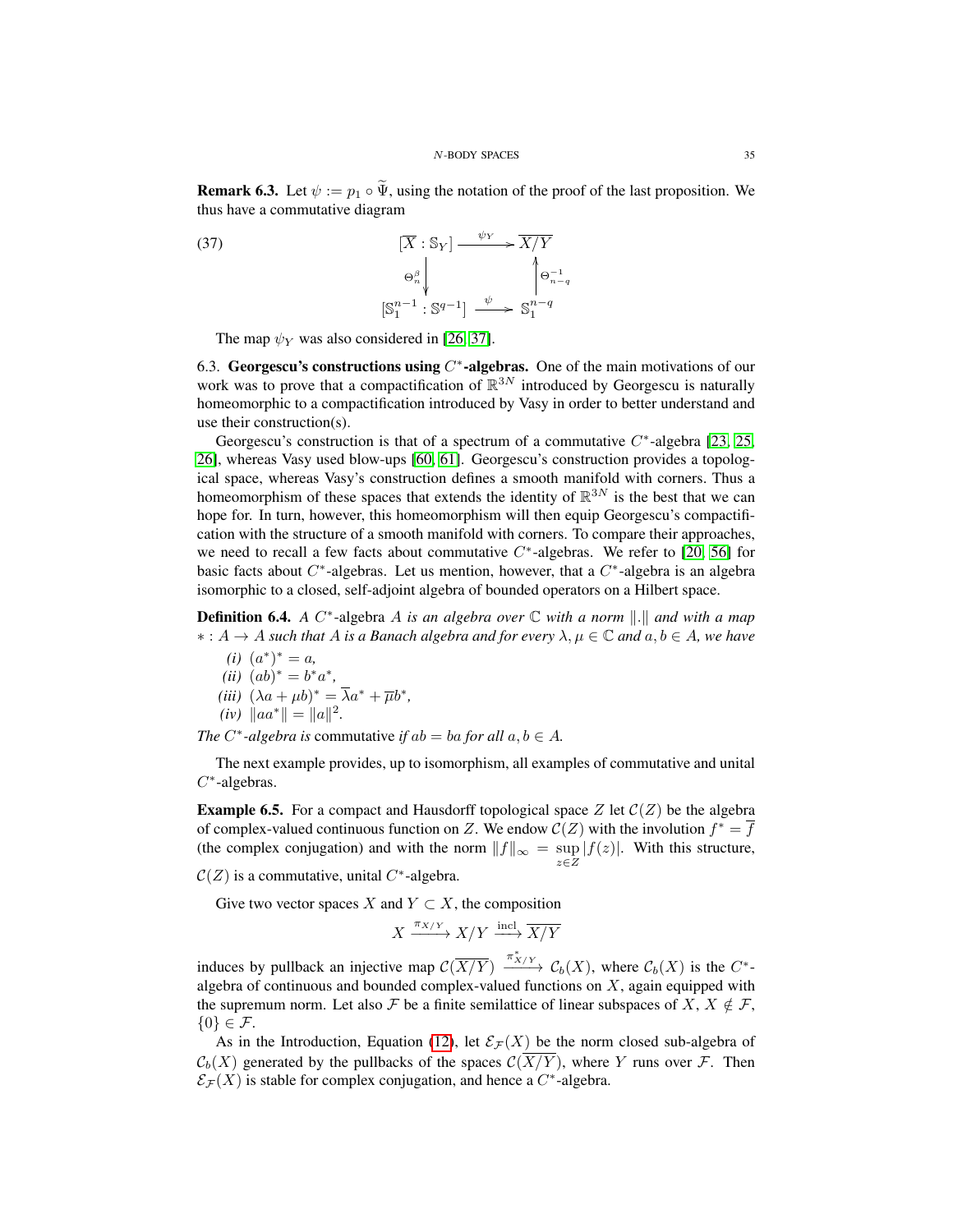Let  $A$  be a  $C^*$ -algebra, we recall that an ideal of  $A$  is *primitive* if it is the kernel of an irreducible representation of A. If A is a commutative  $C^*$ -algebra, we define its spectrum  $Spec(\mathcal{A})$  as the set of primitive ideals of  $\mathcal{A}$ . In this case, the set of primitives ideals and the set of maximal ideals coincide. A *character* of a C ∗ -algebra is a non-zero ∗-morphism  $A \rightarrow \mathbb{C}$ . In the commutative case, there is a one-to-one correspondence between the set of characters  $\chi : \mathcal{A} \to \mathbb{C}$  of A and the set of maximal ideals of A. This correspondence is given by  $\chi \mapsto \ker(\chi)$ . The w<sup>\*</sup> topology on the space of characters defines a locally compact topology on  $Spec(\mathcal{A})$  and then yields an isomorphism  $\mathcal{A} \to C_0(Spec(\mathcal{A}))$ . Similarly it yields for a locally compact Hausdorff space M a homeomorphism  $M \to \text{Spec}(\mathcal{C}_0(M)),$ sending  $x \in M$  to the maximal ideal  $\{f : M \to \mathbb{C} \mid f(x) = 0\}$ , or equivalently, to the character  $e_x$ , where  $e_x(f) := f(x)$ . If A is a commutative C<sup>\*</sup>-algebra, its spectrum Spec(A) is canonically in bijection with the set of non-zero algebra morphisms  $A \to \mathbb{C}$ .

<span id="page-35-1"></span>Definition 6.6. *Let* F *be a finite semilattice of linear subspaces of the finite dimensional vector space* X *as above. Then the spectrum*  $Spec(\mathcal{E}_{\mathcal{F}}(X))$  *of the algebra introduced in Equation* [\(12\)](#page-6-3) *is called* Georgescu's compactification of X with respect to  $\mathcal{F}$ .

In [\[50,](#page-44-4) Theorem 4.4], two of the authors of this paper, together with N. Prudhon, have proved the following result.

<span id="page-35-2"></span>**Proposition 6.7.** *The spectrum*  $Spec(\mathcal{E}_{\mathcal{F}}(X))$  *of*  $\mathcal{E}_{\mathcal{F}}(X)$  *is homeomorphic to the closure of the image of* X in the product  $\prod_{Y \in \mathcal{F}} X/Y$  under the "diagonal" map  $\delta$  :  $X$   $\rightarrow$  $\prod_{Y \in \mathcal{F}} X/Y$ ,  $\delta(x) := (\pi_Y(x))_{Y \in \mathcal{F}}$ *. More precisely, the homeomorphism*  $\Phi : \delta(X) \to$  $\operatorname{Spec}(\mathcal{E}_{\mathcal{F}}(X))$  *is given as follows. Let*  $z = (z_Y)_{Y \in \mathcal{F}}$  *be in the closure of*  $\delta(X)$ *. Then the homeomorphism*  $\Phi$  *sends* z to the character  $\chi_z$  defined by  $\chi_z(f_Y) = f_Y(z_Y)$  whenever  $f_Y \in \mathcal{C}(\overline{X/Y}).$ 

This result (Proposition [6.7\)](#page-35-2) thus identifies the spectrum of  $Spec(\mathcal{E}_{\mathcal{F}}(X))$  (Georgescu's space) with the space  $\delta(X)$  introduced in [\[50\]](#page-44-4).

<span id="page-35-0"></span>6.4. Identification of the Georgescu and Vasy spaces. Let us consider the semilattices

<span id="page-35-4"></span>(38) 
$$
\mathbb{S}_{\mathcal{F}} := \{ \mathbb{S}_Y = \mathbb{S}_X \cap \overline{Y} \mid Y \in \mathcal{F} \} \text{ and } \overline{\mathcal{F}} := \{ \overline{Y} \mid Y \in \mathcal{F} \}.
$$

Then  $\emptyset \in \mathbb{S}_{\mathcal{F}}$ , as it corresponds to the subspace  $\{0\} \subset X$  that was assumed to be in  $\mathcal{F}$ .

We now apply Theorem [5.12](#page-29-0) to the semilattice  $\mathbb{S}_{\mathcal{F}}$  of p-submanifolds of M, then the pairs  $(S, P_i)$  of that Theorem need to be replaced with pairs of the form  $(\mathbb{S}_{\mathcal{F}}, \mathbb{S}_{Y})$ . Then the component corresponding to  $\mathbb{S}_Y$  of the map  $\mathcal{B}_S$  in Theorem [5.12](#page-29-0) is the map  $\phi_{\mathbb{S}_{\mathcal{F}},\mathbb{S}_Y}$ :  $[\overline{X} : \mathbb{S}_{\mathcal{F}}] \to [\overline{X} : \mathbb{S}_{\mathcal{Y}}]$ . We then compose this map with the map  $\psi_Y : [\overline{X} : \mathbb{S}_{\mathcal{Y}}] \to \overline{X/Y}$ defined in the proof of Proposition [6.2](#page-32-4) to obtain the following result.

<span id="page-35-3"></span>Proposition 6.8. *The product map*

(39) 
$$
\Xi_{\mathcal{F}} : [\overline{X} : \mathbb{S}_{\mathcal{F}}] \rightarrow \prod_{Y \in \mathcal{F}} \overline{X/Y}
$$

*of the composite maps*  $\psi_Y \circ \phi_{\mathbb{S}_{\mathcal{F}},\mathbb{S}_Y} : [\overline{X} : \mathbb{S}_{\mathcal{F}}] \to [\overline{X} : \mathbb{S}_Y] \to \overline{X/Y}$  is a diffeomor*phism onto its image, which is a weak submanifold of the product. (For*  $Y = 0$ *, the map*  $\psi_Y \circ \phi_{\mathbb{S}_{\mathcal{F}}, \mathbb{S}_Y} = \psi_Y \circ \phi_{\mathbb{S}_{\mathcal{F}}, \emptyset}$  *is simply the blow-down map*  $[\overline{X} : \mathbb{S}_{\mathcal{F}}] \to \overline{X}$ *.) Let G be a discrete group of linear automorphisms of* X *that map elements of* F *to elements of* F *(thus*  $g(\mathbb{S}_{\mathcal{F}}) = \mathbb{S}_{\mathcal{F}}$  for all  $g \in G$ ). Then G acts on  $[\overline{X} : \mathbb{S}_{\mathcal{F}}]$  and the map  $\Xi_{\mathbb{S}_{\mathcal{F}}}$  is G-equivariant.

*Proof.* If we replace in the definition of  $\Xi_{\mathcal{S}}$  the maps  $\psi_Y$  with the maps  $(\beta_{\overline{X}, \mathbb{S}_Y}, \psi_Y)$   $\circ$  $\phi_{S,S_Y}$  of Proposition [6.2,](#page-32-4) then the resulting map  $\Xi_S' = ((\beta_{\overline{X},S_Y}, \psi_Y) \circ \phi_{S,S_Y})_{Y \in \mathcal{F}}$  is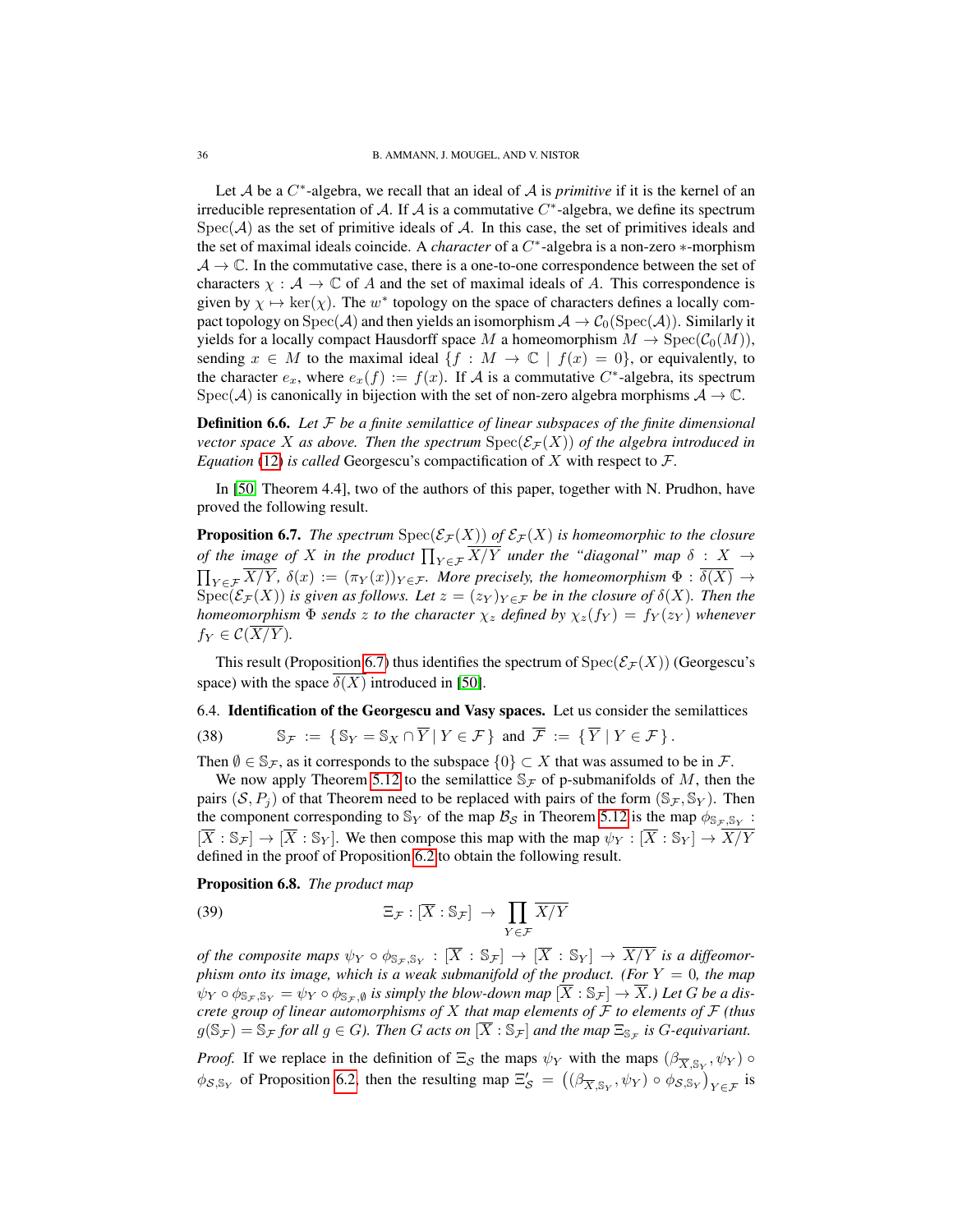#### N-BODY SPACES 37

a diffeomorphism by Proposition [6.2](#page-32-4) together with Theorem [5.12.](#page-29-0) The map  $\Xi'_{\mathcal{S}}$  differs from  $\Xi_{\mathcal{S}}$  by simply repeating several times the factors  $\beta : [\overline{X} : \mathcal{S}] \to \overline{X}$ . The corollary is obtained by keeping only one of these repeated factors, which still insures that the resulting map is a diffeomorphism onto its image. The action of G and the fact that  $\Xi_{\mathcal{S}}$  is G-equivariant follow from the definition of  $\Xi_{\mathcal{S}}$  and from Theorem [5.12.](#page-29-0)

This result (Proposition [6.8\)](#page-35-3) thus identifies the blown-up space  $X : S_{\mathcal{F}}$  (Vasy's space) with the space  $\delta(X)$  introduced in [\[50\]](#page-44-4). Combining Propositions [6.7](#page-35-2) and [6.8,](#page-35-3) we obtain the following result.

<span id="page-36-1"></span>**Theorem 6.9.** Let F be a finite semilattice of subspaces of X containing  $\{0\}$  and  $\mathbb{S}_F :=$ {S<sup>Y</sup> | Y ∈ F} *be as in Equation* [\(38\)](#page-35-4)*. There exists a unique homeomorphism*

$$
\text{Spec}(\mathcal{E}_{\mathcal{F}}(X)) \simeq [\overline{X} : \mathbb{S}_{\mathcal{F}}]
$$

*that is the identity on* X*.*

*Proof.* Let  $\delta: X \to \prod_{Y \in \mathcal{F}} X/Y$  be the diagonal map. Proposition [6.7](#page-35-2) states that we have a homeomorphism  $Spec(\mathcal{E}_{\mathcal{F}}(X)) \to \overline{\delta(X)}$ . Proposition [6.8](#page-35-3) states that the map  $\Xi_{\mathbb{S}_{\mathcal{F}}}$ defined on  $[\overline{X} : \mathbb{S}_{\mathcal{F}}]$  is a diffeomorphism onto its image. Since  $[\overline{X} : \mathbb{S}_{\mathcal{F}}]$  is compact, the image is closed. It moreover contains  $\delta(X)$  as a dense open subset. Therefore  $[\overline{X} : \mathbb{S}_{\mathcal{F}}]$  is also homeomorphic to  $\delta(X)$ .

To conclude, the above result shows that the following spaces:  $Spec(\mathcal{E}_{\mathcal{F}}(X))$  (Georgescu's space),  $[\overline{X} : S_{\mathcal{F}}]$  (Vasy's space), and  $\delta(X)$  (introduced in [\[50\]](#page-44-4)) are all homeomorphic. Any of these spaces will be denoted XGV and called the *Georgescu-Vasy space*.

We obtain as a corollary the following description for the space introduced in [\[25,](#page-43-9) [26\]](#page-43-11) (the "small Georgescu space").

Remark 6.10. In [\[25,](#page-43-9) [26\]](#page-43-11), Georgescu and his collaborators have considered the norm closed sub-algebra of functions  $\mathfrak{A}_{\mathcal{F}}$  of  $L^{\infty}(X)$  generated by all the algebras  $C_0(X/Y)$ with  $Y \in \mathcal{F}$ . This corresponds to potentials that have zero limit at infinity on  $X/Y$ . The spectrum of this algebra (after adjoining a unit) identifies with the closure of the image of the diagonal map of X to  $\prod_{Y \in \mathcal{S}} (X/Y)^+$ , where  $Z^+$  denotes the one point compactification of a locally compact space Z. Since  $\mathfrak{A}_{\mathcal{F}} \subset \mathcal{E}_{\mathcal{F}}(X)$ , we obtain that  $\text{Spec}(\mathfrak{A}_{\mathcal{F}})$  is a quotient of  $Spec(\mathcal{E}_{\mathcal{F}}(X))$ , and hence also a quotient of

$$
X_{GV}:=[\overline{X}:\mathbb{S}_{\mathcal{F}}],
$$

by Theorem [6.9.](#page-36-1) Generally, the topology on  $Spec (\mathfrak{A}_{\mathcal{F}})$  is rather complicated and singular, see also [\[44,](#page-44-14) Section 5] for concrete examples when  $\dim(X) = 2$ .

### 7. APPLICATIONS TO THE N-BODY PROBLEM

<span id="page-36-0"></span>Our hope is that by identifying the spaces appearing in Georgescu's and Vasy's constructions (Theorem [6.9\)](#page-36-1), we can then combine the results and the techniques in their papers (see Georgescu's works [\[5,](#page-43-1) [13,](#page-43-5) [23,](#page-43-8) [25,](#page-43-9) [26\]](#page-43-11) and Vasy's papers [\[60,](#page-45-4) [61\]](#page-45-5) as well as in [\[17,](#page-43-4) [37,](#page-44-3) [38,](#page-44-10) [53,](#page-44-15) [54\]](#page-44-16), and in the references therein) to obtain new results. In this spirit, in this section, we briefly discuss some applications of our results. We provide a brief, but complete account of these applications based on a complete set of references.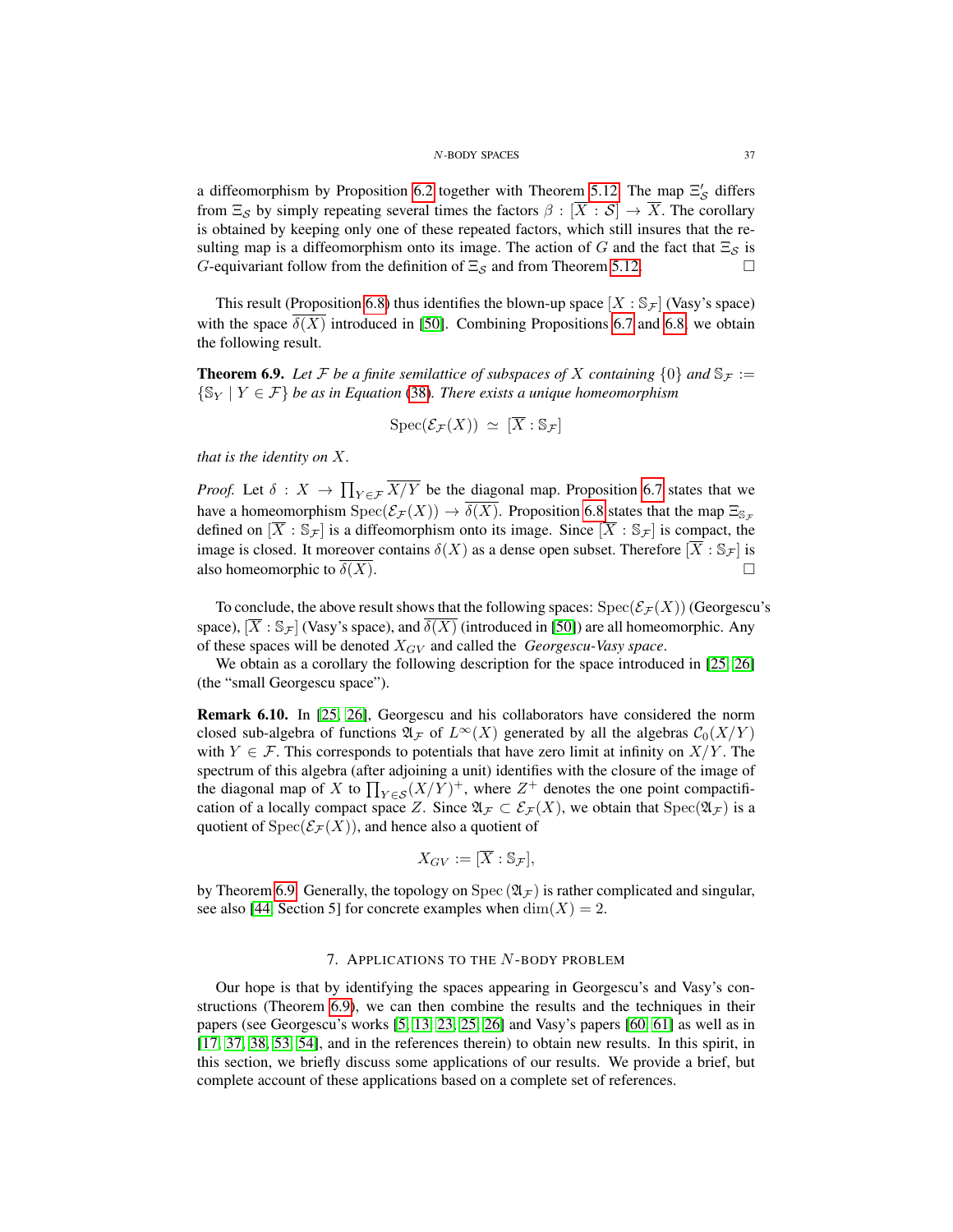<span id="page-37-0"></span>7.1. The N-body semilattice and Pauli exclusion principle. The setting considered in the previous sections of a semilattice  $\mathcal F$  of linear subspaces of a vector space X is inspired from the N-body problem. In this subsection, we explain the concrete form of our setting in the case of the N-body problem and notice that it is compatible with symmetry and antisymmetry assumptions as, for instance, the Pauli exclusion principle. More precisely, the space  $M_N$  (the Georgescu-Vasy space associated to the semilattice of the effective N-body problem) carries a natural, concrete action of the symmetric group  $S_N$  (the permutation group on  $N$  letters). This subsection, while relevant on its own, also prepares for the applications in the following sections.

7.1.1. *The semilattice of the N-body problem.* Here is what the choices of X and  $\mathcal F$  are for the N-body problem.

<span id="page-37-2"></span>**Example 7.1.** In the concrete case of the effective N-body problem, we take  $X := \mathbb{R}^{3N}$ and consider the subspaces

$$
Y_j := \{ x = (x_1, x_2, \dots, x_N) \in \mathbb{R}^{3N} \mid x_j = 0 \}
$$
 and  

$$
Y_{ij} := \{ x = (x_1, x_2, \dots, x_N) \in \mathbb{R}^{3N} \mid x_j = x_j \}, i \neq j.
$$

Thus each  $x_i \in \mathbb{R}^3$ . We let  $\mathcal{F} := \mathcal{F}_N$ , be the semilattice generated by the subspaces  $Y_i$ and  $Y_{ij}$ ,  $i, j \in \{1, 2, ..., N\}$  [\[5,](#page-43-1) [17\]](#page-43-4).

In particular, our results give the following.

<span id="page-37-3"></span>**Remark 7.2.** Let the vector space  $X := \mathbb{R}^{3N}$  and the semilattice  $\mathcal{F} := \mathcal{F}_N$  be as in the last example, Exemple [7.1.](#page-37-2) Let  $\mathbb{S}_{\mathcal{F}_N} := \{ \mathbb{S}_Y \mid Y \in \mathcal{F}_N \}$  be the finite semilattice of p-submanifolds of  $\overline{X}$  as in Equation [\(38\)](#page-35-4). Then our results, especially Theorem [6.9](#page-36-1) and Proposition [6.8,](#page-35-3) imply that  $M_N := [\overline{X} : \mathbb{S}_{\mathcal{F}_N}]$  (the Georgescu-Vasy space  $X_{GV}$ associated to the semilattice  $\mathcal{F}_N$ ) will be endowed with natural, smooth actions of the following groups:

- of  $S_N$ , the symmetric group on N variables, by permutation;
- of  $O(3)$  acting diagonally on the components of  $X := \mathbb{R}^{3N}$ ; and
- $\bullet$  of X, extending the action by translation on itself. (This is valid for all semilattices  $F$  of linear subspaces of X, not just for  $\mathcal{F}_N$ , yielding a smooth action of X on  $X_{GV}$ ).

These actions are easy to obtain at the level of spectra of  $C^*$ -algebras or for the graphfamily blow-up, but more difficult to obtain geometrically using iterated blow-ups. In particular in [\[48\]](#page-44-5), the main problem is to to construct a compactification such these actions are smooth (and also enjoy some additional proprieties). Answers to this problem are provided in [\[37,](#page-44-3) [51\]](#page-44-6). The smoothness of these actions is based on Theorem [6.9,](#page-36-1) since the groups act smoothly on each  $\overline{X/Y}$ ,  $Y \in \mathcal{F}$ .

See also [\[7,](#page-43-16) [8,](#page-43-17) [11,](#page-43-18) [24,](#page-43-19) [27,](#page-44-17) [33,](#page-44-18) [34\]](#page-44-19) for physically relevant results that can point out to further extensions of our work, including to Quantum Field Theory on a curved space-time.

<span id="page-37-1"></span>7.1.2. *Symmetry, antisymmetry and the Pauli exclusion principle.* As already remarked above the action of the symmetric group  $S_N$  on  $M_N := [\overline{X} : \mathbb{S}_{\mathcal{F}_N}]$  is important for applications. Recall that in the motivational part of the Introduction we allowed mixed systems of particles. Some of them might be bosons, and the wave function will be symmetric under permuation of two variables corresponding to bosons of the same kind. Other particles will be fermions, e.g. electrons, then the wave function is antisymmetric under odd permutations of two variables corresponding to fermions of the same kind. This is commonly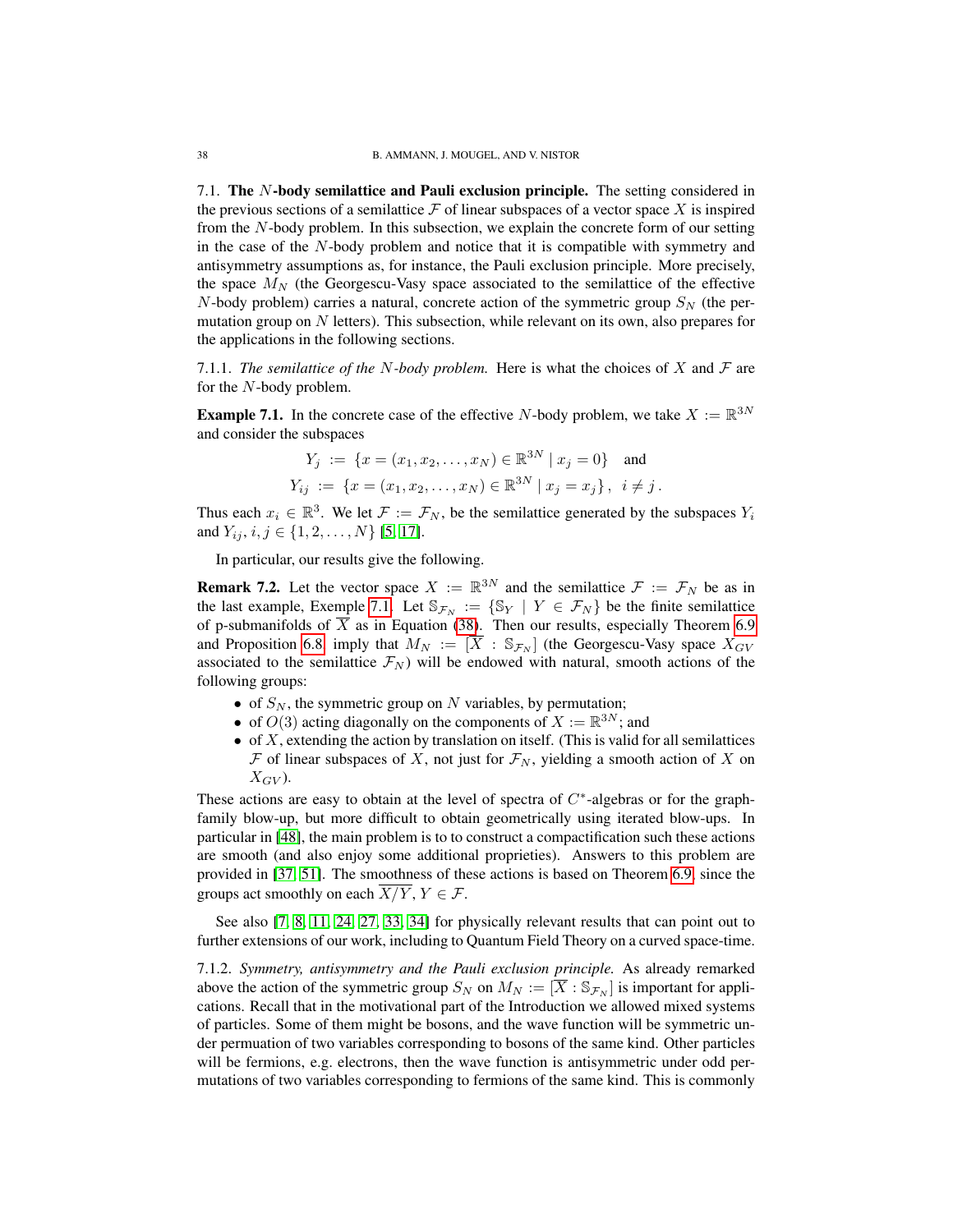known as the *Pauli exclusion principle*. In total, we consider the subgroup  $G \subset S_N$  of permutations of particles of the same kind, and we obtain a map  $\chi : G \to \{-1, +1\}$  such that only functions with

$$
f: \mathbb{R}^{3N} \to \mathbb{C}, \quad f(gx) = \chi(g) \cdot f(x)
$$

are allowed as wave functions for physical reason, where G acts on  $\mathbb{R}^{3N}$  by permutation of components. It is thus helpful that we have proven, see Corollary [5.14,](#page-31-2) that this G-actions extends to the compactification  $M_N$ .

In fact the situation gets slightly more complicated as some particles may have spin, or – in mathematical terms – they are vector valued. As an example which hopefully already indicates the general case, let us explain the case of  $N$  electrons. As electrons have spin 1/2 , we should enlarge the target of the wave function and discuss functions

$$
\Psi: \mathbb{R}^{3N} \to (\mathbb{C}^2)^{\otimes N}.
$$

Here the tensor product is the tensor product over  $\mathbb C$  and the k-th factor models the spin of the k-th electron. Let  $S_N$  act on the target  $(\mathbb{C}^2)^{\otimes N}$  by permutation of the factors, i.e.  $g(v_1 \otimes \cdots \otimes v_N) = (v_{g(1)} \otimes \cdots \otimes v_{g(N)})$  and on  $\mathbb{R}^{3N}$  be exchanging the component vectors, i.e. mapping  $g(x_1, \ldots, x_N) = (x_{g(1)}, \ldots, x_{g(N)})$ . The Pauli exclusion principle states that the physically allowed wave functions are described by functions satisfying

$$
\Psi(g(x)) = \text{sgn}(g)g(\Psi(x)).
$$

Thus, the action of  $S_N$ , given by Corollary [5.14,](#page-31-2) on  $M_N$  given by Example [7.1](#page-37-2) and Remark [7.2](#page-37-3) is essential for our applications to the N-body problem in the next subsections.

<span id="page-38-0"></span>7.2. Vasy's pseudodifferential calculus and Georgescu's algebra. We will now return to the more general setting of a general semilattice  $F$  of linear subspaces of a finite dimensional vector space  $X$ , using the notation of [\(11\)](#page-6-4).

The action of  $X$  by translation on

$$
(40) \t\t X_{GV} := [\overline{X} : \mathbb{S}_{\mathcal{F}}]
$$

can be used to define Georgescu's algebra and (possibly) Vasy's pseudodifferential calculus, along the lines of Georgescu's method [\[23,](#page-43-8) [25\]](#page-43-9) (see also [\[3\]](#page-43-20)). Let us outline this construction and derive some consequences.

Let  $\mathscr{S}(X)$  denote the Schwartz space of rapidly decreasing functions. Any  $f \in \mathscr{S}(X)$ gives rise to a convolution operator  $f(T) : L^2(X) \to L^2(X)$ ,  $h \mapsto f * h$ . In the notation  $T: X \to \mathcal{L}(L^2(X)), q \mapsto T_q$  stands for the translation operator  $T_q f(x) = f(x+q)$ as, for instance, in [\[25,](#page-43-9) [26\]](#page-43-11). In fact, much more general functions  $f$  can be allowed here, e.g. function whose Fourier transform is a classical symbol of pseudodifferential operators. Similarly, a function  $g \in \mathcal{C}(X_{GV})$  gives rise to a multiplication operator  $M_g$  on  $L^2(X)$ . By results of Georgescu [\[25\]](#page-43-9) (using also Theorem [6.9\)](#page-36-1), the Georgescu's algebra  $\mathcal{C}(X_{GV}) \rtimes X$ is the norm closure of the algebra generated by operators of the form  $M_g f(T)$  acting on  $L^2(X)$ . So, if  $\mathcal{L}(\mathcal{H})$  denotes the algebra of bounded operators on a Hilbert space H, then  $\mathcal{C}(X_{GV}) \rtimes X \subset \mathcal{L}(L^2(X))$ . The resulting sub-algebra  $\mathcal{C}(X_{GV}) \rtimes X$ , called crossed product, is norm closed and closed under adjoints, hence is a  $C^*$ -algebra. See [\[25,](#page-43-9) [23\]](#page-43-8) for the details on the link between the crossed product of such a crossed-product of commutative  $C^*$ -algebra by  $\mathbb{R}^n$  and operators of the form  $M_g f(T)$ .

By requiring  $f$  to be such that its Fourier transform is a classical symbol of order  $m$  on X, we have that  $P := M_g f(T)$  becomes a pseudodifferential operator. Classically then, its distribution kernel  $k_K \in \mathcal{D}'$  is a classical conormal distribution in  $I^m(X \times X; X)$ , with X diagonally embedded in  $X \times X$ . (See [\[29\]](#page-44-20) for the definition of (classical) conormal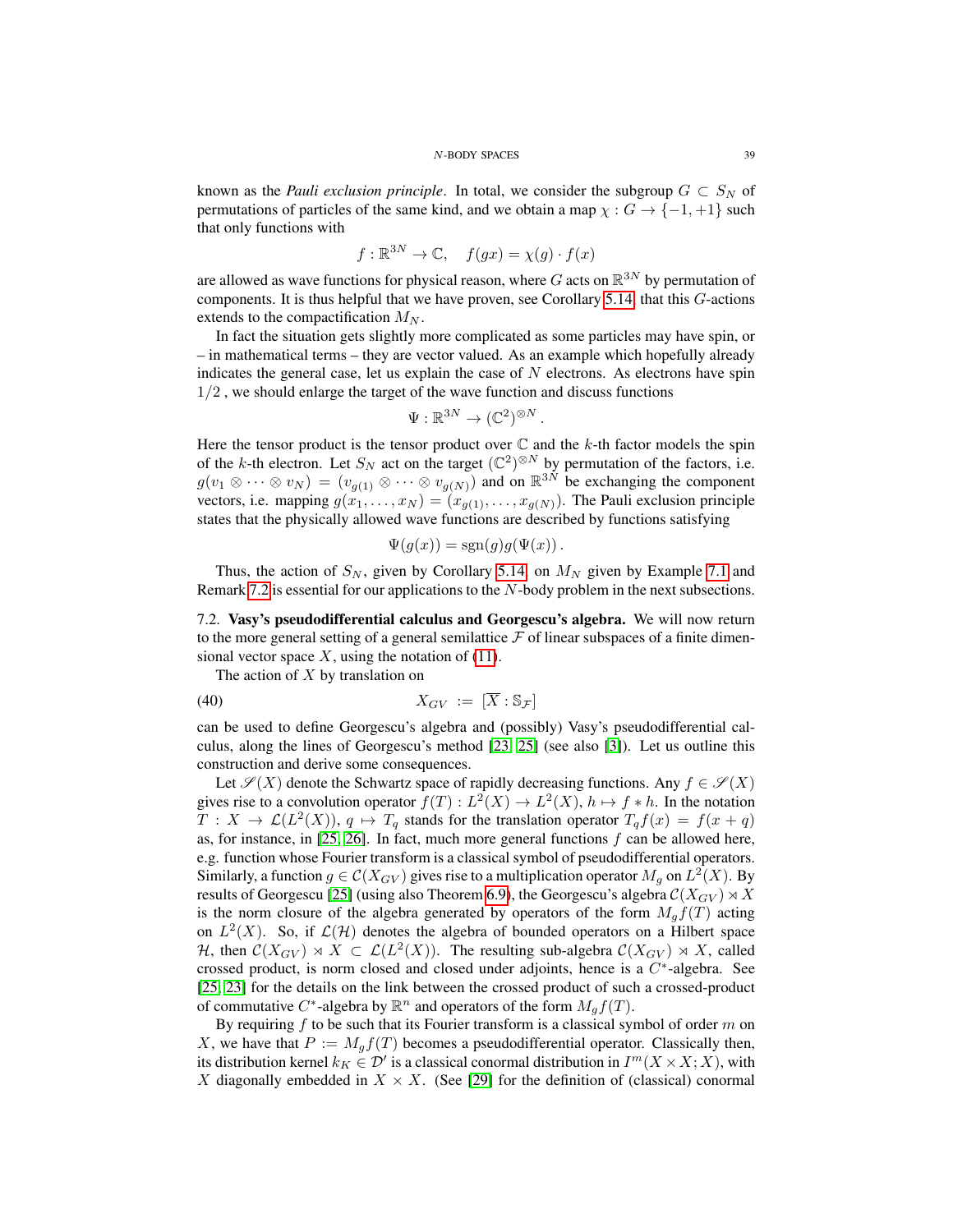distributions.) The map  $(x_1, x_2) \rightarrow x_1 - x_2$  extends then to a smooth map of pairs  $(X \times$  $(X, X) \to (X_{GV} \times X; X_{GV})$ , with the embedding  $X_{GV} \simeq X_{GV} \times \{0\} \subset X_{GV} \times X$ . This embedding sends  $k_P$  to  $g \otimes f$ , and hence  $k_P$  can be identified with a classical conormal distribution in  $I^m(X_{GV} \times X; X_{GV})$  (this is a particular case of the construction in [\[3\]](#page-43-20)). Let  $I_c^m(X_{GV} \times X; X_{GV})$  be the set of such distributions with compact support. Then it follows that  $I_c^{\infty}(X_{GV} \times X; X_{GV}) := \bigcup_{m \in \mathbb{Z}} I_c^m(X_{GV} \times X; X_{GV})$  is a filtered algebra which acts by convolution on functions  $X_{GV} \to \mathbb{C}$  as an algebra of pseudodifferential operators [\[3\]](#page-43-20). (Recall that we are considering only classical conormal distributions and the index "c" comes from "compact support." Vasy's N-body calculus  $\Psi_N^{\infty}(X)$  is certainly bigger and better than  $I_c^{\infty}(X_{GV} \times X; X_{GV})$  in the sense that it contains the resolvents of its  $L^2$ -invertible operators. Let

$$
I_c^{-\infty}(X_{GV} \times X; X_{GV}) \subset \mathscr{S}(X) \otimes_{\pi} \mathcal{C}^{\infty}(X_{GV}) \subset I^{-\infty}(X_{GV} \times X; X_{GV})
$$

be the projective tensor product. We have strong reasons to believe that Vasy's N-body calculus is

(41) 
$$
\Psi_N^{\infty}(X) = \mathfrak{A}^{\infty} := I^{\infty}(X_{GV} \times X; X_{GV}) + \mathscr{S}(X) \otimes_{\pi} \mathcal{C}^{\infty}(X_{GV})
$$

We need to include  $\mathscr{S}(X) \otimes_{\pi} C^{\infty}(X_{GV}) := \mathscr{S}(X; C^{\infty}(X_{GV}))$  on the right hand side to accomodate operators of the form  $M_g f(T)$  with  $f \in \mathcal{S}(X)$  *with non-compact support,* since  $M_g f(T) \in I_c^m(X_{GV} \times X; X_{GV})$  if, and only if, f is compactly supported (recall that  $\hat{f}$  is a classical symbol of order m).

# <span id="page-39-0"></span>Proposition 7.3. *Let*

$$
\mathfrak{A}^n := I^n(X_{GV} \times X; X_{GV}) + \mathscr{S}(X) \otimes_{\pi} \mathcal{C}^{\infty}(X_{GV}).
$$

The space  $\mathfrak{A}^{\infty} := \bigcup_{n \in \mathbb{Z}} \mathfrak{A}^n$  is a filtered algebra that is closed under holomorphic func*tional calculus. Let* D *be a strongly elliptic differential operator of order* m > 0*, with constant coefficients and*  $v_Y \in C^\infty(\overline{X/Y})$ . Then  $H'_N := D + \sum_{Y \in S} v_Y \in \mathfrak{A}^m$ . Conse- $\mathit{quently},$  for all  $\lambda \notin \mathrm{Spec}(H_N')$ , we have

$$
(H'_N - \lambda)^{-1} \in \mathfrak{A}^{-m} := I_c^{-m}(X_{GV} \times X; X_{GV}) + \mathscr{S}(X) \otimes_{\pi} \mathcal{C}^{\infty}(X_{GV}).
$$

If  $X := \mathbb{R}^{3N}$ , the action of the symmetric group  $S_N$  on  $X$  induces an order-preserving *automorphism of the algebra*  $\mathfrak{A}^{\infty}$ *.* 

*Proof.* (Sketch) There are two main things to prove here: first, that the convolution product makes  $\mathscr{S}(X) \otimes_{\pi} C^{\infty}(X_{GV}) := \mathscr{S}(X; C^{\infty}(X_{GV}))$  an algebra and, second, that it is stable for holomorphic functional calculus (equivalently in this case, that the algebra with adjoint unit contatins the resolvents of its  $L^2$ -invertible elements). The first question is answered by noticing that the action of X on  $\mathcal{C}^{\infty}(\overline{X}|\overline{Y})$  is with polynomial growth (this is quite unusual for the action of  $X$  on a manifold!) and hence it is again with polynomial growth on  $X_{GV}$  in view of our Theorem [6.9.](#page-36-1) The second question is answered by using the results of [\[40\]](#page-44-21) as follows. We consider three families of operators on  $L^2(X_{GV} \times X)$ , possible unbounded (so not defined everywhere). Let  $A_1$  be the set of differential operators on  $X_{GV}$ , let  $A_2$  the set of multiplication operators with polynomials on X and, finally, let  $A_3$ be the set of constant coefficients differential operators on  $X$ . Then

$$
\mathscr{S}(X) \otimes_{\pi} C^{\infty}(X_{GV}) := \{ f \in C(X_{GV}) \rtimes X \mid [[f, P_1], P_2]P_3 \text{ is bounded } \}.
$$

The results of [\[40\]](#page-44-21), especially Theorems 2 and 3, then give that  $\mathscr{S}(X) \otimes_{\pi} \mathcal{C}^{\infty}(X_{GV})$  is spectrally invariant (*i. e.,* stable under holomorphic functional calculus).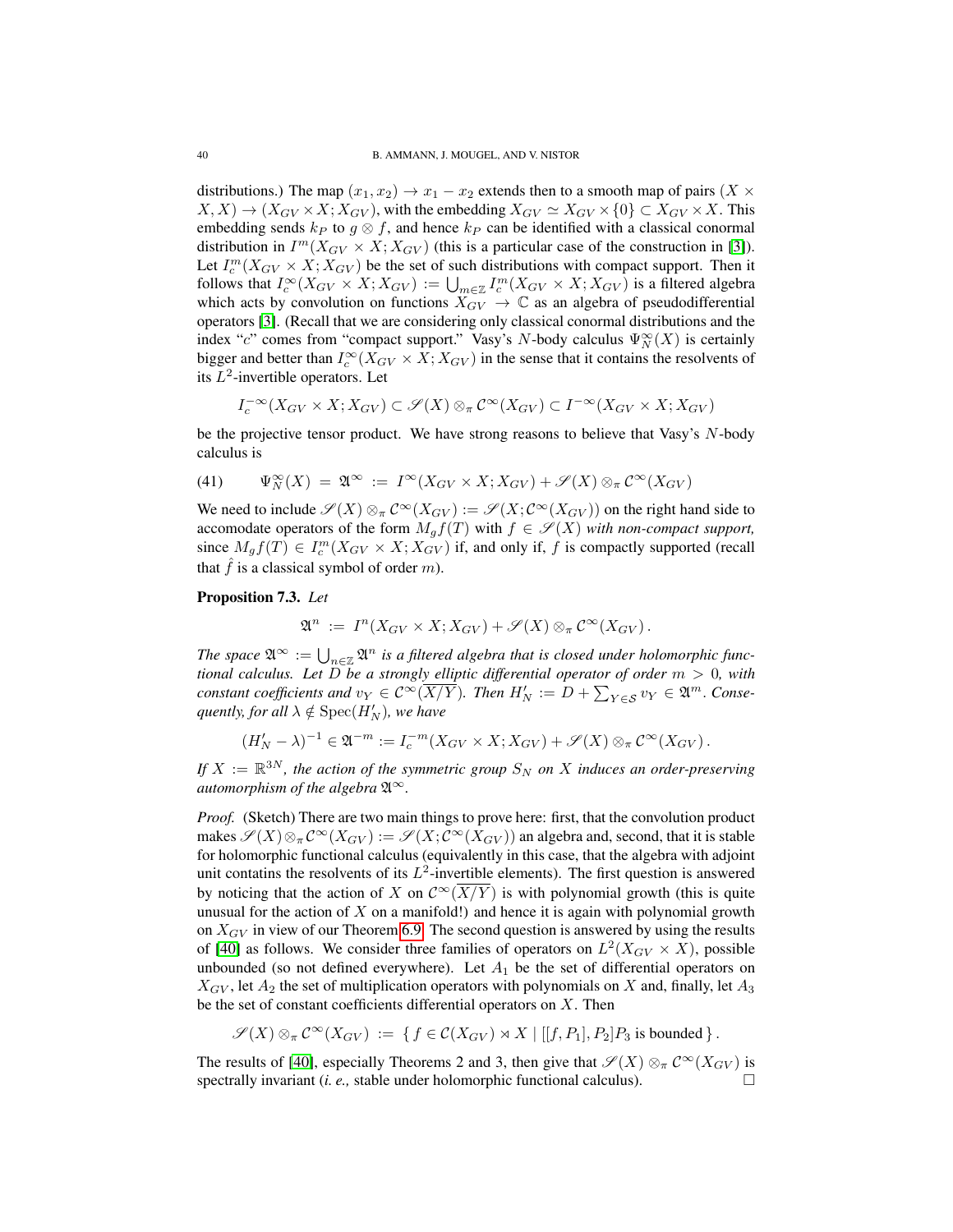### <span id="page-40-1"></span>N-BODY SPACES 41

We ignore if one can replace  $H_N'$  with  $H_N \notin \mathfrak{A}^{\infty}$  in the resolvent estimate of the last proposition, since the later allows Coulomb singularities in the potential. This brings us to one of the main reasons for considering Georgescu's algebras  $\mathcal{E}_{\mathcal{F}}(X) \rtimes X$  instead of a pseudodifferential calculus (and one of the reasons why we may need to take norm closures) is that Georgescu's algebra does not suffer from this deficiency, and thus one has

(42) 
$$
(H_N - \lambda)^{-1} \in \mathcal{E}_{\mathcal{F}}(X) \rtimes X.
$$

[\[5,](#page-43-1) [25,](#page-43-9) [23\]](#page-43-8) (this is a consequence of Hardy's inequality and is explained also in [\[26\]](#page-43-11)). Of course, the above proposition provides a much more precise result, when applicable, but is also much more difficult to prove than the relation of Equation [\(42\)](#page-40-1). Let us notice, moreover, that  $\mathcal{E}_{\mathcal{F}}(X) \rtimes X$  is the norm closure of  $\mathfrak{A}^{-1}$  in  $\mathcal{L}(L^2(X))$ , the algebra of bounded operator on  $L^2(X)$ .

<span id="page-40-0"></span>7.3. The HVZ theorem. The algebras considered in the previous subsection were introduced, in part, in order to obtain conceptual proofs and extensions of the classical HVZ theorem, named after Hunziker, van Winter, and Zhislin, describing the essential spectrum of N-body Hamiltonians  $H$  [\[17,](#page-43-4) [23,](#page-43-8) [18,](#page-43-3) [54,](#page-44-16) [58\]](#page-45-1). Is well-known that the operators  $H$  considered here are selfadjoint. One sees, that  $\lambda$  *is not* in the essential spectrum of H if, and only if,  $H - \lambda$  is Fredholm. Our next application is of a conceptual nature on how to relate the HVZ theorem with other classical Fredholm results in PDE theory. There exist many refinements of the HVZ theorem, in the simple context of an atom with  $N$ -electrons with refer to [\[58,](#page-45-1) Section 11, Theorem 11.2]; for a more general version see [\[57,](#page-45-0) Theorem XIII.12]. The HVZ theorem determines the essential spectrum of the Hamiltonian  $H_N$  in terms of other, simpler Hamiltonians  $H_{N_\alpha}$ , where  $\alpha$  ranges over a certain index set. The operators  $H_{N_{\alpha}}$  are usually called "limit operators," and can indeed be obtained as strong limits of translations of  $H_N$ . Very powerful generalizations of the HVZ theorem were obtained by Georgescu using  $C^*$ -algebras [\[5,](#page-43-1) [23\]](#page-43-8) and others [\[26\]](#page-43-11) – more on this below.

Nowadays, there are many results telling us when (pseudo)differential operators on noncompact or singular spaces are Fredholm, and typically they are also in terms of certain "generalized limit operators", the terminologies "indicial operator" or "normal symbol" are also used by Melrose and Schulze independently. We refer to [\[41\]](#page-44-22) for a overview and comparison between these two approach. Results of this type go back at least to Kondratiev's 1967 celebrated paper [\[35\]](#page-44-23). Some of the strongest current results are based on groupoids, see [\[9,](#page-43-21) [10,](#page-43-22) [52\]](#page-44-24) and the references therein. We also refer [\[12,](#page-43-23) [54\]](#page-44-16) for the case that the groupoid is obtained from the action of a group on a space, as it is our case in this paper. The results are in terms of orbits, their isotropies, and the induced operators. In fact, each of these induced operators, referred to as "a generalized limit operator" above, acts on the product of the corresponding orbit with the corresponding isotropy group and is invariant with respect to that group.

A natural question is to reconcile the classical results on  $H<sub>N</sub>$  using limit operators with the classical PDEs results based on "generalized limit operators". This is almost done by [\[59\]](#page-45-3), except that it is not clear whether the resolvents of  $H_N$  belong to Vasy's pseudodifferential calculus. (We do know, however, that the resolvents of  $H_N$  belong to the norm closure of the pseudodifferential calculus introduced in the previous subsection, as discussed in the previous subsection. Note that here we are using our Theorem [6.9.](#page-36-1))

The Fredholm results just mentioned, do apply, however, also to the norm closure of the corresponding pseudodifferential calculi, and hence, in principle, the HVZ theorem could then be obtained from the structure of the orbits of the action of X on  $X_{GV} := [\overline{X} : S]$ and their isotropies (both the orbits and the isotropies are linear subspaces of  $X$ ) and the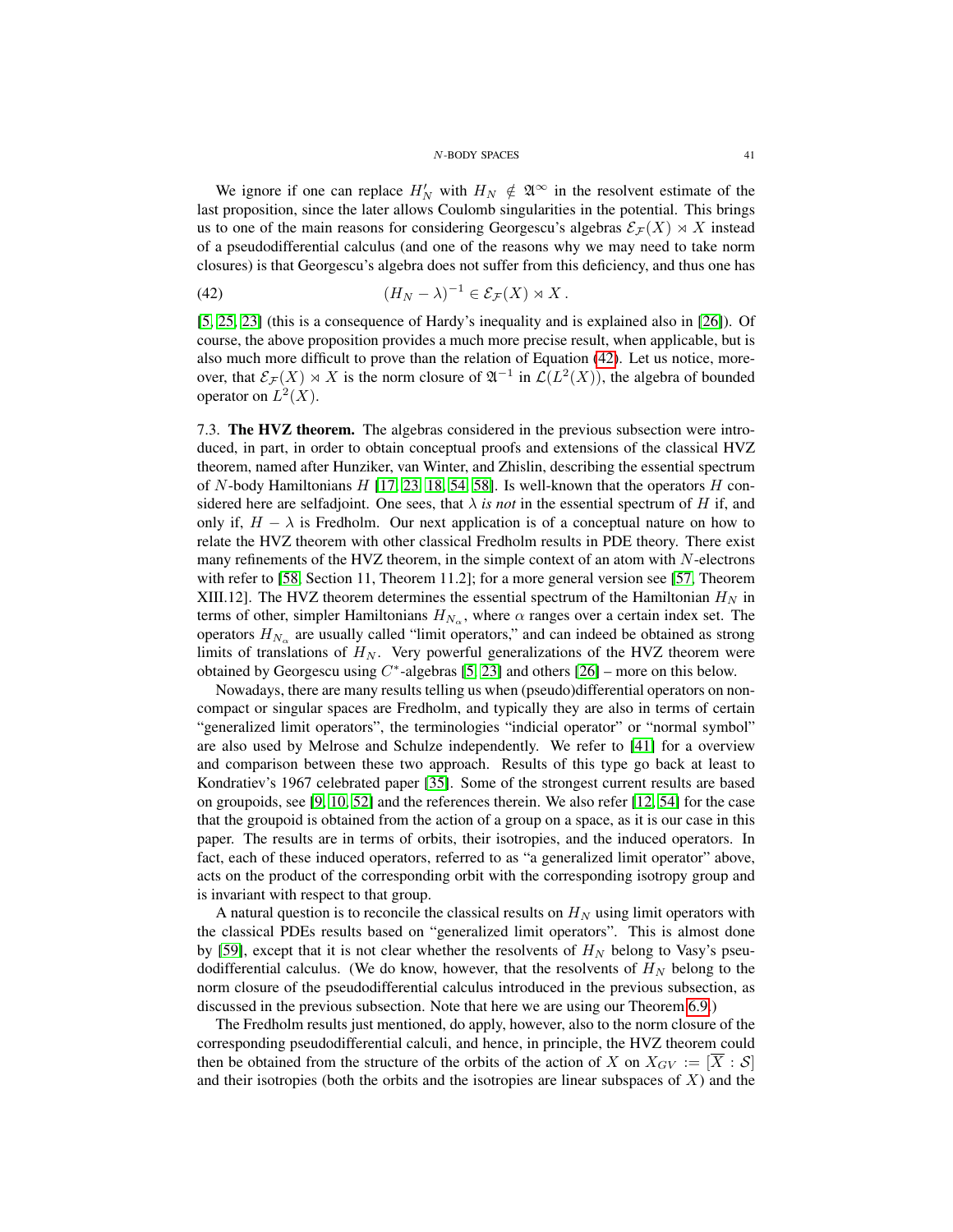explicit form of the generalized limit operators. However, in order not to increase too much the length of this paper, we leave this for a future publication. Nevertheless, it is interesting to point out that that this approach has the potential to provide Fredholm conditions for the restrictions of  $H_N$  and its variants to the isotypical components of the action of  $S_N$  or some subgroup of  $S_N$ . Results in this direction (for operators on compact manifolds) were recently obtained in [\[6\]](#page-43-24) and the references therein. See also [\[12,](#page-43-23) [14,](#page-43-25) [26,](#page-43-11) [49,](#page-44-25) [50,](#page-44-4) [52\]](#page-44-24) for related results.

<span id="page-41-0"></span>7.4. A regularity result for bound states. An application of our results to regularity for bound states for Schrödinger operators with inverse square potentials is contained in our recent preprint [\[4\]](#page-43-13). Here we just quickly explain the result. Let  $X_{\mathcal{F}} := [X_{GV} : \overline{\mathcal{F}}] = [\overline{X} :$  $S \cup \overline{\mathcal{F}}$ . Let, for each  $Y \in \mathcal{F}$ ,  $a_Y \in \mathcal{C}^{\infty}(X_{\mathcal{F}})$  and  $d_Y$  denote the distance to Y in some fixed euclidean metric on  $X$ . A function of the form

$$
V(x) := \sum_{Y \in \mathcal{F}} a_Y(x) d_Y(x)^{-2}
$$

will be called an *inverse square potential (associated to the semilattice* F*)*. Let

(43) 
$$
\rho(x) := \min \left\{ \text{dist}(x, \bigcup \mathcal{F}), 1 \right\}.
$$

The following result (which combines techniques of this paper with those in [\[1\]](#page-43-12)) was proved in [\[4\]](#page-43-13).

<span id="page-41-2"></span>**Theorem 7.4.** Let V be an inverse square potential associated to the semilattice  $\mathcal{F}$  of *linear subspaces of the euclidean space* X,  $\rho(x) := \min\{\text{dist}(x, \cup \mathcal{F}), 1\}$ *, and assume*  $u \in L^2(X)$  *is an eigenfunction of*  $\mathcal{H} := -\Delta + V$ *, then, for all multi-indices*  $\alpha$ *, we have* 

$$
\rho^{|\alpha|}\partial^{\alpha}u \in L^2(X)\,.
$$

The regularity of bound states and, in general, the geometry of the Georgescu–Vasy space  $X_{GV} := [X : S_{\mathcal{F}}]$  may be useful for approximation pourposes. In fact, another, related motivation of our work is the approximation of the isolated eigenfunctions of  $N$ body Hamiltonians using the Finite Element Method. The role of the Georgescu–Vasy space  $X_{GV}$  here is to provide a good underlying support for the construction of the approximation spaces. This is very tentative yet, but see [\[21,](#page-43-26) [28,](#page-44-26) [30,](#page-44-27) [63\]](#page-45-7) for some results in this direction, including more references.

## APPENDIX A. PROPER MAPS

<span id="page-41-1"></span>Let  $f : X \to Y$  be a continuous map between two Hausdorff spaces. Recall that f is called *proper* if  $f^{-1}(K)$  is compact for every compact subset  $K \subset Y$ .

**Lemma A.1** (Generalizes [\[42,](#page-44-28) Prop 4.32]). *Let*  $f : X \to Y$  *be a continuous map between two Hausdorff spaces with* Y *locally compact. If* f *is proper, then* f *is closed.*

In  $[42, \text{Prop } 4.32]$  $[42, \text{Prop } 4.32]$  the lemma is stated with the additional requirement that X is locally compact. However in the proof the locally compactness of  $X$  is not needed. Furthermore we will apply the lemma only when  $X$  is locally compact. Thus we omit the proof.

<span id="page-41-3"></span>**Corollary A.2.** *Let*  $f : X \rightarrow Y$  *be a continuous injective map between two Hausdorff spaces with* Y *locally compact. If* f *is proper, then* f *is a homeomorphism onto its image.*

*Proof.* The map  $f: X \to f(X)$  is bijective continuous and closed and thus a homeomor- $\Box$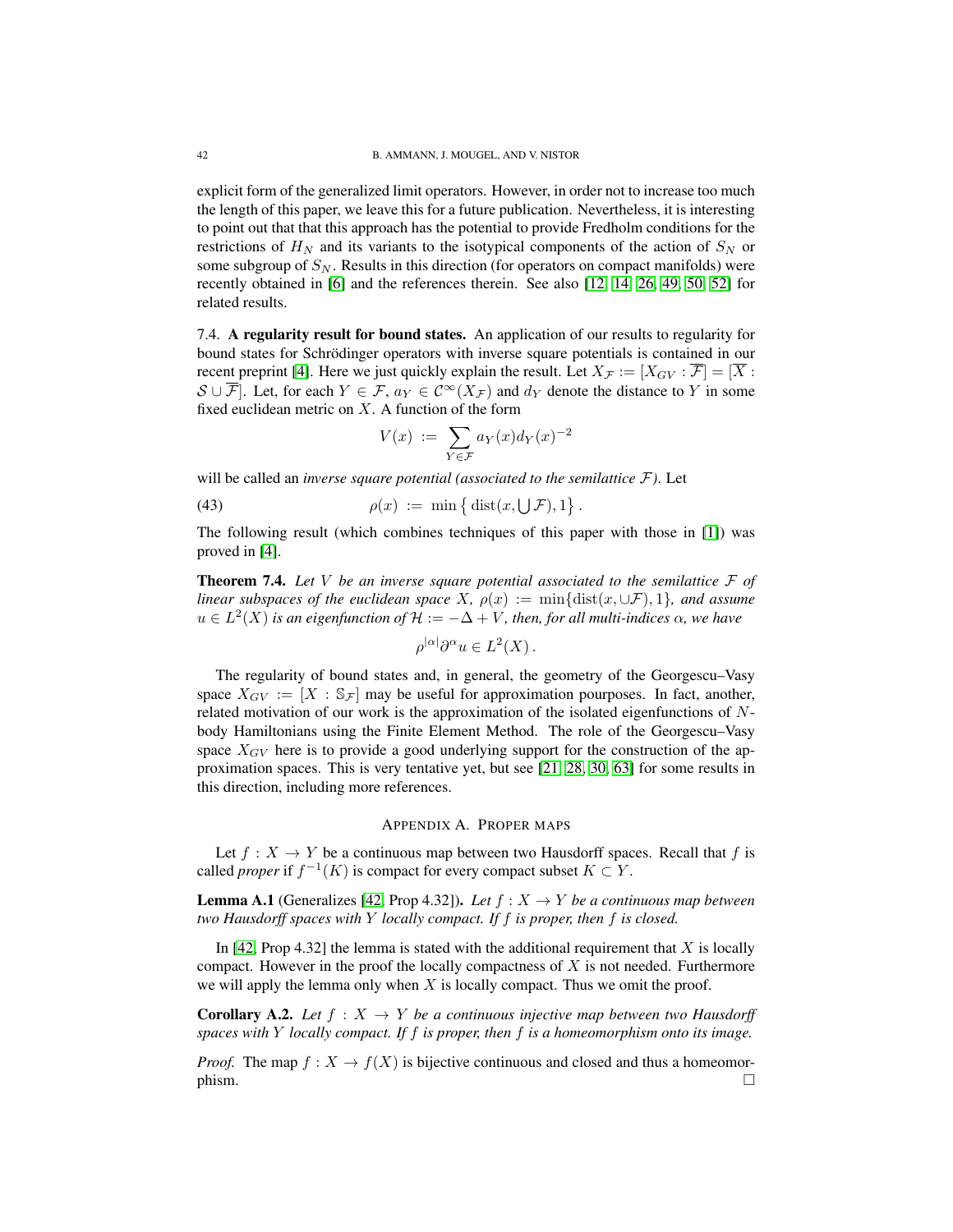#### N-BODY SPACES 43

We shall say that f is *locally proper* if, for every  $y \in Y$ , there exists an open neighborhood  $V_y$  of y in Y such that the map  $f^{-1}(V_y) \to V_y$  induced by f is proper.

<span id="page-42-2"></span>**Lemma A.3.** *Let*  $f : X \to Y$  *be a continuous map between two Hausdorff spaces with* Y *locally compact. Then* f *is proper if, and only if, it is locally proper.*

*Proof.* Clearly, every proper map is locally proper, by definition. Let us assume that f is locally proper and let  $K \subset Y$  be a compact subset. For any  $y \in K$  we choose the open neighborhood  $V_y$  as above (in the definition of a locally proper map). As Y is locally compact, there is an open neighborhood  $W_y$  of y in  $V_y$  such that its closure  $\overline{W}_y$  in Y is a compact subset of  $V_y$ . The local properness of f together with the choice of  $V_y$  implies that  $f^{-1}(\overline{W}_y \cap K)$  is compact. By the compactness of K we can choose  $y_1, \ldots, y_N$  such that K is covered by  $(W_{y_j})_{1 \leq j \leq N}$ . Then  $K = \bigcup_{j=1}^N (\overline{W}_{y_j} \cap K)$ . Then

$$
f^{-1}(K) = \bigcup_{j=1}^{N} f^{-1}(\overline{W}_{y_j} \cap K)
$$

<span id="page-42-0"></span>is also compact. This completes the proof.

# APPENDIX B. SUBMANIFOLD CRITERIA

<span id="page-42-1"></span>**Proposition B.1.** Let N and M be manifolds with corners. Let  $f: N \to M$  be a smooth *map which is an immersion and a homeomorphism onto its image. Then* f(N) *is a weak submanifold of* M *in the sense of Definition [2.13,](#page-11-0) and* f *is a diffeomorphism from* N *to*  $f(N)$ .

*Proof.* Note that the homeomorphism property implies that we have a local statement, i.e. we can restrict to small neighborhoods in  $N$  and  $M$  to prove it. Without loss of generality we can assume by passing to a chart of M that we have  $M = \mathbb{R}_{\ell}^n$ ,  $n = \dim M$ . We will show that  $f(N)$  is a submanifold of  $\mathbb{R}^n$ . It is sufficient to do this on a neighborhood of  $p \in$ N with  $f(p) = 0$ . By choosing an appropriate chart for N, we can also assume that  $p = 0$ and that N is an open neighborhood of 0 in  $\mathbb{R}_{\ell'}^{n'}$ , where  $n' := \dim N = \dim d_0 f(T_0 N)$ .

We choose vectors  $v_1, \ldots, v_{n-n'}$  such that they form a basis of a complement of  $d_0f(T_0N)$ in  $T_0M \cong \mathbb{R}^n$ . We extend f to a smooth map

$$
F: N \to \mathbb{R}^{n-n'} \to M, \quad F(q, t_1, \dots, t_{n-n'}) \mapsto f(q) + \sum_{j=1}^{n-n'} t_j v_j.
$$

Obviously  $d_{(p,0)}F$  is an invertible linear map, and F can be extended to a smooth map  $\tilde{F}: B \to \mathbb{R}^n$ , defined on an open ball B around 0 in  $\mathbb{R}^n$ . Thus  $\tilde{F}$  is a diffeomorphism onto its image on a small neighborhood V of  $(p, 0)$ . By taking  $\phi := (\tilde{F}|V)^{-1}$  as a chart for  $\mathbb{R}^n$ , the conditions in Definition [2.8](#page-10-0) are satisfied for  $k := 0$ ,  $k' := \ell', G = 1 \in GL(n, \mathbb{R})$ .

Thus  $f(N)$  is a submanifold of  $\mathbb{R}^n$  and thus a weak submanifold of M.

In the chart  $\phi$  constructed this way, the map f is a linear injective map and thus a diffeomorphism onto its image.

<span id="page-42-3"></span>**Corollary B.2.** Let N and M be manifolds with corners. Let  $f : N \to M$  be a smooth *map. If there is a smooth map*  $F : M \to N$  *with*  $F \circ f = id_N$ *, then*  $f(N)$  *is a submanifold of* M *in the sense of Definition [2.13.](#page-11-0)*

*Proof.* The relation  $\mathrm{id}_{T_xN} = d_{f(x)} F \circ d_x f$  implies that  $d_x f : T_x N \to T_{f(x)} M$  is injective. As  $F|_{f(N)}$  is continuous, f is a homeomorphism onto its image.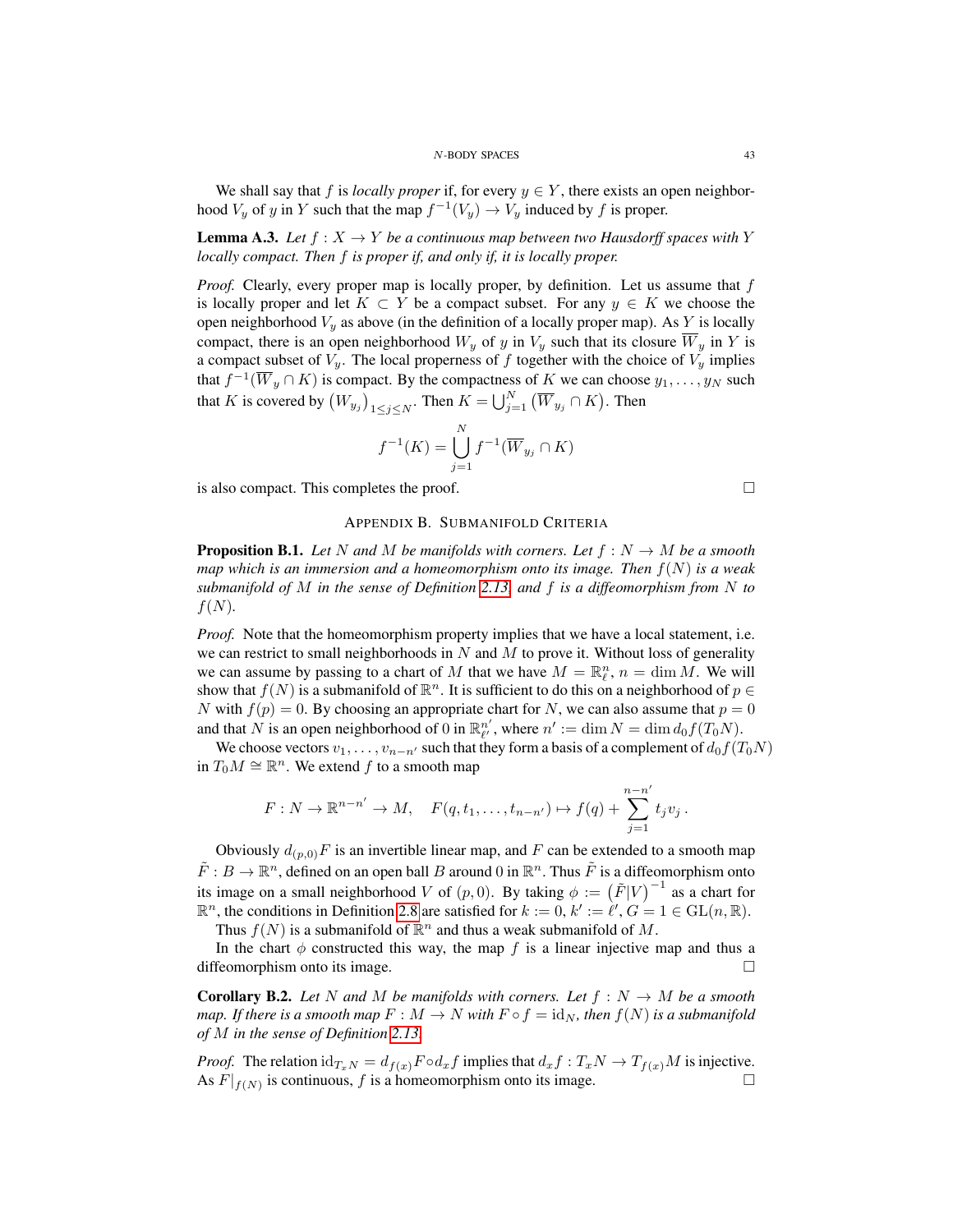#### <span id="page-43-0"></span>**REFERENCES**

- <span id="page-43-12"></span>[1] B. Ammann, C. Carvalho, and V. Nistor. Regularity for eigenfunctions of Schrödinger operators. *Lett. Math. Phys.*, 101(1):49–84, 2012.
- <span id="page-43-14"></span>[2] B. Ammann, A. D. Ionescu, and V. Nistor. Sobolev spaces on Lie manifolds and regularity for polyhedral domains. *Doc. Math.*, 11:161–206, 2006.
- <span id="page-43-20"></span>[3] B. Ammann, R. Lauter, and V. Nistor. Pseudodifferential operators on manifolds with a Lie structure at infinity. *Ann. of Math. (2)*, 165(3):717–747, 2007.
- <span id="page-43-13"></span>[4] B. Ammann, J. Mougel, and V. Nistor. A regularity result for the bound states of N-body Schrödinger operators: Blow-ups and Lie manifolds. 2020. Arxiv preprint http://arxiv.org/abs/2012.13902.
- <span id="page-43-1"></span>[5] W. Amrein, A. Boutet de Monvel, and V. Georgescu. C<sub>0</sub>-groups, commutator methods and spectral theory *of* N-body Hamiltonians. Modern Birkhäuser Classics. Birkhäuser/Springer, Basel, 1996. 2013, reprint of the 1996 edition.
- <span id="page-43-24"></span>[6] A. Baldare, R. Côme, and V. Nistor. Fredholm conditions for operators invariant with respect to compact lie group actions. ArXiv preprint 2012.03944, December, 2020.
- <span id="page-43-16"></span>[7] C. Bar. Green-hyperbolic operators on globally hyperbolic spacetimes. ¨ *Comm. Math. Phys.*, 333(3):1585– 1615, 2015.
- <span id="page-43-17"></span>[8] C. Bär and N. Ginoux. Classical and quantum fields on Lorentzian manifolds. In Global differential geom*etry*, volume 17 of *Springer Proc. Math.*, pages 359–400. Springer, Heidelberg, 2012.
- <span id="page-43-21"></span>[9] C. Carvalho, R. Côme, and Y. Qiao. Gluing action groupoids: Fredholm conditions and layer potentials. *Rev. Roumaine Math. Pures Appl.*, 64(2-3):113–156, 2019.
- <span id="page-43-22"></span>[10] C. Carvalho, V. Nistor, and Y. Qiao. Fredholm conditions on non-compact manifolds: theory and examples. In *Operator theory, operator algebras, and matrix theory*, volume 267 of *Oper. Theory Adv. Appl.*, pages 79–122. Birkhäuser/Springer, Cham, 2018.
- <span id="page-43-18"></span>[11] P. Chrusciel and M. Herzlich. The mass of asymptotically hyperbolic Riemannian manifolds. Pacific J. *Math.*, 212(2):231–264, 2003.
- <span id="page-43-23"></span>[12] R. Côme. The Fredholm Property for Groupoids is a Local Property. Results Math., 74(4):Paper No. 160, 2019.
- <span id="page-43-5"></span>[13] M. Damak and V. Georgescu. Self-adjoint operators affiliated to C∗-algebras. *Rev. Math. Phys.*, 16(2):257– 280, 2004.
- <span id="page-43-25"></span>[14] C. Debord, J.-M. Lescure, and F. Rochon. Pseudodifferential operators on manifolds with fibred corners. *Ann. Inst. Fourier (Grenoble)*, 65(4):1799–1880, 2015.
- <span id="page-43-2"></span>[15] J. Dereziński. Asymptotic completeness of long-range N-body quantum systems. Ann. of Math. (2), 138(2):427–476, 1993.
- <span id="page-43-6"></span>[16] J. Dereziński, J. Faupin, Q. Nguyen, and S. Richard. On radial Schrödinger operators with a Coulomb potential: general boundary conditions. *Adv. Oper. Theory*, 5(3):1132–1192, 2020.
- <span id="page-43-4"></span>[17] J. Dereziński and C. Gérard. Scattering theory of classical and quantum N-particle systems. Texts and Monographs in Physics. Springer-Verlag, Berlin, 1997.
- <span id="page-43-3"></span>[18] J. Dereziński and C. Gérard. *Mathematics of quantization and quantum fields*. Cambridge Monographs on Mathematical Physics. Cambridge University Press, Cambridge, 2013.
- <span id="page-43-10"></span>[19] J. Dereziński and M. Wrochna. Exactly solvable Schrödinger operators. Ann. Henri Poincaré, 12(2):397-418, 2011.
- <span id="page-43-15"></span>[20] J. Dixmier. C∗*-algebras*. North-Holland Publishing Co., Amsterdam-New York-Oxford, 1977. Translated from the French by Francis Jellett, North-Holland Mathematical Library, Vol. 15.
- <span id="page-43-26"></span>[21] H.-J. Flad, G. Harutyunyan, R. Schneider, and B.-W. Schulze. Explicit Green operators for quantum mechanical Hamiltonians. I. The hydrogen atom. *Manuscripta Math.*, 135(3-4):497–519, 2011.
- <span id="page-43-7"></span>[22] W. Fulton and R. MacPherson. A compactification of configuration spaces. *Ann. of Math. (2)*, 139(1):183– 225, 1994.
- <span id="page-43-8"></span>[23] V. Georgescu. On the essential spectrum of elliptic differential operators. *J. Math. Anal. Appl.*, 468(2):839– 864, 2018.
- <span id="page-43-19"></span>[24] V. Georgescu, C. Gérard, and D. Häfner. Resolvent and propagation estimates for Klein-Gordon equations with non-positive energy. *J. Spectr. Theory*, 5(1):113–192, 2015.
- <span id="page-43-9"></span>[25] V. Georgescu and A. Iftimovici. Localizations at infinity and essential spectrum of quantum Hamiltonians. I. General theory. *Rev. Math. Phys.*, 18(4):417–483, 2006.
- <span id="page-43-11"></span>[26] V. Georgescu and V. Nistor. On the essential spectrum of N-body Hamiltonians with asymptotically homogeneous interactions. *J. Operator Theory*, 77(2):333–376, 2017.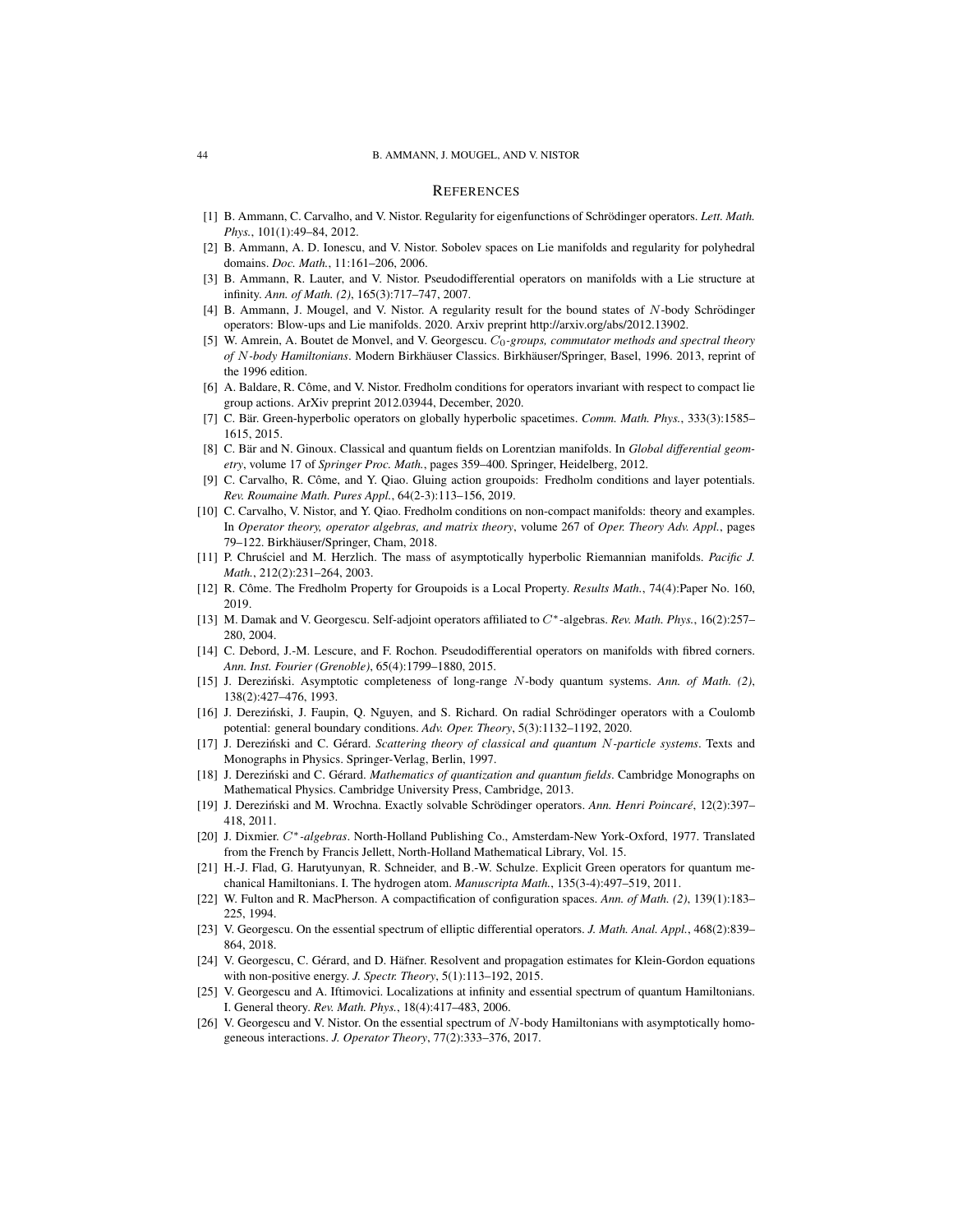#### N-BODY SPACES 45

- <span id="page-44-17"></span>[27] C. Gérard. An introduction to quantum field theory on curved spacetimes. In *Asymptotic analysis in general relativity*, volume 443 of *London Math. Soc. Lecture Note Ser.*, pages 171–218. Cambridge Univ. Press, Cambridge, 2018.
- <span id="page-44-26"></span>[28] M. Griebel and J. Hamaekers. Sparse grids for the Schrödinger equation. *M2AN Math. Model. Numer. Anal.*, 41(2):215–247, 2007.
- <span id="page-44-20"></span>[29] L. Hörmander. *The analysis of linear partial differential operators. III*. Classics in Mathematics. Springer, Berlin, 2007. Pseudo-differential operators, Reprint of the 1994 edition.
- <span id="page-44-27"></span>[30] E. Hunsicker, Hengguang Li, V. Nistor, and V. Uski. Analysis of Schrödinger operators with inverse square potentials II: FEM and approximation of eigenfunctions in the periodic case. *Numer. Methods Partial Differential Equations*, 30(4):1130–1151, 2014.
- <span id="page-44-0"></span>[31] W. Hunziker and I. M. Sigal. The quantum N-body problem. *J. Math. Phys.*, 41(6):3448–3510, 2000.
- <span id="page-44-7"></span>[32] D. Joyce. A generalization of manifolds with corners. *Adv. Math.*, 299:760–862, 2016.
- <span id="page-44-18"></span>[33] W. Junker and E. Schrohe. Adiabatic vacuum states on general spacetime manifolds: definition, construction, and physical properties. Ann. Henri Poincaré, 3(6):1113-1181, 2002.
- <span id="page-44-19"></span>[34] S. Klainerman, I. Rodnianski, and J. Szeftel. The bounded L<sup>2</sup> curvature conjecture. *Invent. Math.*, 202(1):91–216, 2015.
- <span id="page-44-23"></span>[35] V. A. Kondrat'ev. Boundary value problems for elliptic equations in domains with conical or angular points. *Transl. Moscow Math. Soc.*, 16:227–313, 1967.
- <span id="page-44-11"></span>[36] C. Kottke. Blow-up in Manifolds with Generalized Corners. *Int. Math. Res. Not. IMRN*, (8):2375–2415, 2018.
- <span id="page-44-3"></span>[37] C. Kottke. Functorial compactification of linear spaces. *Proc. Amer. Math. Soc.*, 147(9):4067–4081, 2019.
- <span id="page-44-10"></span>[38] C. Kottke and R. Melrose. Generalized blow-up of corners and fiber products. *Trans. Amer. Math. Soc.*, 367(1):651–705, 2015.
- <span id="page-44-13"></span>[39] A. König. Master thesis. University of Regensburg.
- <span id="page-44-21"></span>[40] R. Lauter, B. Monthubert, and V. Nistor. Spectral invariance for certain algebras of pseudodifferential operators. *J. Inst. Math. Jussieu*, 4(3):405–442, 2005.
- <span id="page-44-22"></span>[41] R. Lauter and J. Seiler. Pseudodifferential analysis on manifolds with boundary—a comparison of b-calculus and cone algebra. In *Approaches to singular analysis (Berlin, 1999)*, volume 125 of *Oper. Theory Adv. Appl.*, pages 131–166. Birkhäuser, Basel, 2001.
- <span id="page-44-28"></span>[42] J. Lee. *Introduction to topological manifolds*, volume 202 of *Graduate Texts in Mathematics*. Springer-Verlag, New York, first edition, 2000.
- <span id="page-44-1"></span>[43] E. Lieb and R. Seiringer. *The stability of matter in quantum mechanics*. Cambridge University Press, Cambridge, 2010.
- <span id="page-44-14"></span>[44] A. Mageira. Some examples of graded C∗-algebras. *Math. Phys. Anal. Geom.*, 11(3-4):381–398, 2008.
- <span id="page-44-8"></span>[45] R. Melrose. Differential analysis on manifolds with coners. Book in preparation. Manuscript available at math.mit.edu/∼[rbm/book.html.](http://math.mit.edu/~rbm/book.html)
- <span id="page-44-12"></span>[46] R. Melrose. Calculus of conormal distributions on manifolds with corners. *Internat. Math. Res. Notices*, (3):51–61, 1992.
- <span id="page-44-2"></span>[47] R. Melrose. Spectral and scattering theory for the Laplacian on asymptotically Euclidian spaces. In *Spectral and scattering theory (Sanda, 1992)*, volume 161 of *Lecture Notes in Pure and Appl. Math.*, pages 85–130. Dekker, New York, 1994.
- <span id="page-44-5"></span>[48] R. Melrose and M. Singer. Scattering configuration spaces. [arxiv: 0808.2022.](https://arxiv.org/abs/0808.2022)
- <span id="page-44-25"></span>[49] J. Mougel. Essential spectrum, quasi-orbits and compactifications: application to the heisenberg group. *Rev. Roumaine Math. Pures Appl.*, 2019.
- <span id="page-44-4"></span>[50] J. Mougel, V. Nistor, and N. Prudhon. A refined HVZ-theorem for asymptotically homogeneous interactions and finitely many collision planes. *Rev. Roumaine Math. Pures Appl.*, 62(1):287–308, 2017.
- <span id="page-44-6"></span>[51] J. Mougel and N. Prudhon. Exhaustive families of representations of C∗-algebras associated with N-body Hamiltonians with asymptotically homogeneous interactions. *C. R. Math. Acad. Sci. Paris*, 357(2):200–204, 2019.
- <span id="page-44-24"></span>[52] M. Măntoiu and V. Nistor. Spectral theory in a twisted groupoid setting: spectral decompositions, localization and Fredholmness. *Münster J. Math.*, 13(1):145–196, 2020.
- <span id="page-44-15"></span>[53] M. Măntoiu, R. Purice, and S. Richard. Twisted crossed products and magnetic pseudodifferential operators. In *Advances in operator algebras and mathematical physics*, volume 5 of *Theta Ser. Adv. Math.*, pages 137– 172. Theta, Bucharest, 2005.
- <span id="page-44-16"></span>[54] M. Mǎntoiu. Essential spectrum and Fredholm properties for operators on locally compact groups. *J. Operator Theory*, 77(2):481–501, 2017.
- <span id="page-44-9"></span>[55] V. Nistor. Desingularization of Lie groupoids and pseudodifferential operators on singular spaces. *Comm. Anal. Geom.*, 27(1):161–209, 2019.